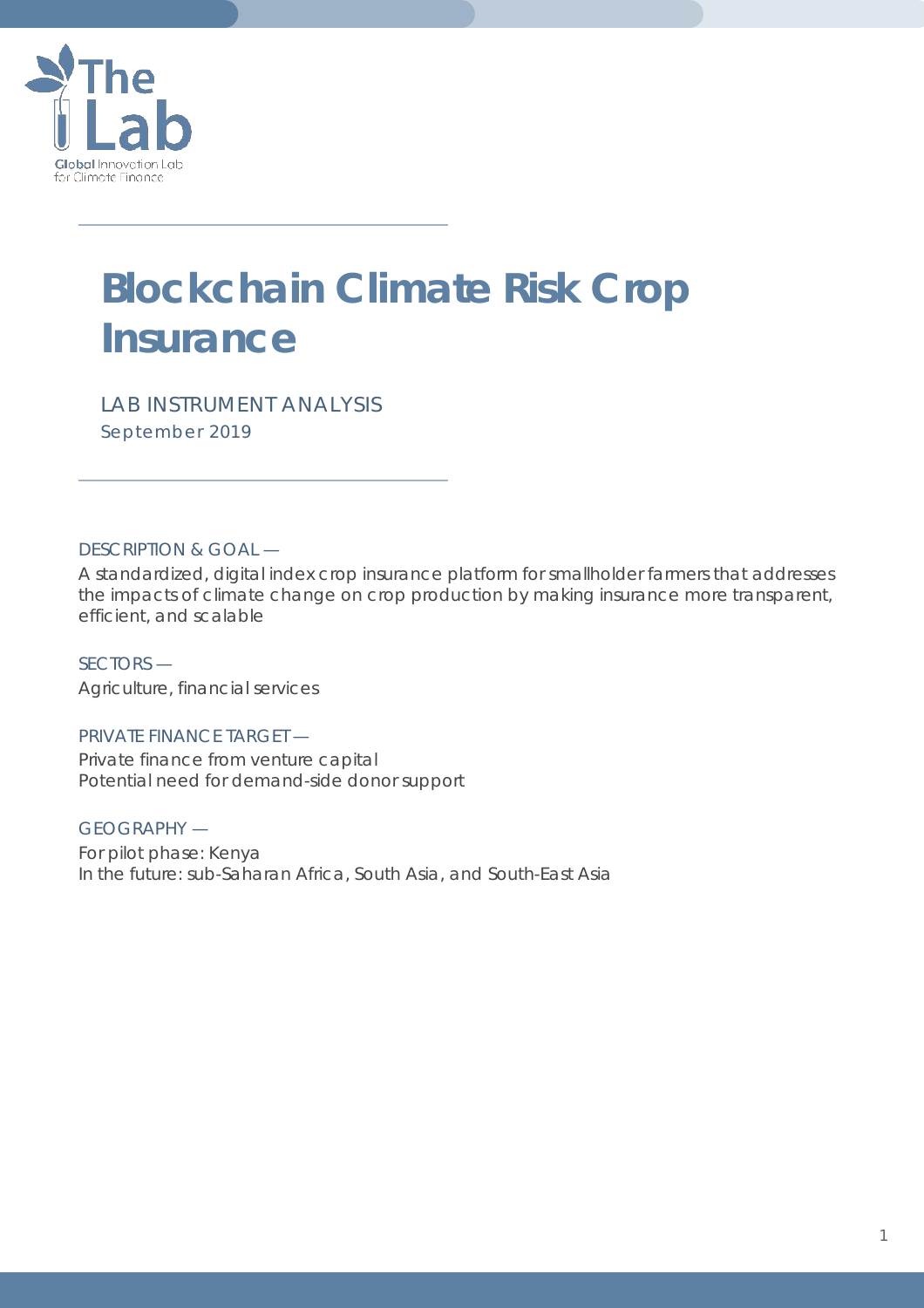The Lab identifies, develops, and launches sustainable finance instruments that can drive billions to a low-carbon economy. The 2019 Global Lab Cycle targets four specific sectors across mitigation and adaptation: blue carbon in marine & coastal ecosystems; sustainable agriculture for smallholders in West and Central Africa; sustainable energy access; and sustainable cities.

## AUTHORS AND ACKNOWLEDGEMENTS

The authors of this brief are Valerio Micale and Helene Van Caenegem.

The authors would like to acknowledge the following professionals for their cooperation and valued contributions including the proponents Ashley Kings-Bishof, Sandro Stark (Sprout), Lawrence Kenduiywa, and Patrick Sampao (ACRE Africa), the working group members Fred Werneck (Clarmondial), Michiel Berende and Christoph Mussenbrock (Etherisc), Mark Ellis-Jones (F3 Life), Ibrahim Laouali (Fewsnet), Jose Joaquin Morte Molina, Pathe Sene, Sebastien Subsol (IFAD), Zano Mataruka, Vladimir Stenek (IFC), Angelina Avgeropoulou (UK BEIS), Lauren Carter (UNDP), Daniel Kandy (US State Department), Josh Ling, Jyothi Bylappa (WFP), Christopher Au, Jacqueline Wharton (Willis Tower Watson).

The authors would like to acknowledge the contribution of the experts, Marina Grunder (CIAT – Vietnam), Pramod Aggarwal (CIMMYT-India), Shadreck Mapfumo (IFC - Nairobi), Matt Herrick (Ledger Leap), Jutta Drewes (Munich RE), Ken Ukaoha (National Association of Nigerian Traders), Luis Koko (OCP – Africa), Soumaila Coulibaly (Prosema SA) and Astrid Manroth (independent).

The authors would also like to thank Ben Broche, Barbara Buchner, Elysha Davila, Donovan Escalante, Angela Falconer, Daniela Chiriac, Júlio Lubianco, Josh Wheeling, Angela Woodall, and Maggie Young for their continuous advice, support, comments, design, and internal review, as well as our consultant Soumaila Diakite for the valuable contribution "from the field".

The Lab's 2019 programs have been funded by the Australian, Dutch, German, and UK governments, as well as Bloomberg Philanthropies, GIZ, the International Fund for Agricultural Development (IFAD), the Rockefeller Foundation, and the Shakti Sustainable Energy Foundation. [Climate Policy](https://climatepolicyinitiative.org/)  [Initiative](https://climatepolicyinitiative.org/) serves as Secretariat and analytical provider.

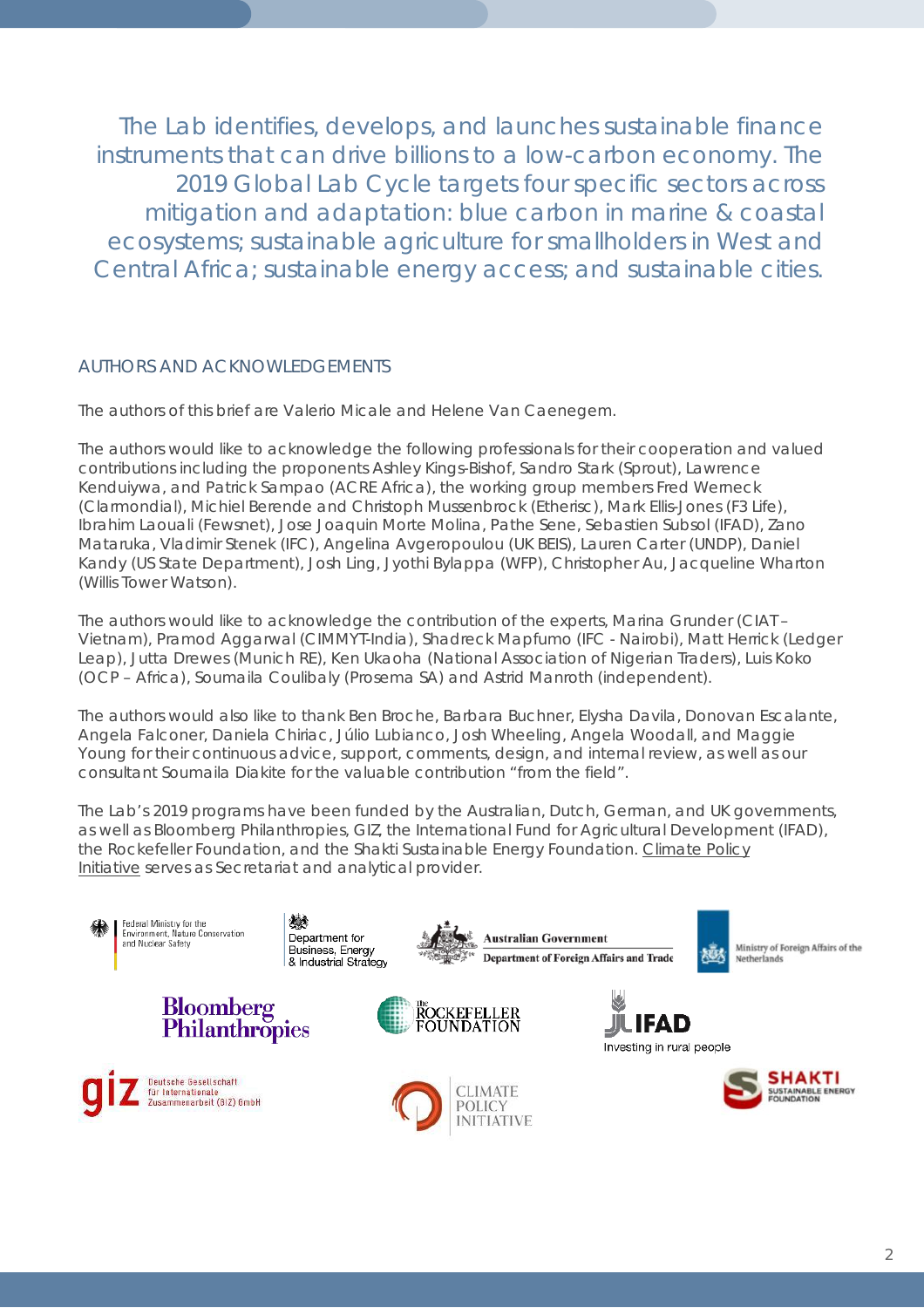## **1. CONTEXT**

 $\overline{a}$ 

*Despite threats of increasing climate vulnerability and decreasing food security, only*  20% of smallholder farmers in developing countries have access to agricultural *insurance coverage.*

**In developing countries, as many as 270 million smallholder farmers are underinsured**. Only 20% have access to agricultural insurance coverage, and in sub-Saharan Africa - despite the fivefold increase in agricultural microinsurance registered between 2011 and 2014 (McCord et al., 2015) - this percentage falls further to 3% of smallholders (ISF Advisors, 2018).

**At the same time, climate vulnerability of crops is increasing, posing a significant threat to**  food security. On average, smallholder farmers with landholdings under 5 hectares are responsible for 50% of global food production (Ricciardi et al., 2018). Further, an estimated 58% of rural households depend on subsistence production (Sibhatu et al., 2017). Climate change could raise food prices and erode the ability to afford purchased food<sup>[1](#page-2-0)</sup> or, in the extreme, threaten food access and its utilization by smallholders (IPCC, 2014).

**Despite increasing vulnerability, smallholders have not yet fully developed the capacity to respond to climate change, and agricultural techniques and infrastructure remain antiquated.** Innovative technologies are rarely implemented, increasing vulnerability to climate change.[2](#page-2-1) Communities manage risks via solidarity, cooperation, and trust among rural communities (Tadesse et al., 2015), while individual farms mitigate risks of extreme events through diversification. However, this can result in lower yields and income. Smallholders also face the challenge of bearing the incremental cost of shifting from conventional practices towards climate-smart agricultural practices and climate-resilient value chains (Mc Sweeny, 2016).

**The Blockchain Climate Risk Crop Insurance aims to increase smallholder farmers' resilience to climate change through offering a more accessible index insurance product[3](#page-2-2) at scale.** The instrument offers the possibility to create standardized and customized insurance products, along with significant innovations to automate payouts, reduce transaction costs and claim cycles, enabled through blockchain. The policy will be available via mobile phones to smallholders, who will be able to react promptly to weather events, increasing resilience of vulnerable crops in remote locations.

<span id="page-2-0"></span><sup>1</sup> This is particularly true for crops that are more sensitive to weather variability but more profitable on average (McSweeny, 2016; ATAI, 2016). As a result, climate change in certain cases might force smallholders to adopt low-risk low-return crops. An example of this event is the shift from groundnut to millet of smallholders in Senegal (CIAT and BFS/USAID, 2016). In Andhra Pradesh, farmers shifted from red gram and sorghum to the cash crops castor and groundnut after receiving insurance (ATAI, 2016).

<span id="page-2-1"></span><sup>2</sup> For example, only 6% of Africa's land uses irrigation technologies. (Bayer Crop Science, 2018)

<span id="page-2-2"></span><sup>&</sup>lt;sup>3</sup> GIIF (2019) identifies index-insurance as "insurance provision that pays out benefits on the basis of a predetermined index (e.g. rainfall level) for loss of assets and investments, primarily working capital, resulting from weather and catastrophic events." Index insurance can take the form of either an area yield index, crop weather index or Normalized Difference Vegetation Index (NDVI). Weather-index insurance is a "type of insurance whereby, the indemnity is based on realizations of a specific weather parameter measured over a pre-specified period of time at a particular weather station or for a given satellite grid. The insurance can be structured to protect against index deviations that are expected to cause crop losses." For area yield insurance "indemnity is based on the realized (harvested) average yield of an area such as a county or district. The insured yield is established as a percentage of the average yield for the area". Finally NDVI relates moisture deficit to pasture degradation.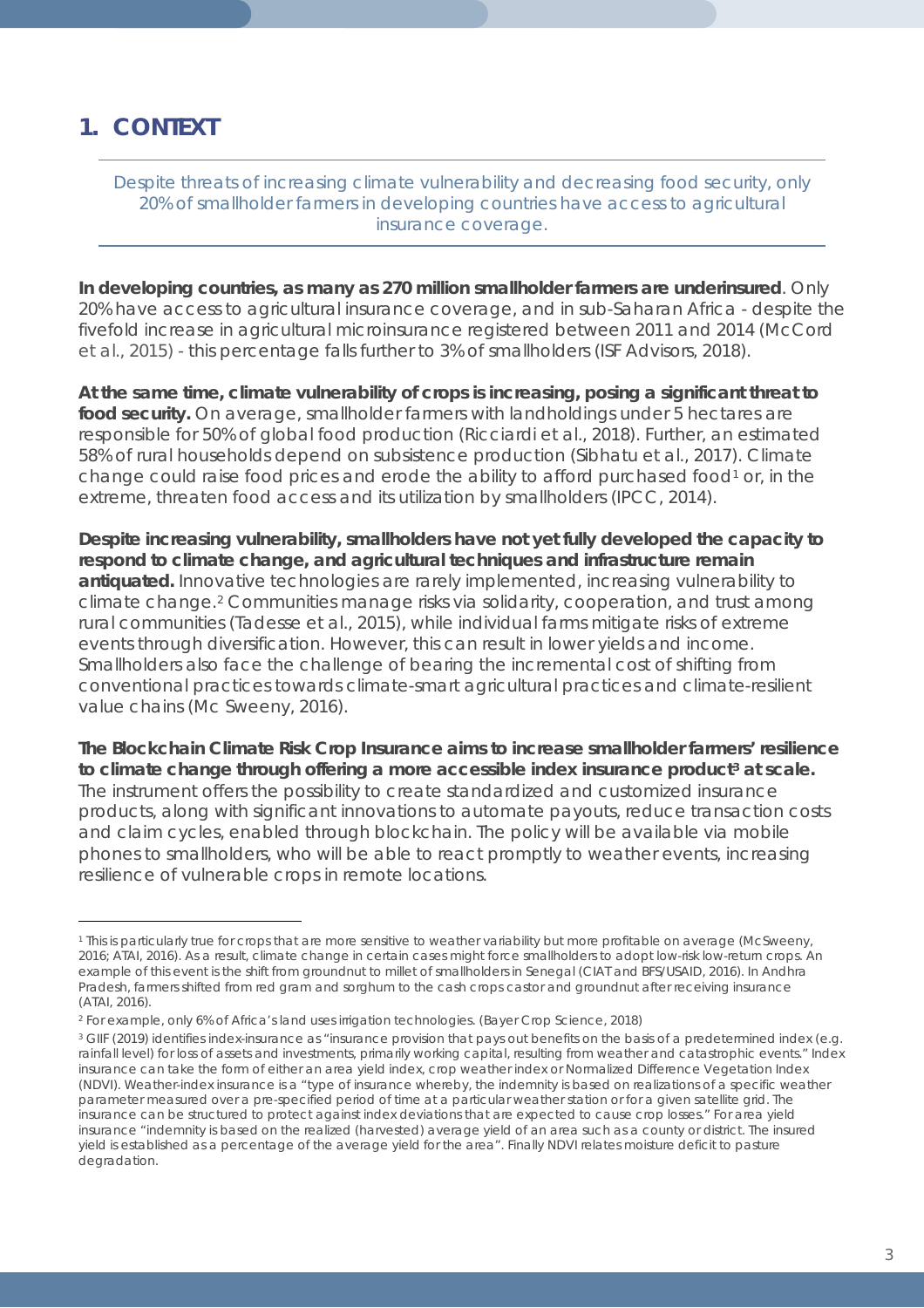## **2. INSTRUMENT MECHANICS**

*The Blockchain Climate Risk Crop Insurance is a standardized and digital index platform to increase smallholders' access to insurance and strengthen their resilience.*

Blockchain Climate Risk Crop Insurance offers a different kind of crop insurance that's both affordable and accessible to smallholder farmers at scale. Each insurance policy is plugged into smart contracts on a blockchain[4](#page-3-0) and indexed to local weather. During an extreme weather event, the policies are automatically triggered on the technology platform, which facilitates timely and fair pay-outs. Compared to traditional index-based insurance, this system is much faster and much more transparent, leading to reduced costs and increased trust for both farmers and insurers alike.

The instrument relies on three main elements: 1. an insurance provider or, on its behalf, insurance service and a data provider; 2. a user interface; and 3. an application layer linking insurance policies to a blockchain. There are variations in the role and responsibilities for each of these components in the pilot phase and subsequent phases.

#### $2.1$ MECHANICS DURING THE PILOT PHASE

The pilot phase of the instrument involves a market test in Kenya, with some variations in the mechanics which will allow the concept to be tested on an existing index insurance.



*Figure 1: Instrument mechanics for the pilot phase*

<span id="page-3-0"></span><sup>4</sup> Blockchain or Distributed Ledger Technology (DLT) can be defined as a ledger of individual blocks of data, linked and secured through encryption technology (hashes). Copies of the ledger are stored on a distributed network and updated when a transaction occurs (Voshmgir and Kalinov, 2017).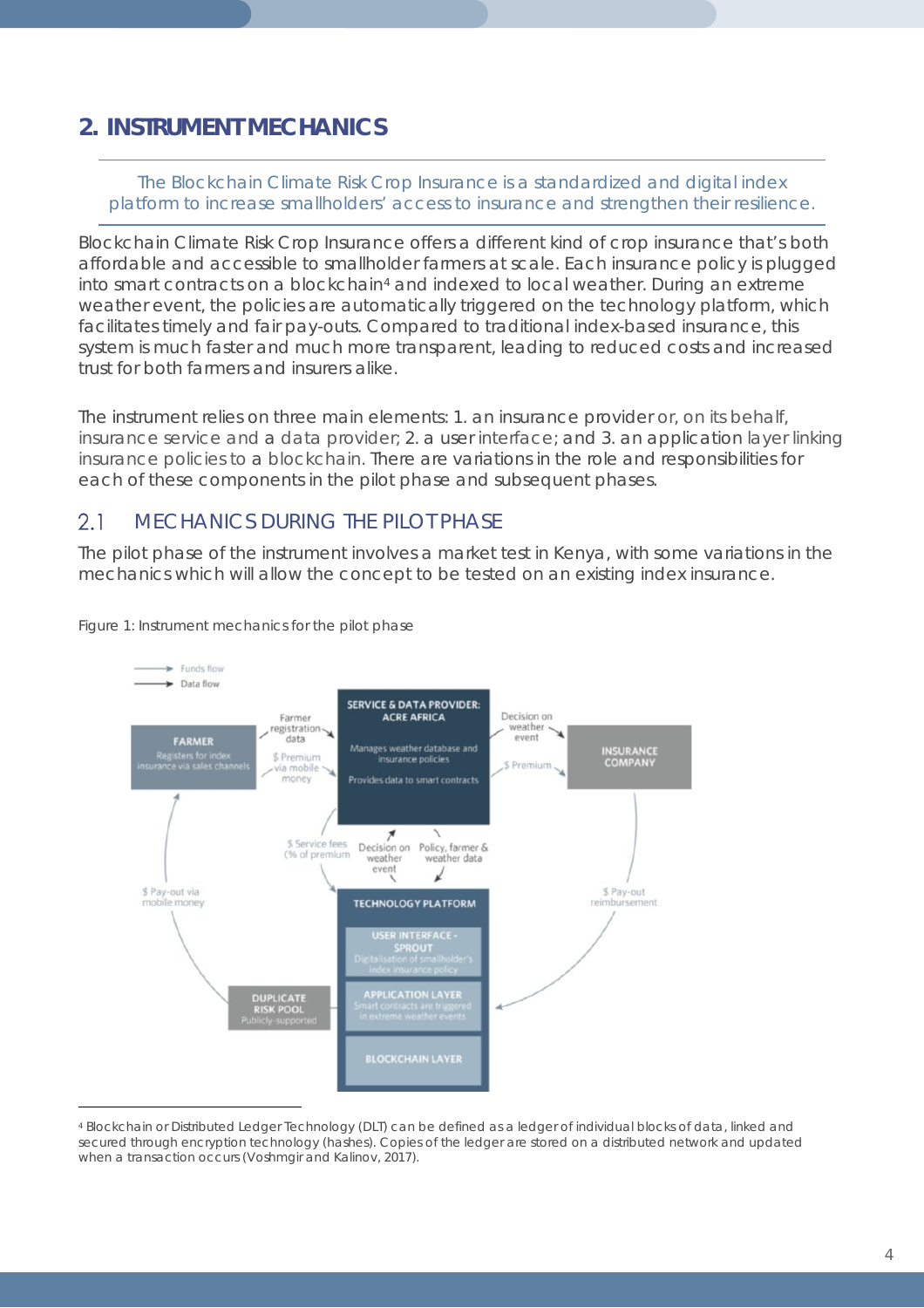There are three key partners for the pilot phase (see Figure 1):

- An **insurance service and data provider,** ACRE Africa, designs of the insurance product, processes the premium payments, and manages the commercialization of the product and customer care.<sup>5</sup> It also collects and manages the weather data, which is used for the creation of a risk model and the verification of the occurrence of extreme weather events.<sup>[6](#page-4-1)</sup>
- A **user interface**, designed and managed by Sprout Insure, registers the insurance policies as smart contracts<sup>[7](#page-4-2)</sup> on a private blockchain<sup>8</sup>. This will harmonize payment processing, farmer data, and policy information that are currently siloed, ultimately reducing transaction costs.
- An **application layer,** developed by Etherisc, provides the smart contract infrastructure on the Ethereum blockchain (blockchain layer) where the user interface is built.

The other actors and components in the mechanism are:

- An **insurance company,** UAP Holdings, will manage the risk pool and perform pay-outs via mobile money.<sup>[9](#page-4-4)</sup> To prove the concept of faster and transparent pay-outs, a duplicate risk pool managed within the technology platform may be created, which would anticipate payments on behalf of the insurance and demonstrate fast and trustworthy pay-outs to farmers. After verifying the pay-outs, the insurance company will reimburse the technology platform.<sup>[10](#page-4-5)</sup>
- **Distribution channels** will bundle the index insurance with crop seeds from certified distributors. The product will be distributed as a scratch card attached to a seed bag and sold in agrovet shops, available in remote areas, or through cooperatives and accessible to all farmers with a simple mobile phone.[11](#page-4-6)
- **A mobile money provider,** M-Pesa, will enable the financial transactions between the end-users and the index-insurance product.

### $2.2^{\circ}$ MECHANICS DURING THE SCALE-UP PHASE

**Once the concept has been proven, the medium-term structure will include further standardization and automatization of the insurance process.** The blockchain platform will have a bigger role, with the aim to automatically trigger the payments at the insurance company-level in case of extreme weather events.

In this phase, service providers and insurance companies implement their own index insurance via the user interface (Sprout), in exchange for a service fee based on the premium charged to the smallholder farmer. Now, the blockchain technology platform is

 $\overline{a}$ <sup>5</sup> A detailed registration process of a smallholder farmer can be found in Appendix 8.1.

<span id="page-4-1"></span><span id="page-4-0"></span><sup>6</sup> For the pilot in Kenya remote sensing techniques are used in combination with 80 weather stations spread across Kenya. For the determination of the rainfall thresholds (or index) in the policy, historical data going 30years back in time are being used.

<span id="page-4-2"></span><sup>7</sup> Smart contracts enable parties to execute agreements in a secure manner through a set of predefined rules, implemented as a piece of code on top of the blockchain layer. It will automatically execute a transaction only when the parties fulfil the predefined set of rules (Voshmgir and Kalinov, 2017).

<span id="page-4-3"></span><sup>&</sup>lt;sup>8</sup> A private blockchain, e.g. working on a Proof-of-Authority (PoA) protocol, refers to an infrastructure whereby access permissions are controlled, without losing the decentralization and authenticity element. The right to execute the consensus protocol is restricted to a handful of identified nodes (Buterin, 2015) (Jayachandran, 2017).

<span id="page-4-4"></span><sup>9</sup> GSMA, (2010) defines mobile money as "a service in which the mobile phone is used to access financial services."

<span id="page-4-5"></span><sup>10</sup> Managing payments on behalf of an insurance company requires a mutual agreement with the insurance company and a broker license, both of which ACRE Africa currently has in place (IRA, 2019) (CIMA, 2019).

<span id="page-4-6"></span><sup>11</sup> Marketing techniques are primarily radio spots, bulk SMS campaigns, and in-person contact with agents placed in agrovet shops.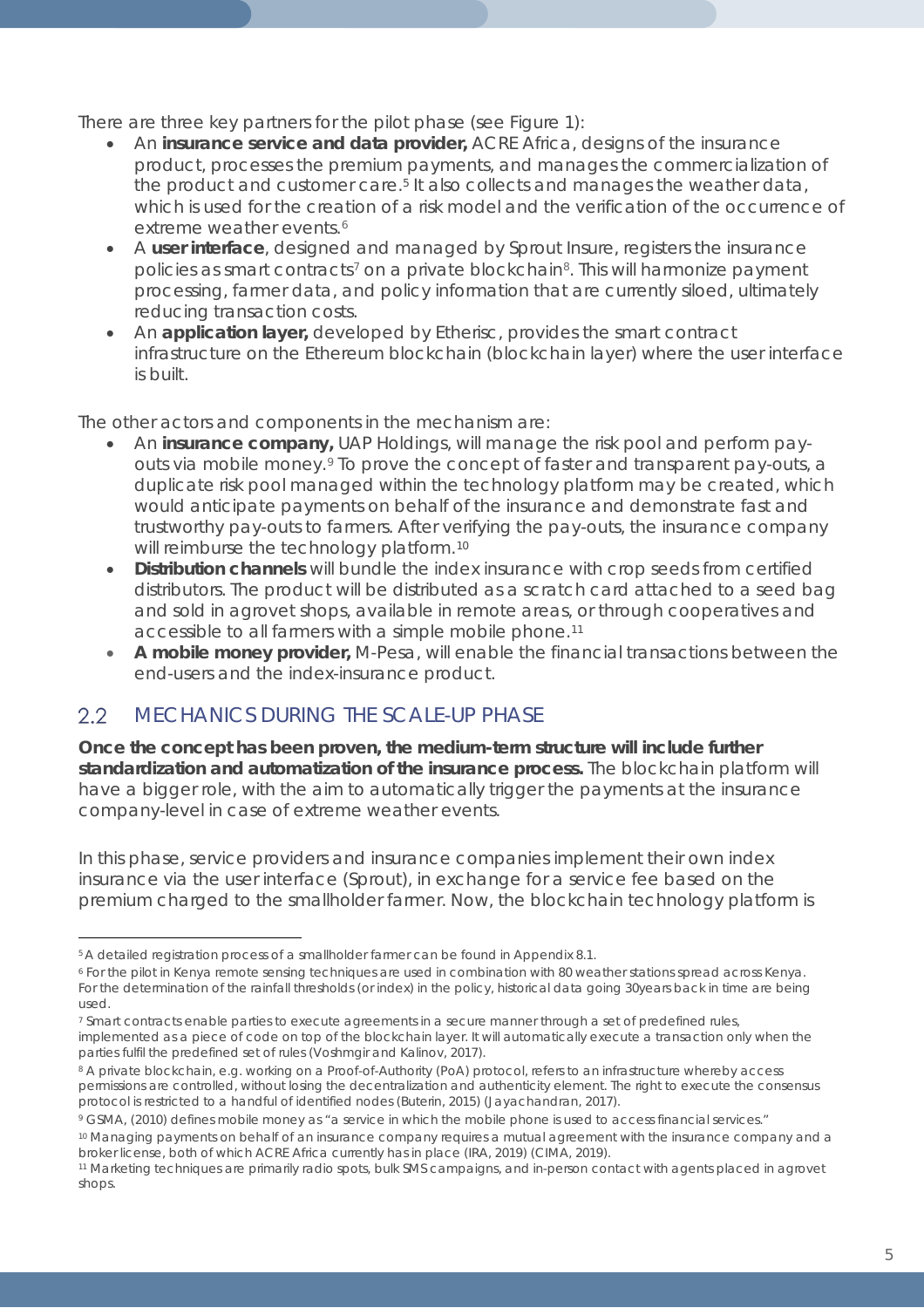fully responsible for the management of financial flows - still occurring via mobile money payments. They will manage premium payments and automatized pay-outs on behalf of the insurance company, without the need of a duplicate risk pool to anticipate payouts.

The actors involved remain the same, but the blockchain technology platform would partner directly with insurance companies, weather data providers (e.g. IBM's Weather Channel) and service providers as a result of the increased centralization of functions. Other distribution channels could be explored in addition to seed packages in agrovet shops. This could include microfinance institutions to offer the index insurance as part of their loans, or as improved credit scoring for farmers alongside CSA practices.



*Figure 2: Instrument mechanics and stakeholders for the scale-up phase*

**In the long-term, the blockchain technology platform would become a one-stop-shop insurer by renting an insurance license, and internalizing the risk pool within a public blockchain system, which would allow for further reduction of transaction costs, and scale up of crop insurance**. Here, the different stakeholders (e.g. weather data providers, policy providers, etc.) accessing the user interface and underlying application layer would be interacting through a token structure<sup>12</sup> (Hampton, 2018),<sup>[13](#page-5-1)</sup> with a risk pool internalized on the blockchain platform. This system would require smart contracts to be implemented on the public blockchain.[14](#page-5-2) Smallholder farmers could pay and be reimbursed through a third party

<span id="page-5-0"></span><sup>12</sup> A token is a unit of value within a specific cryptocurrency ecosystem.

<span id="page-5-1"></span><sup>&</sup>lt;sup>13</sup> The details on the long-term strategy can be found in the Appendix 8.1.

<span id="page-5-2"></span><sup>14</sup> A public blockchain works on an open, decentralized network. A public blockchain protocol is the Proof-of-Work (PoW) consensus algorithm, which refers to the protocol whereby miners solve a computational problem with the first one solving it being able to add a new block to the chain. Other miners can then verify the correctness based on values in the block (Porat et al.) (PWC, 2017). Ethereum requires a gas fee whenever a new policy is executed. This corresponds to a reward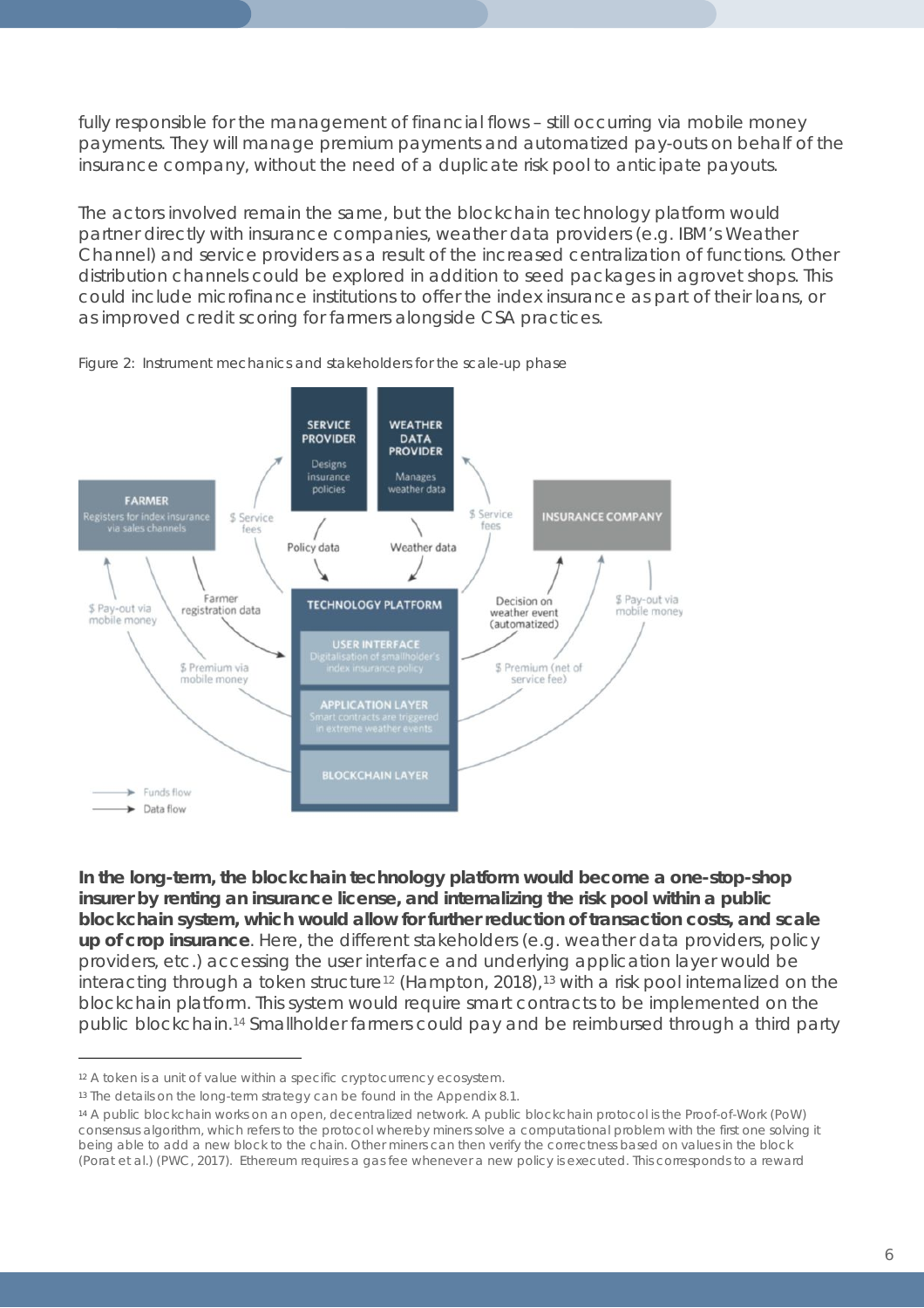offering a payment gateway to remove the need for end-customers to own tokens,<sup>[15](#page-6-0)</sup> which would be pegged to a local currency (Etherisc, 2017).

## **3. INNOVATION**

*The Blockchain Climate Risk Crop Insurance addresses barriers on both the demand and supply side of the crop insurance market. Compared to traditional insurance, the instrument is faster and more transparent, leading to reduced costs and increased trust for both farmers and insurers alike.*

### $3.1$ BARRIERS ADDRESSED: ACCESSIBILITY, AFFORDABILITY, AND **TRANSPARENCY**

**Key barriers for insurance in the market include limited demand and limited supply, and lack of trust between insurer and farmers due to delayed pay-outs or absence of pay-outs to the insured**.

There is limited demand mainly due to many smallholders' limited awareness of how agricultural insurance can reduce risk exposure (Fisher et al., 2017). More importantly, insurance products are perceived as costly, with limited coverage and long claim cycles, which make them a difficult value proposition for smallholders. Furthermore, there is a general lack of trust between insurer and farmers, fueled by delayed or defaulted pay-outs (ISF Advisors, 2018).

On the supply side, Di Marcantonio and Kayitakire (2017) argue that "the most common constraints are lack of quality data, start-up costs and related economic support by the government, and difficulty in transferring covariate risk[16](#page-6-1) to the international reinsurance market." Additional constraints are represented by the fact that policies are developed and distributed by intermediaries who lack the infrastructure to scale the product at low cost and effectively track real-time weather data linked to multiple policies (ACRE, 2019a).

### **The Blockchain Climate Risk Crop Insurance addresses these supply and demand barriers by improving insurance with reduced claim cycles and transaction costs, and increased transparency and trust via smart contracts on a blockchain.**

**Reduced claim cycles:** Instead of lengthy processing of claims, weather data automatically triggers pay-outs, giving farmers the means to react promptly to the weather event. The proponents, Sprout Insure and ACRE, estimate that the time needed to process pay-outs in the pilot phase will be reduced from 3 months to 1 week,<sup>[17](#page-6-2)</sup> assuming the adoption of the duplicate risk pool.[18](#page-6-3) A 1 week pay-out could also be achieved if claims are processed

for the miners inherent to the current Proof-of-Work consensus algorithm of the Ethereum blockchain. The fee is composed of a gas limit and gas price. The gas limit, which is directly related to the amount of code that needs to be executed. The gas price is variable and voluntary. The higher the gas price, the more likely your transaction is going to be mined first (Modi, 2018). Ethereum is moving to a Proof-of-Stake consensus algorithm, which will lower the gas fee.

<span id="page-6-0"></span><sup>15</sup> E.g. through a cryptocurrency exchange similar to Bitpesa.

<span id="page-6-1"></span><sup>16</sup> Covariate risk is the risk that neighboring smallholders would suffer similar shocks in the case of a single risk event. This means that if the risk pool is not diversified enough in terms of geographies and risks covered, it would determine payouts above available resources, hence the need to reinsure risk to make coverage viable.

<span id="page-6-3"></span><span id="page-6-2"></span><sup>17</sup> Assumption based on the est. time currently needed by ACRE to manage the payment for 1m customers (ACRE, 2019). 18 Four weeks if no duplicate risk pool is used.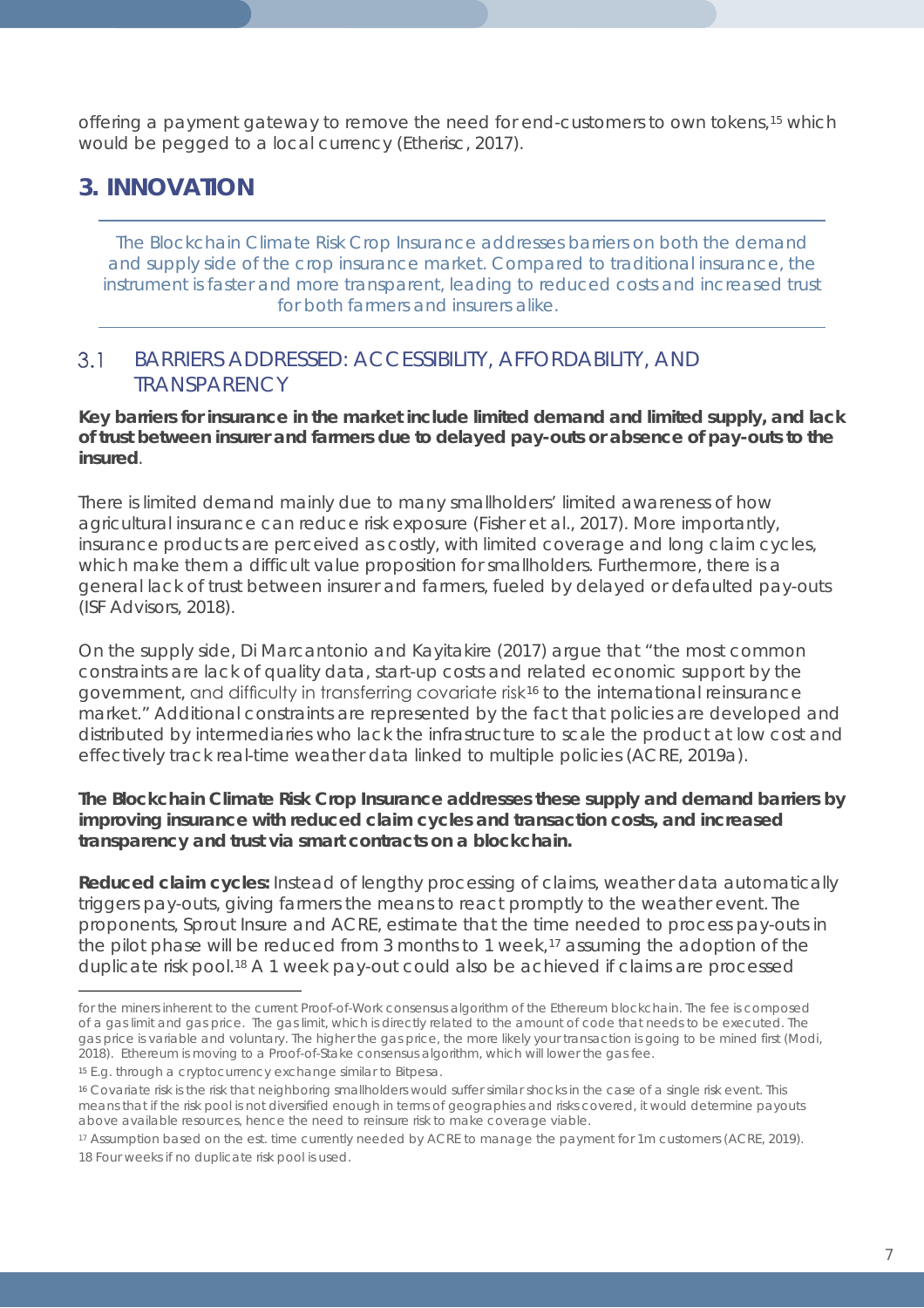directly through the insurance's application programming interface (API) in the mediumterm strategy, while a few hours payment would be possible if crypto-based pay-outs are enabled, in the long-term.

**Reduced transaction costs:** The use of index insurance, as opposed to indemnity-based insurance,<sup>[19](#page-7-0)</sup> reduces costs since the system relies on easily verifiable data, and loss assessment at an individual level is no longer needed, with a lower cost of processing claims and probably lower fraud potential (IFAD, 2017). The automatization of the verification and payment process through blockchain, mobile money, and other digital platforms can further reduce costs. The proponent estimates that transaction costs can reduce by 30-80% (up to 60-80%)[20](#page-7-1) which frees resources for scale-up.

**Increased standardization**: By creating templates for blockchain-based insurance products, the Etherisc platform gives farmers, cooperatives, donors, buyers or even end-consumers the tools to create their own customized insurance product, at a lower cost (Sprout, 2018a). The infrastructure allows for a standardized process in the monitoring of the claims, by verifying real-time weather data for a variety of policies. This removes the need for an intermediary to track policies on a company level and as such makes the process trustworthy and reduces transaction costs. Moreover, it creates the possibility to launch index-insurance products at scale for a variety of products at different geographies in emerging markets. The unchangeable structure of smart contracts integrated with real-time weather data tracking allows for the systematic, prompt verification of whether the amount of rainfalls triggers a payout. Furthermore, since multiple parties are sharing and updating policy and weather data, blockchain technology makes the process secure and trustworthy (PWC, 2017).

### $3.2$ INNOVATION: A NEW CONCEPT IN HIGH IMPACT COUNTRIES

**There has been a fivefold increase in agricultural microinsurance registered in 2011-2014 (McCord et al., 2015). Different types of agricultural index insurances, both for crops and livestock, have been piloted in sub-Saharan Africa, but this instrument is only one of two to integrate a blockchain in the region, and the only one proposing a standardized, scalable approach.**

Broadly speaking there are two types of microinsurance agricultural products: indemnitybased crop insurance and index insurance. Major actors in sub-Saharan Africa involved in the index-insurance market include ACRE Africa (with over 1,000,000 customers), Sum-Africa, Pula Advisors, Ghana Agriculture Insurance Pool, R4 initiative (mostly East Africa) and Planet Guarantee (mostly West Africa). These actors have been driving or supporting initiatives as intermediaries alongside national insurance actors as UAP in Kenya, NIRSAL in Nigeria and CNAAS in Senegal.

However, to date, only one other initiative in sub-Saharan Africa combines parametric crop insurance products with blockchain - WorldCover, a major mobile microfinance actor in Ghana, which launched a blockchain initiative through its existing peer to peer

<span id="page-7-0"></span><sup>19</sup> Indemnity-based cover compensation is based on measured loss or damage measured as shortfalls of actual yield at the individual farm level compared with expected yield and requires an insurer to make individual farm visits to set up coverage and to assess loss.

<span id="page-7-1"></span><sup>20</sup> Estimate based on pilot phase data. Currently 3-4 people are employed for verifying payments. The use of blockchain technology may reduce their costs by 60-80% (ACRE, 2019). Sprout estimates an overall reduction in intermediary and claim processing costs of around 30% (Sprout, 2018b).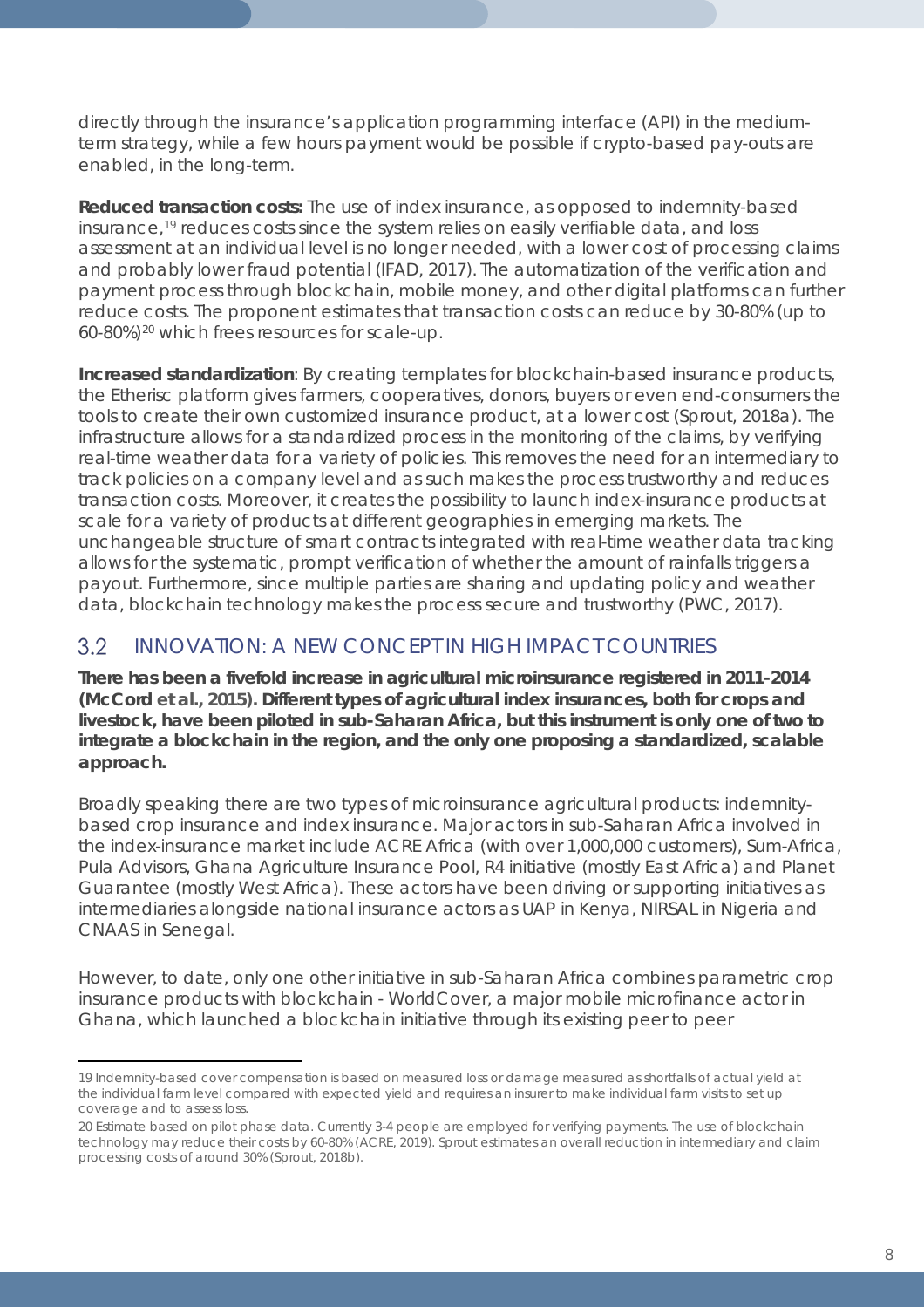microinsurance platform at the end of 2018 (Socialfintech, 2018). Beyond sub-Saharan Africa, Etherisc is implementing a blockchain-based index insurance pilot in Sri Lanka (AON, 2019). A complete list of comparable instruments reviewed is in Appendix 8.2.

### $3.3$ CHALLENGES TO INSTRUMENT SUCCESS

While the pilot is plugging into an existing market with the infrastructure in place to support demand, persistent lack of demand, high basis risk, <sup>[21](#page-8-0)</sup> and perceived environmental concerns around the use of blockchain protocols along with other challenges specific for the insurance industry, may hinder its ability to achieve its goals in the long-term.

### **One challenge to the instrument is persisting low demand due to smallholders being unaware of the product's value, or because despite the transaction costs reductions, insurance premiums remain higher than what farmers are willing to pay** (ATAI, 2016).<sup>[22](#page-8-1)</sup>

Strategies for managing this challenge include:

- public sector grants to support premiums purchases;
- bundling the insurance product with inputs such as seeds and fertilizers, or services like credit as adoption of the insurance can lead to lower interest rates;<sup>[23](#page-8-2)</sup>
- investing in better climate information, via training and media marketing through radio and television. Farmer organizations, more specifically, are an effective channel to both increase demand – for instance through buying group insurance on behalf of farmers - and raise awareness of index-insurance within their cooperative;<sup>[24](#page-8-3)</sup>
- enabling smallholders to pay premiums in small installments. To facilitate premium payments during the pilot, the proponent will allow for paying the premium over time in small instalments as low as US\$ 0.50.

**A second challenge to the instrument success is basis risk, which can result from poorly designed products, the distance between the index measurement location and the actual production field, and extension of the area covered and its variability**. This reduces farmers' trust in the insurance product, as it cannot be relied upon to cover actual losses incurred.

Strategies for managing this challenge include:

- minimizing basis risk with robust product design and testing of contract parameters;
- decreasing the areas radius covered by the weather station in combination with Earth observation methods (Etherisc, 2019), or satellite data;
- using established weather stations and successfully tested products. For the pilot stage the proponents are working with existing insurance products developed by ACRE Africa to build on existing weather data expertise (ACRE, 2019);
- ensuring the area covered by the index is homogeneous both in terms of weather and farming techniques.

<span id="page-8-0"></span> $\overline{a}$ <sup>21</sup> Basis risk in index insurance arises when the index measurements do not match an individual insured's actual losses. Products with high basis risk could have no pay-out even if the farmer has suffered devastating losses or, alternatively, a pay-out even in the event of no losses at all (ISF Advisors, 2018).

<span id="page-8-1"></span><sup>&</sup>lt;sup>22</sup> This could be due to lack of reliable climate data, rising levels of risk and disaster, or coverage of extraneous risks under the same policy.

<span id="page-8-2"></span><sup>23</sup> In low collateral environments such as those found in large parts of sub-Saharan Africa, index insurance is most effective when interlinked with credit. In a low collateral environment, substantial risk is carried by the lender, and interlinkage of credit with insurance internalizes the positive externality that insurance has on the stability of the lender's loan portfolio. Without this interlinkage, index insurance is likely to be ineffective as insurance purchased by the farm household primarily benefits the lender (Carter et al., 2014).

<span id="page-8-3"></span><sup>&</sup>lt;sup>24</sup> Appendix 8.5 provides a quick overview of farmer organizations and cooperatives in target countries.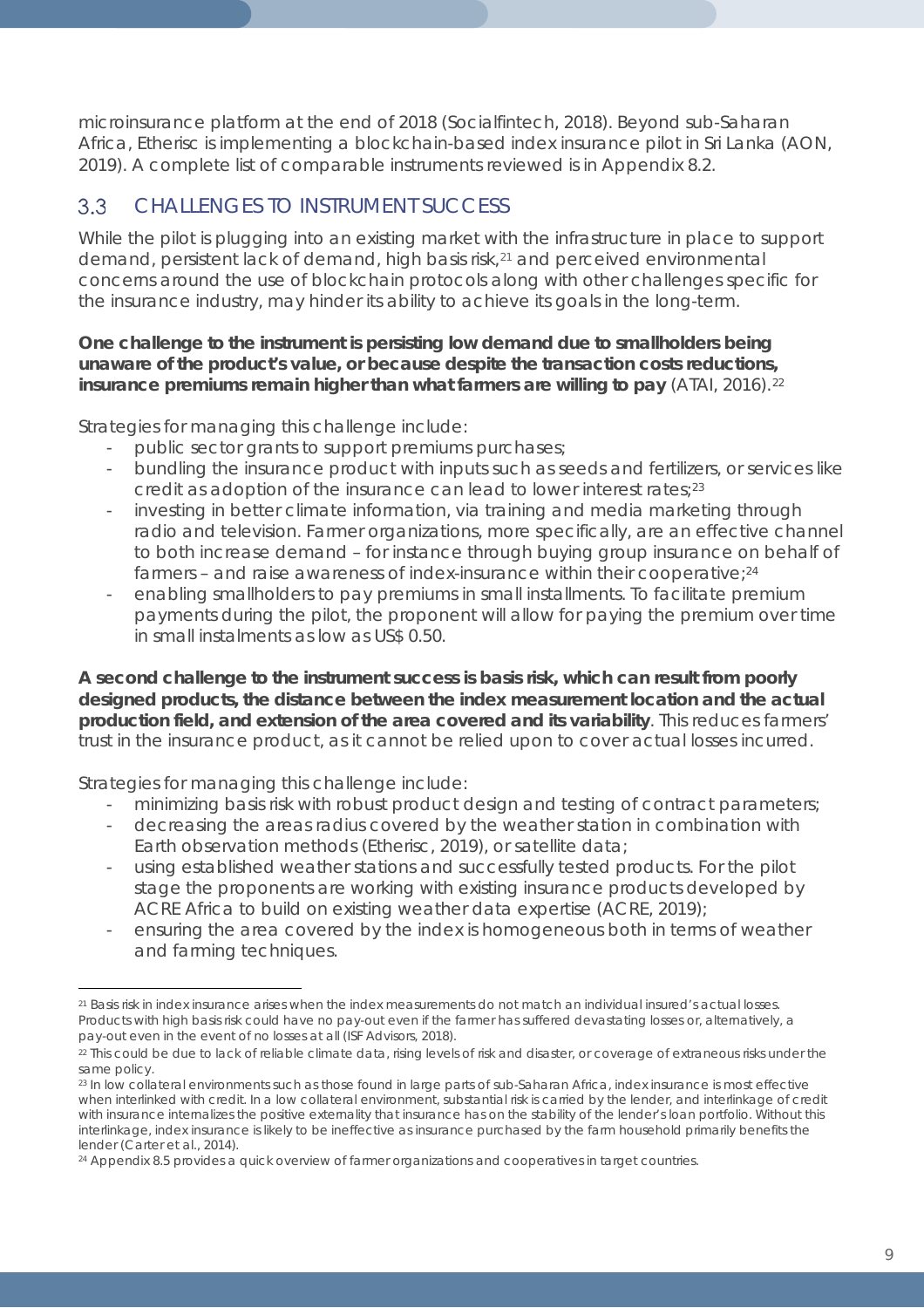**A third challenge derives from the perception that the use of blockchain protocols may automatically lead to significant environmental co-impacts at scale**. Blockchain is considered impactful in terms of carbon emissions, due to the high amount of energy needed to process blocks of transactions through mining. [25](#page-9-0) However, this mostly depends from the type of protocols used.

Strategies for managing this challenge include:

- Assessing different options in terms of blockchain protocols, to find the right balance between security, scale/data processing, overall reliability needs of the system (e.g. minimizing error), and energy intensity of the protocol. The proponent during pilot and scale up phase (medium-term view) would rely on a private blockchain, which does not require mining, and has thus no carbon footprint. Most impacts would derive from the use of public blockchain algorithms as per the long-term view for the instrument: here the proponent plans to shift to more efficient protocols which would reduce energy requirements by up to 90-99%.[26](#page-9-1)
- Increasing efficiencies, by bundling together multiple transactions;
- Carbon offsetting options.

A broader overview of challenges is included in Appendix 8.3.

## *MARKET TEST AND BEYOND*

## **4. IMPLEMENTATION PATHWAY AND REPLICATION**

*The pilot in Kenya will target 1.2 million farmers over two to four years. The instrument has great potential for scale-up, particularly in African and Asian markets.*

### $41$ PILOT IMPLEMENTATION

The instrument is under development by Sprout Insure, a digitization and automatization solution provider for index insurance products on a blockchain. The strong partnerships between Sprout, ACRE Africa, and Etherisc are key to the implementation of the instrument. ACRE Africa is a recognized intermediary for index insurance across sub-Saharan Africa, currently covering over 1 million smallholder farmers. Etherisc is a smart contract developer for different types of index insurance products with experience in emerging markets.

The pathway towards implementation consists of two phases: pilot and scale-up.[27](#page-9-2)

**The pilot will take place for two to four years (four to eight seasons) starting from April 2020 and will target 1.2 million farmers in Kenya**. Sprout has already signed an MoU with ACRE

<span id="page-9-0"></span> $\overline{a}$ <sup>25</sup> Mining is the act of validating Blockchain transactions, an activity performed by a third party on a public blockchain getting rewards in exchange for using their computing power to solve complex algorithms.

<span id="page-9-2"></span><span id="page-9-1"></span><sup>&</sup>lt;sup>26</sup> Ethereum plans to move from Proof-of-Work protocols, to less energy intensive Proof-of-Stake algorithms, although such transition may not happen smoothly (Lee et al. 2018). For an overview of the impact of different protocols refer to Appendix 8.3 <sup>27</sup> For the scale up phase we hereby refer to the medium-term structure outlined in paragraph 2.2.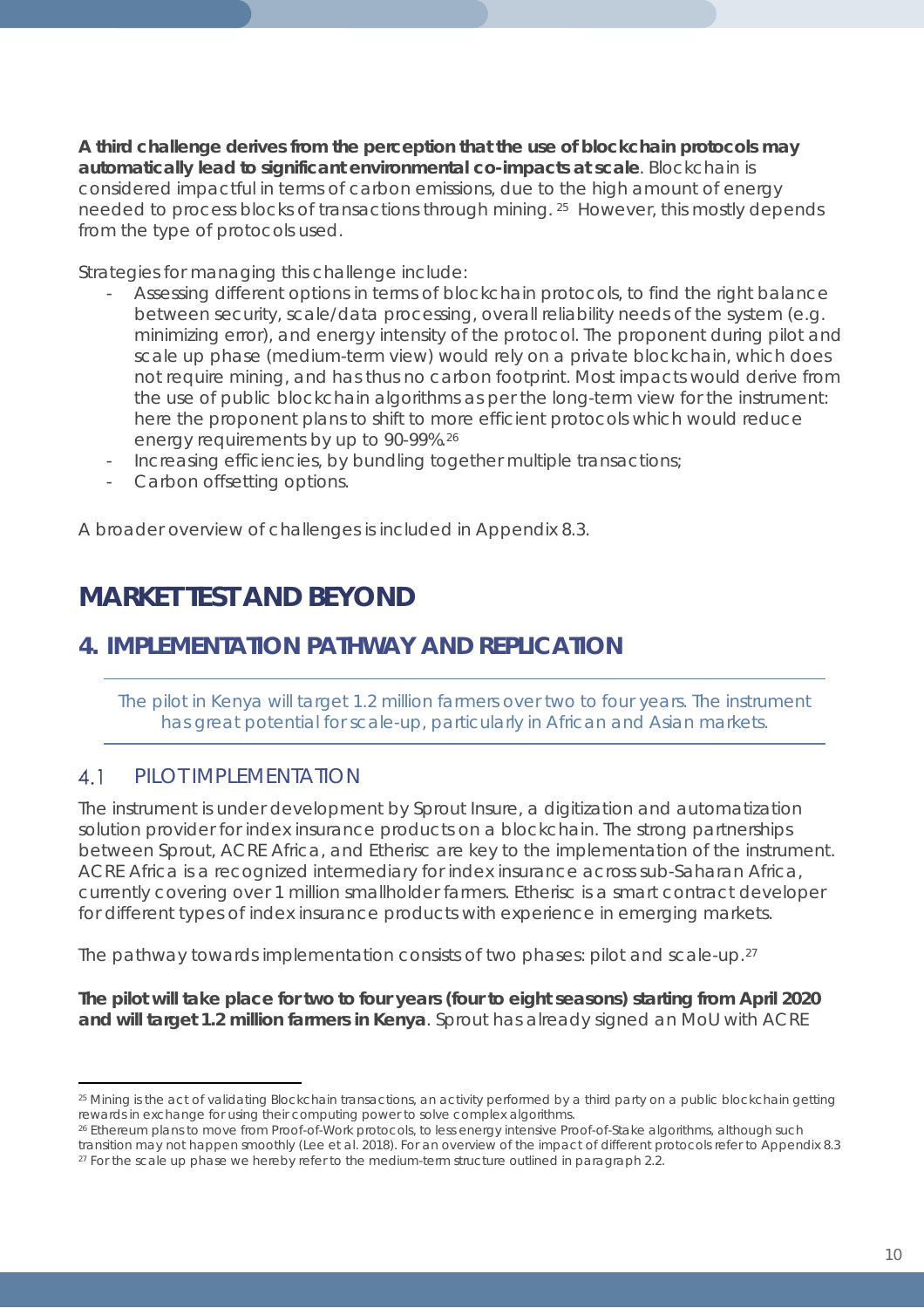Africa and Etherisc<sup>[28](#page-10-0)</sup> and has selected the crop – maize<sup>[29](#page-10-1)</sup> – and the risk model – ACRE Africa's Bima Pima insurance product, covering droughts in four stages of the crop growth cycle (from plantation to pre-harvest), at a 10% premium rate per season.

Before the pilot, 1 season (from April-October 2020) will be dedicated to farmer observation and assessment of the current processes and information systems used by Acre, M-Pesa and UAP, to guarantee the integration with the proposed technology platform. Simultaneously, the proponents will engage with private sector investment groups for venture capital funding and will apply for long-term regulatory approval from Kenya Insurance Regulatory Authority (IRA) to enable the use of Sprout across Kenya, through a broker license. The proponents will also carry out legal and operational tasks, hire technical experts, start grant fundraising, refine the risk model, and establish relevant stakeholder relations.

From October 2020, Sprout will pilot the product to the target farmers. Potential implementation risks during the pilot stage, and strategies for management are described in the table below.

| Implementation risk                                                                                                                                                               | <u>Management strategy</u>                                                                                                                                                                                                                                                                                                                               |
|-----------------------------------------------------------------------------------------------------------------------------------------------------------------------------------|----------------------------------------------------------------------------------------------------------------------------------------------------------------------------------------------------------------------------------------------------------------------------------------------------------------------------------------------------------|
| Delays for approval from the Kenya Insurance<br>Regulatory Authority (IRA) may delay<br>implementation of pilot.                                                                  | Discussions are already ongoing through ACRE.<br>Sprout will formally request approval from the<br>IRA during the pre-pilot phase. A rigorous pre-<br>pilot, with the identification of robust Key<br>Performance Indicators (KPIs) would further<br>increase the chances of success.                                                                    |
| As the instrument moves from pilot to scale up,<br>partnership structure (e.g. with brokers, insurers<br>etc.) may change, with potential confusion on<br>roles and expectations. | Roles and service fees of different partners will<br>be defined upfront for different partnership<br>configurations.                                                                                                                                                                                                                                     |
| Difficulties in fundraising from the private<br>investment                                                                                                                        | Public sector support - both financial and as<br>endorsement of the instrument and recognition<br>of the importance of the challenge it addresses<br>- would reduce risk perception by private<br>investors. This is particularly important during the<br>early stages of the project, where discussions<br>with venture capital providers are expected. |

*Table 1: Implementation risks and related management strategies.*

 $\overline{a}$ 

**In the scale-up phase, starting between 2022-2024 onwards, Sprout will roll out a range of index insurance products targeting multiple crop types in different geographies**. Therefore, they will engage with relevant stakeholders focusing on brokers, aggregators, and insurers. At the same time, Sprout will work with Etherisc to roll out a technical implementation of smart contracts on the Ethereum blockchain, including a risk pool on blockchain. Sprout also plans to become an insurance provider. In its long-term structure, the instrument would reach full commercialization whereby risk is recovered through premiums and the company is financed through profit reinvestments and commercial financing. In the long-term, Sprout envisions a strategy whereby the risk pool will be integrated on the blockchain platform using Etherisc's smart contract infrastructure.

<span id="page-10-0"></span><sup>28</sup> Before starting the pilot Etherisc would to assess systems used by Acre Africa and Insurer UAP Holdings, M-Pesa, and needs to integrate the platform with the current systems.

<span id="page-10-1"></span><sup>&</sup>lt;sup>29</sup> Maize is the most common crop for subsistence farmers in Kenya, and one of the crops for which index insurance already exists commercially, thus particularly suitable for a test. Other crops initially considered for the model were sorghum, potatoes and livestock.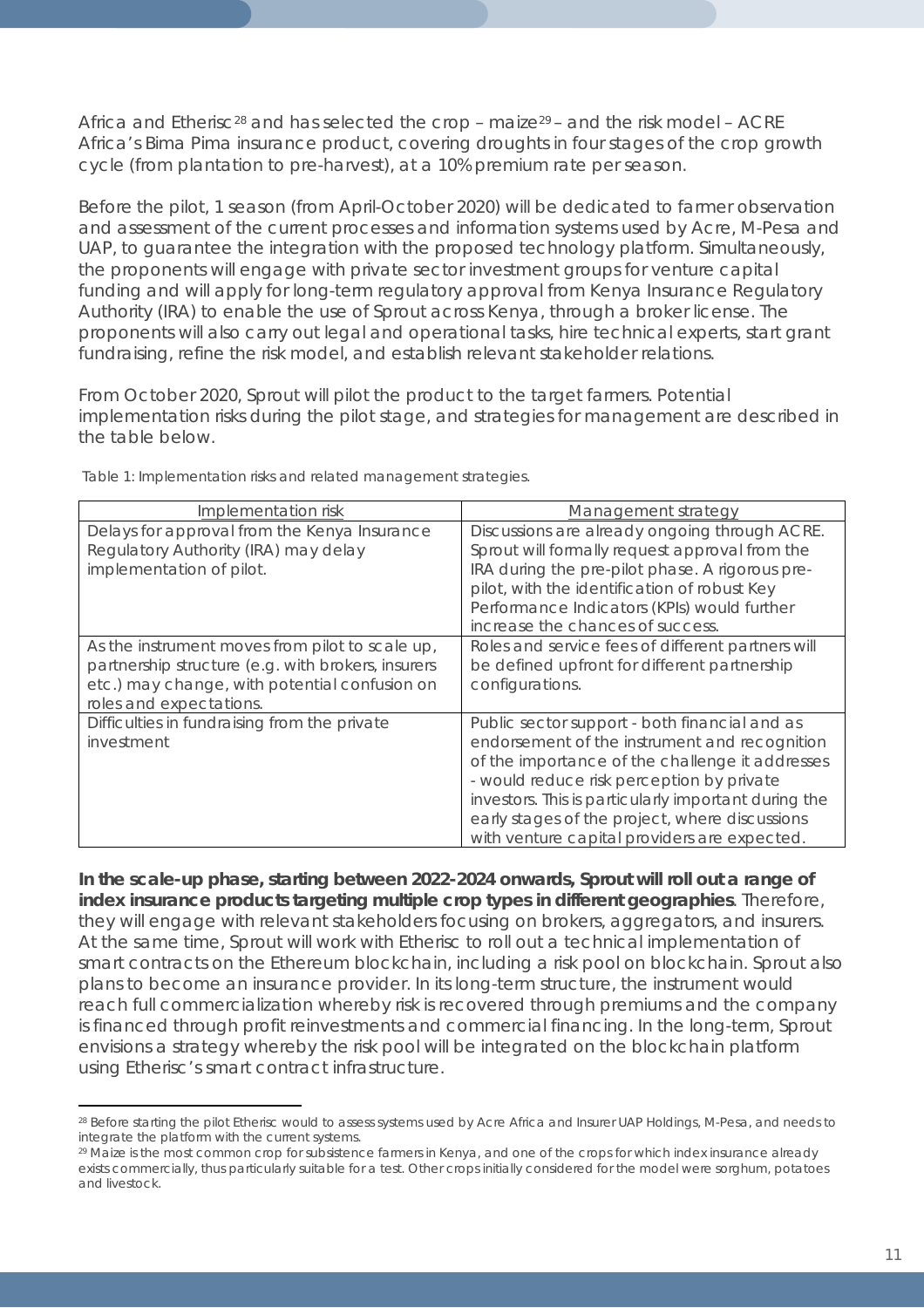A more detailed timeline with the pathway to implementation is in Appendix 8.4.

### $4.2$ POTENTIAL TARGET COUNTRIES

Kenya was selected as the pilot location based on its conducive environment for insurance products, and existing strong partnerships on the ground.

To identify potential replication among non-OECD countries, we looked at: conducive environments (supportive environment for blockchain technology, microinsurance, mobile money, and public support for adaptation), climate vulnerability (food security, drought and food risk), and market size expressed as agricultural land owned by smallholders. The full methodology can be found in Appendix 8.5.

Sub-Saharan Africa provides the best opportunities for replication, especially Burkina Faso, Senegal, and Mali in West Africa and Kenya, Uganda and Rwanda in East Africa. Asian countries also have a lot of potential, mainly in South Asia (India, Bangladesh, and Nepal) and Southeast Asia (Cambodia, Thailand, and the Philippines).

Enabling factors in high impact countries in sub-Saharan Africa are principally defined by the high adoption rate of mobile money accounts and progressive regulation and subsidy schemes for index-insurance, while uncertainties have mostly to do with the unclear stance of some governments regarding the adoption of blockchain technology, and high variability of distribution channels for index insurance among farmer organizations which may impact on their effectiveness. An overview of enabling factors and challenges for the replication of the mechanism in high-impact countries in sub-Saharan Africa is available in Appendix 8.5.

*Figure 3: Target countries for replication*

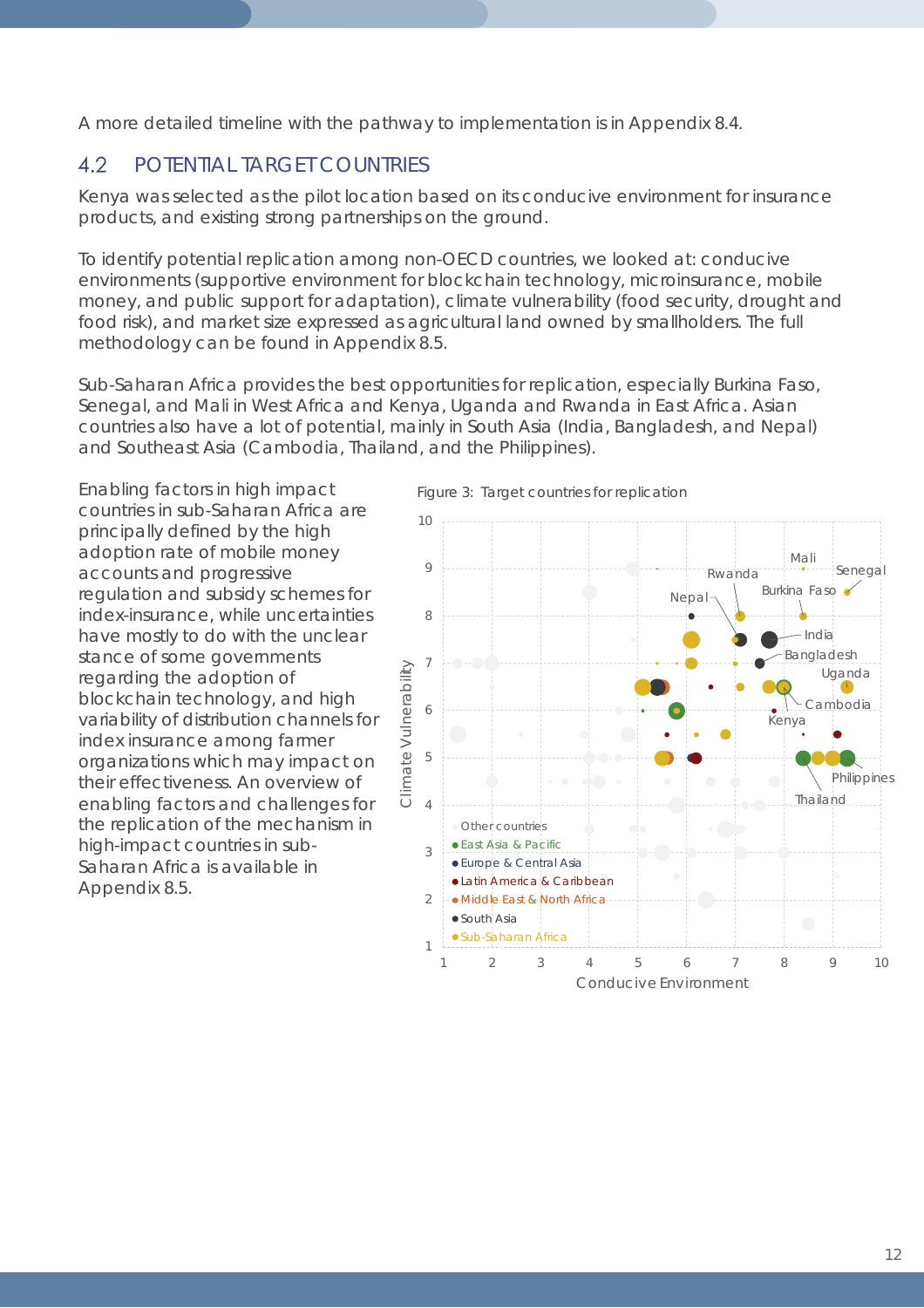## **5. IMPACT**

*Blockchain Climate Risk Crop Insurance lowers costs for both insurers and farmers. It can reduce the cost of issuing a policy by 40%, and in turn reduce farmer premiums by 30%, with faster pay-outs, thus helping increase community resilience and reduce recovery times when disasters strike.*

#### $5.1$ QUANTITATIVE MODELLING

### 5.1.1 IMPACT OF THE BLOCKCHAIN TECHNOLOGY PLATFORM AND FINANCIAL REQUIREMENTS

To estimate returns for the blockchain technology platform, we built a cashflow model based on the pilot, targeting 1.2 million maize farmers in Kenya for four years.<sup>[30](#page-12-0)</sup> We then ran a simulation for four different scenarios reflecting increased degrees of integration of weather index crop insurance activities on the platform, which will unfold as the instruments moves from pilot to scale-up.<sup>[31](#page-12-1)</sup> The model assumptions are in Appendix 8.7.

Key takeaways include:

 $\overline{a}$ 

- **The initiative is profitable under all scenarios**, particularly during scale-up phase with an integrated insurance platform model (scenario B2), where return on investment may reach as much as 38%;
- **In the long term, an integrated insurance platform model (scenario B2) can reach up to 41% reduction of levelized costs needed to issue a policy**. This reduction can partly be transferred to the smallholder farmers in the form of a premium reduction of up to 30%.





<span id="page-12-0"></span>30 As mentioned in section 4.1 the proponent targets 2 to 4 years for the implementation of the pilot.

<span id="page-12-1"></span><sup>&</sup>lt;sup>31</sup> Mechanics, costs and structure of the relation between partner are assessed for the following four scenarios, all representing increasing levels of centralization and integration of insurance services on blockchain: A1 (short-term pilot in Kenya), A2 (midterm scale-up in sub-Saharan Africa), B1 (mid-term scale-up in other regions), B2 (long-term scale-up in other regions). Details on the scenarios and full analysis are in Appendix 8.7.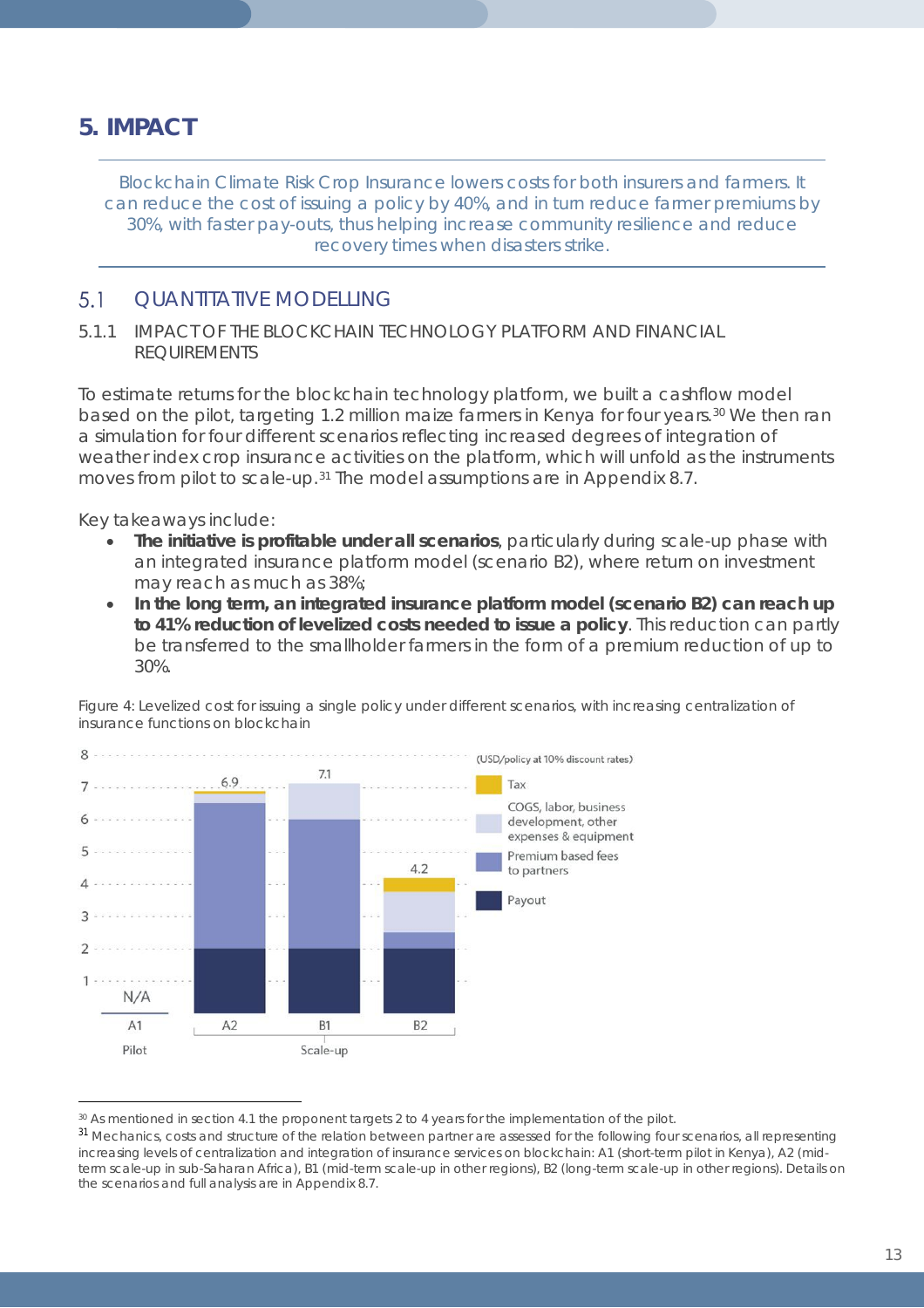Financial needs for the pilot include:

- **An initial investment up to US\$ 620,000** for the pilot to be tested (scenario A1),<sup>[32](#page-13-0)</sup> from implementing entity and venture capital, and additional US\$ 200,000 from partners for system integration on blockchain.
- **US\$ 10.8 million premium subsidies – supported by the public sector – to guarantee that enough demand is driven in the market along with an expanded (thus more effective) insurance coverage for farmers**. Demand-side support in the form of premium subsidies may be also important in the medium term, when a shift towards a more integrated business model is started (scenario B1), more costs are internalized, and a higher turnover of customers (1,000,000) is needed to break even.
- **A potential public grant of up to US\$ 468,000** to support business and product development activities from partners, along with US\$ 5 million to fund the duplicate risk pool during the testing phase of the project.

| Financial flow type           | No public support<br>(US\$) | Full public support<br>(US\$) | Source of finance                        | <b>Use</b>                                   |
|-------------------------------|-----------------------------|-------------------------------|------------------------------------------|----------------------------------------------|
| Private equity                | 200,000                     | $0^{33}$                      | Partner / service<br>provider            | Investment in mobile<br>system integration   |
| Private equity                | 620,000                     | 352,00034                     | Venture capital /<br>implementing entity | Business develop/t &<br>Upfront investment   |
| Private savings               | 10,770,000                  | 10,770,000                    | Smallholder farmers                      | Premium purchase                             |
| <b>TOTAL Private</b>          | 11,590,000                  | 11,122,000                    |                                          |                                              |
| Public grant                  | 0                           | 468,000                       | DFIs                                     | TA grant for business<br>& product develop/t |
| Public grant                  | Ω                           | 10.770.00035                  | Government/DFIs                          | Premium subsidy<br>grant                     |
| Public (concessional)<br>debt | $\bigcirc$                  | 5,000,000                     | <b>DFIS</b>                              | Liquidity facility for risk<br>pool          |
| <b>TOTAL Public</b>           | 0                           | 16,238,000                    |                                          |                                              |

*Table 2: Public and private financial requirements for the pilot.*

### 5.1.2 BENEFITS FOR FARMERS

 $\overline{a}$ 

To estimate the cashflow for a farmer under the pilot, and the impact of weather events on expected returns, we developed a farmer model based on a maize crop growth cycle. We used Kenya-specific data on costs incurred through the four stages of the crop growth cycle, plus harvesting, and applied terms and thresholds of the Bima-Pima insurance to estimate probability of payouts. We assume that the farmers would pay an average premium of US\$ 5 per season, and the possibility that payouts occur within each of the four stages of the crop growth cycle. The model assumptions and full analysis are in Appendix 8.8.

<span id="page-13-0"></span><sup>32</sup> This estimate reflects investments needed to develop the platform and make it operative (once agreements are set in place and partnerships are established). It has been calculated making sure that the platform has enough liquidity to perform payments during the roll out, as result from the modeling exercise. As an online platform, although managing high volumes of transactions, upfront capital requirements would be comparatively low with respect to operation costs. For a more comprehensive review of costs requirements, please refer to Appendix 8.7.

<span id="page-13-1"></span><sup>33</sup> If supported by technical assistance public grant

<span id="page-13-2"></span><sup>&</sup>lt;sup>34</sup> If supported by technical assistance public grant

<span id="page-13-3"></span><sup>&</sup>lt;sup>35</sup> We assume that the premium subsidy would be used by farmer to increase the insured amounts, their financial commitment remaining equal.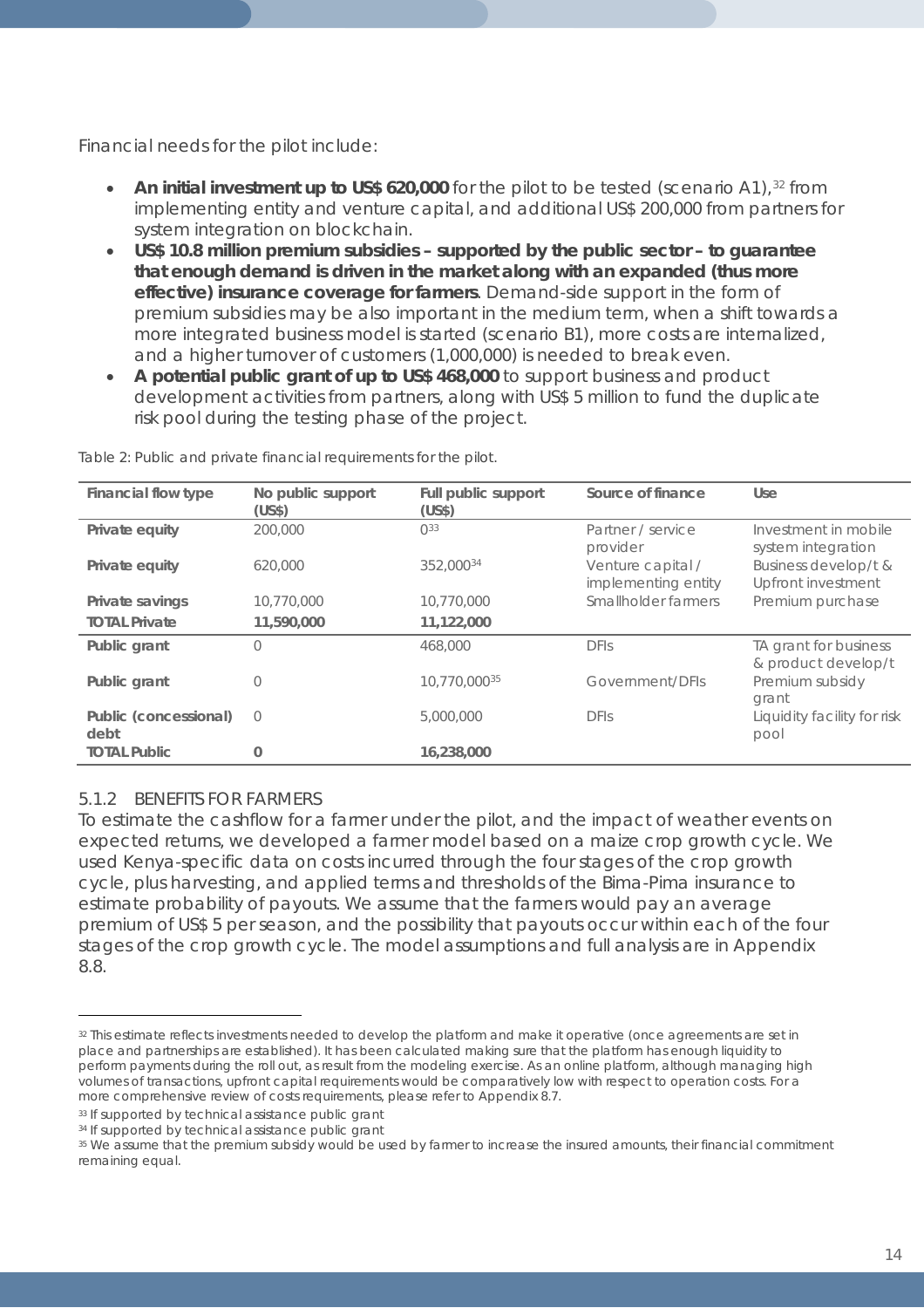Key takeaways include:

- **Coverage up to 30% with increased integration:** during the **pilot phase**, a US\$ 5 insurance premium would buy farmers US\$ 50 coverage,[36](#page-14-0) corresponding to up to **13- 16%** of the cost of inputs (seeds, fertilizer, etc.). If operations are **fully integrated** in the platform and lower premiums are achieved, the potential coverage would ramp up to **15-20%**, or **21-30%** if farmers convert this cost-benefit into higher coverage;
- **Improved returns by up to 8.5% in the event of crop failures within individual stages of the crop growth cycle**: during the **pilot phase** a maximum payout (25% of coverage) would enable an increase of up to **6.5-8.5%** of returns to a farmer's total agricultural inputs;
- **Further improvement in returns by up to 35% if payouts are allowed during the planting stage and full automation of pay-outs is achieved:** faster pay-outs can increase trust in insurance, but financial benefits emerge mainly **during the planting stage**, where quicker pay-outs of 25% (the maximum within each crop stage) can allow for additional replanting, increasing return on agricultural inputs by up to 8-35% vis-à-vis similar – but slower - pay-outs;
- **Improved returns by up to 17% if subsidies covering 50% insurance premium are introduced**: insurance subsidies are important at the launch of an insurance product to encourage uptake. A 50% premium subsidy would also help smallholders increase their coverage (e.g. from US\$ 50 to US\$ 100) and raise their return on agricultural inputs in each stage of the crop growth cycle **up to 13-17%**. For a four-year pilot targeting 1.2 million farmers, this may require public support of around **US\$ 10 million in subsidies**.[37](#page-14-1) Subsidies could be phased out if marginal cost reductions are achieved in a fully integrated blockchain system and transferred to smallholders as reduced premiums.

#### 5.2 ENVIRONMENTAL AND SOCIAL IMPACT

**The pilot would serve an average of 500,000 smallholder farmers every year and provide protection for crop production equivalent to the yearly caloric needs of 280,000 Kenyans.** The pilot targets 1.2 million farmers through different phases of market expansion, with an average of 500,000 served every year, assuming a 50% retention rate between seasons, and a total of 2.15 million policies sold in four years. Policies sold would provide financial coverage to US\$ 25 million worth of crop outputs every year, or the equivalent of around 2.5% of the annual production of maize in Kenya, the staple food for most households in Kenya (NAFIS, 2019).

**By enabling increased uptake of index-based insurance, the instrument can also increase the uptake of improved practices and technologies, including climate smart agricultural practices, further increasing climate resilience**. Better managing risks associated with climate variability may help to build adaptive capacities for climate change (IPCC, 2014). Carter et al. (2014) argues that if index insurance can cover most of production risk faced by farmers, it can increase the uptake of improved technological and economic opportunities by 20-60% of the population.

<span id="page-14-0"></span> $\overline{a}$ <sup>36</sup> It's important to note that based on the current policy-trigger design, however, a payout corresponding to the entire coverage would be rare E.g. assuming a (purely speculative) 20% chance for a full payment in each stage, the combined probability that pay-out would occur for all stages would be 0.16%.

<span id="page-14-1"></span><sup>37</sup> Support is in some cases already available from governments, as discussed in Appendix 8.5. Nevertheless, international development finance institutions can bridge temporary gaps in support (e.g. in Kenya, existing government subsidy only covers a specific product type, Area Yield insurance).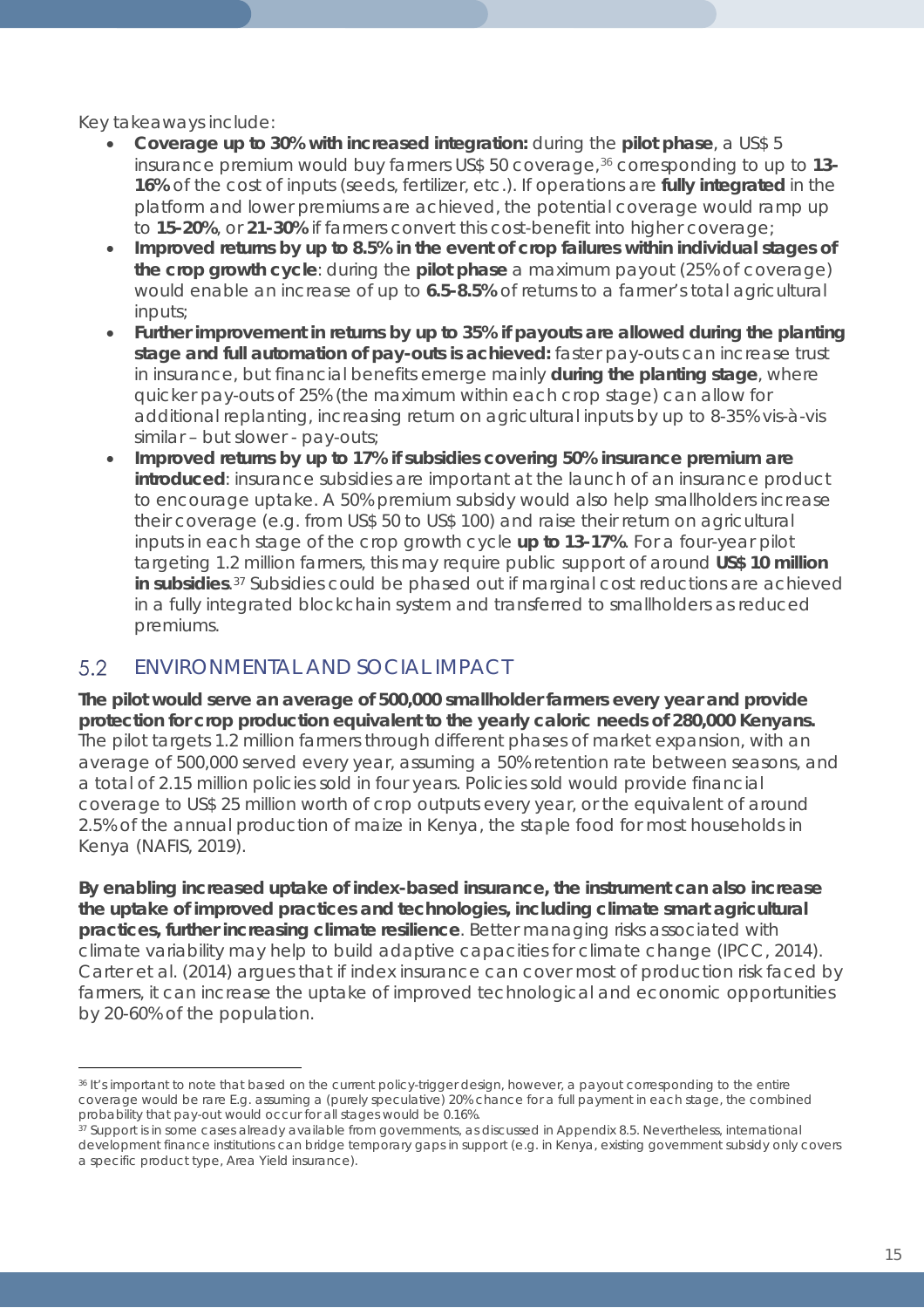**The energy intensity of the use of blockchain technologies would only be relevant in the long-term, if there is no alternative to the use of PoW algorithm**. For the long term the proponent assumes the transfer of the platform on a public blockchain. In this case we estimate that emissions would be equivalent at least to the amount of power consumed by 2,200 people in Kenya, increasing each smallholder beneficiary emissions by around 0.1% assuming a family of four.<sup>[38](#page-15-0)</sup> As mentioned under the long-term scenario, the proponent committed to shift to more efficient protocols such as PoS, which would reduce expected impacts by up to 99%.

#### 5.3 PRIVATE FINANCE MOBILIZATION AND REPLICATION POTENTIAL

**For the pilot phase, the project would mobilize up to US\$ 11.6 million in private finance over four years. We expect that every dollar of public support can leverage at least US\$ 0.68 in private investment, up to US\$ 24 if only technical assistance grants are considered**. The instrument would mobilize an aggregate US\$ 352,000-820,000 for platform development and integration, and purchases in premiums from farmers equivalent to US\$ 10.8 million over four years, while public finance needs may range from as little as US\$ 468,000 for technical assistance, to as much as US\$ 16.2 million.[39](#page-15-1)

**If scaled up and replicated in the targeted high-impact countries, the instrument can potentially mobilize up to**  180-320 million under the conservative into the existing offer of agricultural insurance for smallholders. The market potential of the instrument at scale is 10 billion (<5Ha) in premiums<sup>40</sup>. South Asia's market is the largest, with potential annual Saharan African market, at up to US\$ 1.5-2 billion in premiums. Figure 5 presents market potential under 3 different increasingly optimistic scenarios regarding the potential uptake of the instrument, based on 1) agricultural insurance market (low scenario), 2) microinsurance market (mid scenario), 3) top 3 most advanced microinsurance markets (high scenario).[41](#page-15-3)

 $\overline{a}$ 

*Figure 5: Value of the target markets expressed in potential annual premiums*



*Note: Assessment is performed for smallholder farmers with land ownership below 2 and 5 hectares (HA)*

<span id="page-15-0"></span><sup>38</sup> Emissions may increase significantly, if secondary trading of cryptocurrencies is enabled.

<span id="page-15-1"></span><sup>39</sup> Read paragraph 5.5.1 for estimate of investment requirements and finance mobilization

<span id="page-15-2"></span><sup>40</sup> This is in line with ISF Advisors' 2018 estimate of US\$ 6-8 billion in premiums for smallholder farmers in developing countries (ISF Advisors, 2018).

<span id="page-15-3"></span><sup>41</sup> The assumptions and methodology for the market valuation can be found in Appendix 8.6, as well as a regional market valuation.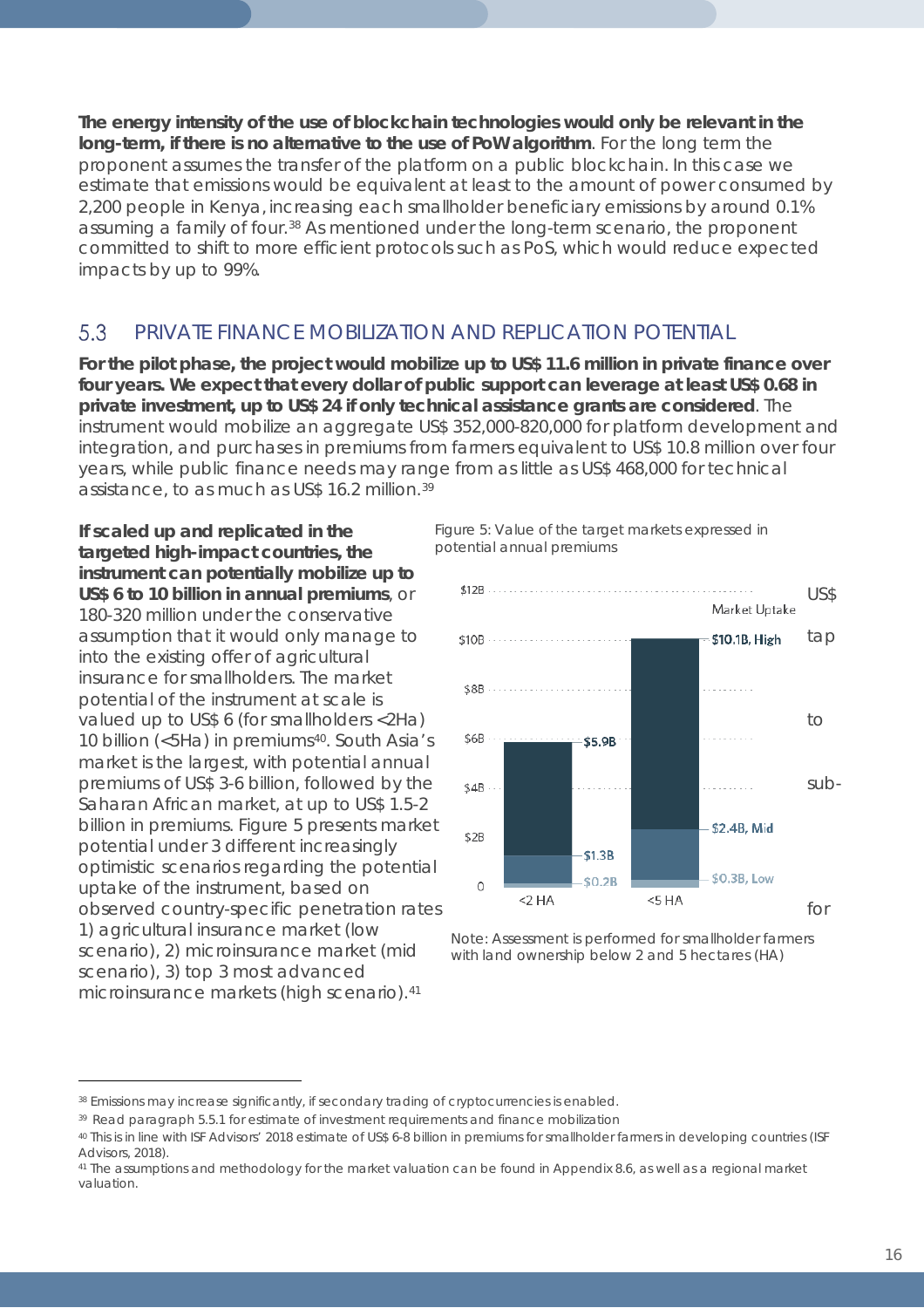## **6. KEY LAB TAKEAWAYS**

#### $6.1$ 2019 LAB FOCUS SECTOR: SUSTAINABLE AGRICULTURE

The main goal of the Lab's sustainable agriculture for smallholders in West and Central Africa stream is to address barriers to smallholder's financial returns due to climate change and mobilize climate investment to benefit smallholders and rural economies in the region. The instrument addresses the barriers of uncertain crop harvest due to extreme events by increasing access to crop insurance. The blockchain infrastructure enables the offering of index insurance at scale and the smart contracts provide transparency, timely payouts and lower transaction costs.

#### $6.2$ LAB ENDORSEMENT CRITERIA

Blockchain Climate Risk Crop Insurance offers a solution to a market that is currently highly underserved, with less than 20% of smallholders globally having access to agricultural insurance coverage and less than 3% in sub-Saharan Africa (ISF Advisors, 2018). It meets the Lab criteria for endorsement in the following ways:

**Innovative:** Blockchain Insurance-as-a-service is a new concept in the targeted high-impact region, addressing the lack of trust in insurance products by smallholders, at the same time enabling higher standardization of insurance products, with increased offer of insurance products. The instrument allows for faster pay-outs and in a fully integrated structure, transaction cost reduction can lead to a decrease in premium of up to 30%.

**Financially Sustainable:** The business model is commercially viable under all scenarios from a business perspective assuming that demand levels are maintained. However, to ensure maximum impact for smallholders, public support will be needed to guarantee enough demand is driven in the market together with an expanded insurance coverage for the farmers. Public support would then be phased out if cost-efficiencies driven by increasing centralized models, are transferred as premium reductions to the market.

**Catalytic:** Private finance mobilization during the pilot stage is expected to be around US\$ 11.6 million, with a public-private leverage for every dollar of public finance of US\$ 0.68 if all support options are considered, or US\$24 if a technical assistance grant for product development is provided. The market is currently highly underserved and at the same time valued up to US\$ 6 to 10 billion in annual premiums. There is a clear market gap here, which provides substantial replication potential for blockchain index insurance mechanisms.

**Actionable:** Regulation in sub-Saharan Africa is supportive for index-insurance, and includes subsidy schemes. However, there are uncertainties mostly to do with the unclear stance of some governments regarding the adoption of blockchain technology, and high variability of distribution channels for index insurance among farmer organizations which may impact on their effectiveness. Existing partnerships with established actors in both the crop insurance and blockchain markets, and a pilot stress-testing the technology for two to four years (four to eight seasons), will help proponents achieve their milestones.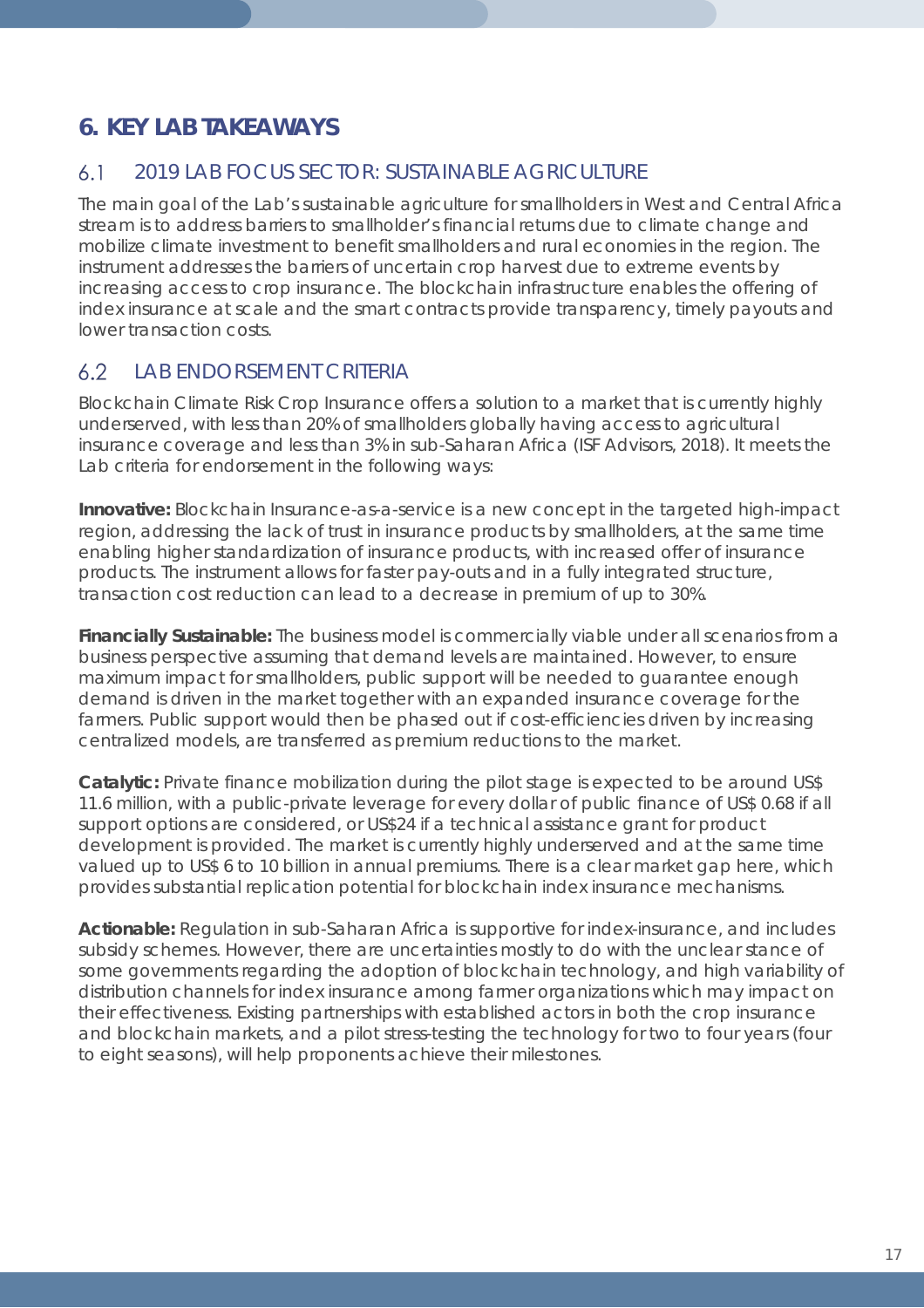## **7. REFERENCES**

ACRE. 2019a. Various interviews with Patrick Sampao and Lawrence Kenduiywa between January and September 2019.

ACRE. 2019b. Maize Weather Index Insurance Term Sheet.

ACRE. 2019c. Expenses per acre

ACRE. 2019d. Rainfall data for Kitale station.

ACRE Africa, 2019e. Disruptive Agriculture Technology Challenge. The World Bank. Available at: <http://pubdocs.worldbank.org/en/657181556636981773/1-ACRE-Africa.pdf>

ACRE Africa. 2019f (access). Bima Pima: Terms and conditions for the BIMA PIMA Full Season Cover. Available at:<https://acreafrica.com/bima-pima/>

Adegoke J., Aggarwal P., Ruegg M., Hansen J., Cuellar D., Diro R., Shaw R., Hellin J., Greatrex H., Zougmore R. 2017. Review on Index-Based Insurance for Climate-Smart Agriculture. Available at: <http://www.fao.org/3/a-bu216e.pdf>

AFD, Government of the Netherlands, AgriCord. 2019. The rise of the Seed-producing Cooperative in western and Central Africa. Access to Seeds Index. Available at: [https://www.accesstoseeds.org/app/uploads/2018/07/The-Rise-of-the-Seed-producing-Cooperative](https://www.accesstoseeds.org/app/uploads/2018/07/The-Rise-of-the-Seed-producing-Cooperative-in-Western-and-Central-Africa.pdf)[in-Western-and-Central-Africa.pdf](https://www.accesstoseeds.org/app/uploads/2018/07/The-Rise-of-the-Seed-producing-Cooperative-in-Western-and-Central-Africa.pdf)

AON. 2019. Aon, Oxfam, and Etherisc launch first blockchain-based agricultural insurance policies for smallholder farmers in Sri Lanka. Available at: [http://aon.mediaroom.com/2019-07-01-Aon-Oxfam](http://aon.mediaroom.com/2019-07-01-Aon-Oxfam-and-Etherisc-launch-first-blockchain-based-agricultural-insurance-policies-for-smallholder-farmers-in-Sri-Lanka)[and-Etherisc-launch-first-blockchain-based-agricultural-insurance-policies-for-smallholder-farmers-in-](http://aon.mediaroom.com/2019-07-01-Aon-Oxfam-and-Etherisc-launch-first-blockchain-based-agricultural-insurance-policies-for-smallholder-farmers-in-Sri-Lanka)[Sri-Lanka](http://aon.mediaroom.com/2019-07-01-Aon-Oxfam-and-Etherisc-launch-first-blockchain-based-agricultural-insurance-policies-for-smallholder-farmers-in-Sri-Lanka)

ARC and AfDB. 2019 (access). African Risk Capacity (ARC) Agency and African Development Bank (AfDB) increase accessibility to climate risk insurance for Africa. Insuresilience Global Partnership. Available at: [https://www.insuresilience.org/african-risk-capacity-arc-agency-and-african](https://www.insuresilience.org/african-risk-capacity-arc-agency-and-african-development-bank-afdb-increase-accessibility-to-climate-risk-insurance-for-africa/)[development-bank-afdb-increase-accessibility-to-climate-risk-insurance-for-africa/](https://www.insuresilience.org/african-risk-capacity-arc-agency-and-african-development-bank-afdb-increase-accessibility-to-climate-risk-insurance-for-africa/)

ATAI. 2016. Make It Rain. ATAI Bulletin. Available at: https://www.atai-research.org/wpcontent/uploads/2016/02/Make-It-Rain-Weather-Index-Insurance\_ATAI-Bulletin.pdf Bayer Crop Science. 2018. Supporting Sub-Saharan Arica's Farmers Closing the Gap. Bayer. Available at: [https://www.cropscience.bayer.com/en/stories/2018/supporting-sub-saharan-africas-farmers](https://www.cropscience.bayer.com/en/stories/2018/supporting-sub-saharan-africas-farmers-closing-the-gap)[closing-the-gap](https://www.cropscience.bayer.com/en/stories/2018/supporting-sub-saharan-africas-farmers-closing-the-gap)

Buterin, V. (2015). On Public and Private Blockchains. Available from: https://blog.ethereum.org/2015/08/07/on-public-and-private-blockchains/ Cebokli. 2017. Available at: [https://blog.cofound.it/blockchain-the-bane-and-blessing-of-energy](https://blog.cofound.it/blockchain-the-bane-and-blessing-of-energy-consumption-b449d69cd282)[consumption-b449d69cd282](https://blog.cofound.it/blockchain-the-bane-and-blessing-of-energy-consumption-b449d69cd282)

Carter M. R., Cheng L., Sarris A. 2014. Where and How Index Insurance can boost the Adoption of Improved Agricultural Technologies. Journal of Development Economics. Available at: <https://doi.org/10.1016/j.jdeveco.2015.08.008>

CIAT, BFS/USAID. 2016. Agriculture intelligente face au climat au Sénégal: Profils de pays AIC pour l'Afrique. CSA Country Profiles for Africa Series. Washington, D.C.: International Center for Tropical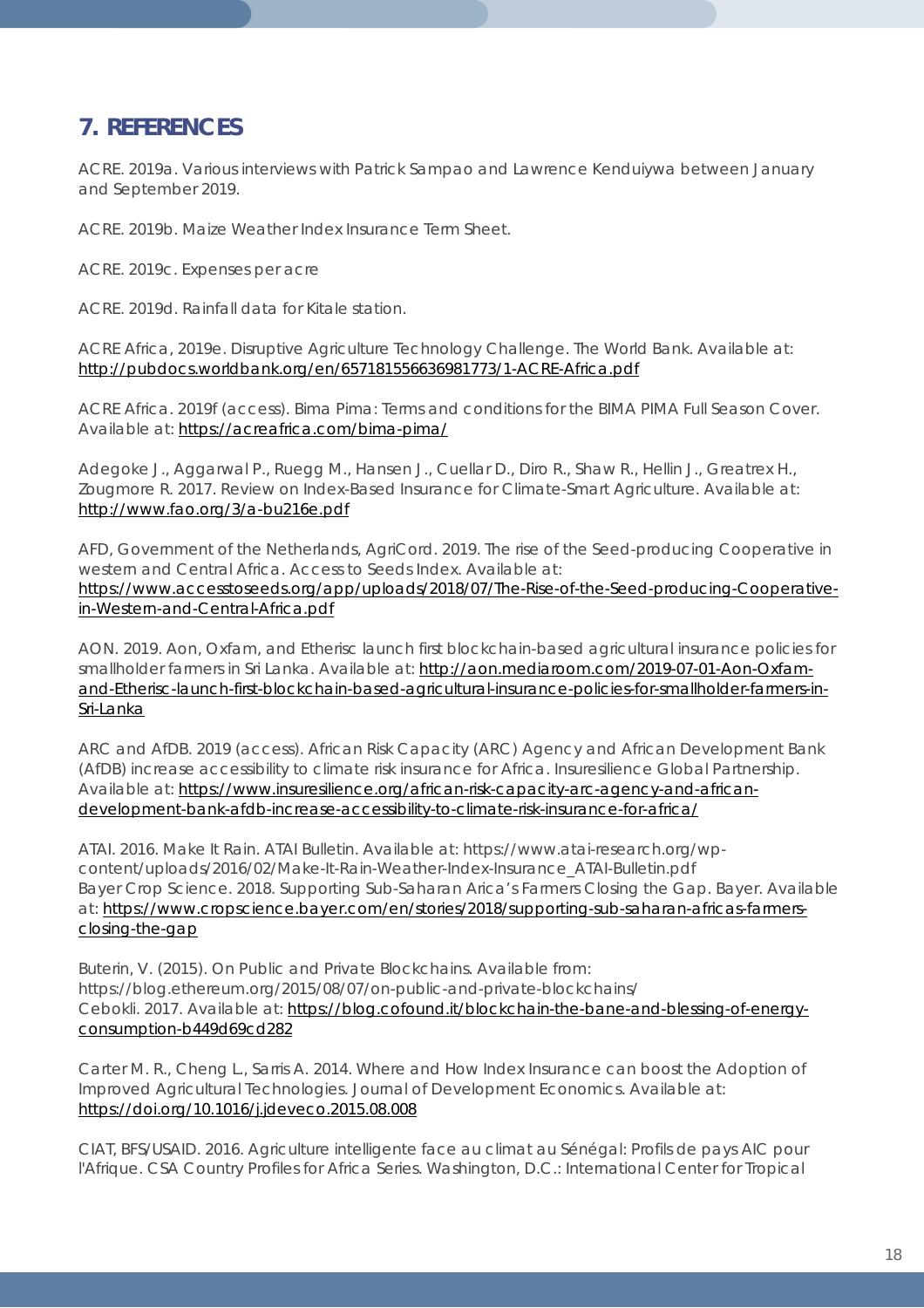Agriculture (CIAT), Bureau for Food Security, United States Agency for International Development (BFS/USAID). Available at:

### [https://cgspace.cgiar.org/bitstream/handle/10568/74524/SENEGAL\\_CSA\\_Profile.pdf?sequence=3&isA](https://cgspace.cgiar.org/bitstream/handle/10568/74524/SENEGAL_CSA_Profile.pdf?sequence=3&isAllowed=y) [llowed=y](https://cgspace.cgiar.org/bitstream/handle/10568/74524/SENEGAL_CSA_Profile.pdf?sequence=3&isAllowed=y)

CIMA. 2019 (access). ANNEX I: Code des assurances CIMA. Presentation du traite instituant une organisation integree des assurances. Available at: [http://www.cima](http://www.cima-afrique.org/pg.php?mode=pg&caller=traite20)[afrique.org/pg.php?mode=pg&caller=traite20](http://www.cima-afrique.org/pg.php?mode=pg&caller=traite20)

CleanCoin. 2019 (access). CleanCoin – Live Greenhouse Gas Emissions Calculator for Bitcoin and Ethereum. Available at:<http://www.cleancoins.io/#/info>

Coin Dance. 2019. Global Bitcoin Political Support & Public Opinion. Available at: <https://coin.dance/poli>

CommodAfrica. 2015. La CNAAS va doubler sa capitalisation. Commodafrica. Available at: [http://www.commodafrica.com/02-04-2015-la-compagnie-dassurance-agricole-au-senegal-cnaas](http://www.commodafrica.com/02-04-2015-la-compagnie-dassurance-agricole-au-senegal-cnaas-va-doubler-sa-capitalisation)[va-doubler-sa-capitalisation](http://www.commodafrica.com/02-04-2015-la-compagnie-dassurance-agricole-au-senegal-cnaas-va-doubler-sa-capitalisation)

Di Marcantonio F., Kayitakire F. 2017. Review of Pilot Projects on Index-Based Insurance in Africa: Insights and Lessons Learned. In: Tiepolo M., Pezzoli A., Tarchiani V. (eds) Renewing Local Planning to Face Climate Change in the Tropics. Green Energy and Technology. Springer, Cham. Available at: [https://doi.org/10.1007/978-3-319-59096-7\\_16](https://doi.org/10.1007/978-3-319-59096-7_16)

Digiconomist. 2019. Bitcoin Energy Consumption index. Available at: [https://digiconomist.net/bitcoin](https://digiconomist.net/bitcoin-energy-consumption)[energy-consumption](https://digiconomist.net/bitcoin-energy-consumption)

EARS. 2018. SUM-Africa: Scaling up micro-insurance services in Mali and Uganda. Available at: <https://www.ears.nl/projects/sum-africa-scaling-up-micro-insurance-services-in-mali-and-uganda>

Esiara, K. 2015. Rwanda turns to IFC over 'rogue' insurer. The East African. Available at: [https://www.theeastafrican.co.ke/rwanda/Business/Rwanda-turns-to-IFC-over--rogue--insurer-](https://www.theeastafrican.co.ke/rwanda/Business/Rwanda-turns-to-IFC-over--rogue--insurer-/1433224-2675262-gpvjwhz/index.html) [/1433224-2675262-gpvjwhz/index.html](https://www.theeastafrican.co.ke/rwanda/Business/Rwanda-turns-to-IFC-over--rogue--insurer-/1433224-2675262-gpvjwhz/index.html)

Etherisc. 2019. Various interviews with Michiel Berende and Christoph Mussenbrock between January and September 2019.

Etherisc. (2017). White paper. Available at:<https://www.etherisc.com/whitepaper>

FAO. 2001. Food composition tables. Available at:<http://www.fao.org/3/x9892e/X9892e05.htm>

FAO. 2018. OECD-FAO Agricultural Outlook 2018-2017. Available at: [http://www.fao.org/3/i9166e/i9166e\\_Chapter1.pdf](http://www.fao.org/3/i9166e/i9166e_Chapter1.pdf)

FAO. 2019 (access). Family Farming Knowledge Platform. Available at: [http://www.fao.org/family](http://www.fao.org/family-farming/data-sources/dataportrait/country-details/en/?cnt=KEN)[farming/data-sources/dataportrait/country-details/en/?cnt=KEN](http://www.fao.org/family-farming/data-sources/dataportrait/country-details/en/?cnt=KEN)

FAO. 2019a (access). Crops. Available at:<http://www.fao.org/faostat/en/#data/QC>

FAO. 2019b (access). Crops and livestock products. Available at: <http://www.fao.org/faostat/en/#data/TP>

FAOSTAT. 2019 (access). Data. Available at:<http://www.fao.org/faostat/en/#data>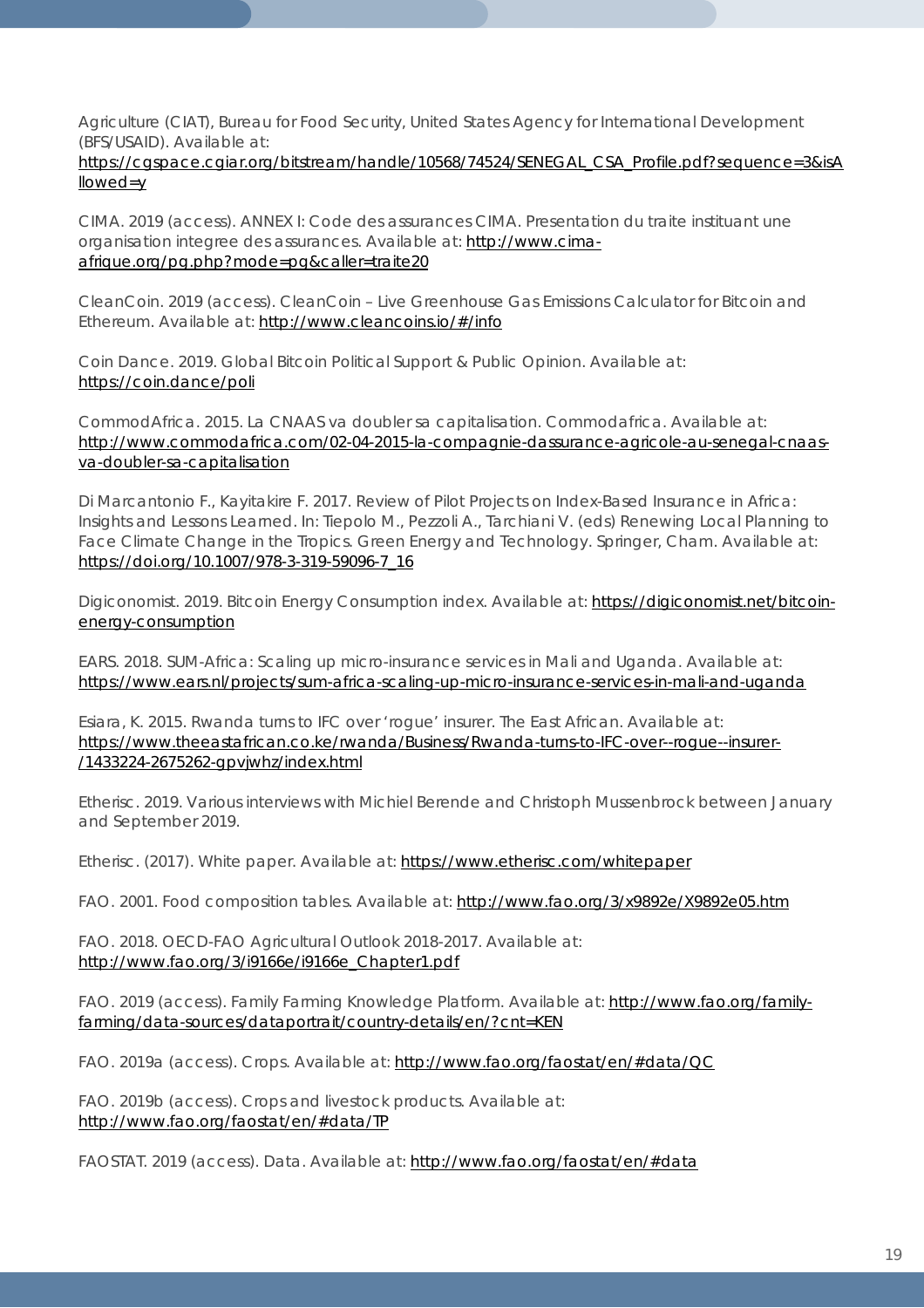Fisher E., Hellin J., Greatex H., Jensen N. 2017. Index insurance and climate risk management: Addressing social equity. Available at:<https://onlinelibrary.wiley.com/doi/pdf/10.1111/dpr.12387>

GAIP. 2019 (access). Drought Index Insurance. Ghana Agricultural Insurance Pool. Available at: <http://gaip-info.com/drought-index-insurance>

GIIF. 2019a. FAQ Index Insurance Forum. Available at: [https://www.indexinsuranceforum.org/faq](https://www.indexinsuranceforum.org/faq-page#n77)[page#n77](https://www.indexinsuranceforum.org/faq-page#n77)

GIIF. 2019b. Cote d'Ivoire Project with AXA and Atlantique Assurances. Index Insurance Forum. Available at: [shttps://www.indexinsuranceforum.org/project/côte-d'ivoire-project-axa-and](https://www.indexinsuranceforum.org/project/c%C3%B4te-d)[atlantique-assurance](https://www.indexinsuranceforum.org/project/c%C3%B4te-d)

Gikera, S. N., Vadgama P. and Njeru N. M. 2016. Insurance and reinsurance in Kenya: overview. Thomson Reuters. Available at: [https://uk.practicallaw.thomsonreuters.com/9-619-](https://uk.practicallaw.thomsonreuters.com/9-619-6505?transitionType=Default&contextData=(sc.Default)&firstPage=true&bhcp=1) [6505?transitionType=Default&contextData=\(sc.Default\)&firstPage=true&bhcp=1](https://uk.practicallaw.thomsonreuters.com/9-619-6505?transitionType=Default&contextData=(sc.Default)&firstPage=true&bhcp=1)

Global Yield Gap Atlas. 2019 (access). Description of cropping systems, climate, and soils in Kenya. Available at:<http://www.yieldgap.org/en/web/guest/kenya>

Google Cloud. 2019 (access). Pricing Ethereum Usage Fee.

GRAIN. 2014. Hungry for Land: Small Farmers Feed the World with Less than a Quarter of All Farmland. Available at: [https://www.grain.org/article/entries/4929-hungry-for-land-small-farmers-feed-the-world](https://www.grain.org/article/entries/4929-hungry-for-land-small-farmers-feed-the-world-with-less-than-a-quarter-of-all-farmland)[with-less-than-a-quarter-of-all-farmland](https://www.grain.org/article/entries/4929-hungry-for-land-small-farmers-feed-the-world-with-less-than-a-quarter-of-all-farmland)

GSMA. 2019. Mobile Money Metrics. Available at: <https://www.gsma.com/mobilemoneymetrics/#regulatory-index>

Hampton, P. 2018. Etherisc: A Smart Contract Insurance Protocol – Inside Bitcoins. Available at: <https://bitcoinsaltcoins.com/etherisc-a-smart-contract-insurance-protocol-inside-bitcoins/>

IBM Cloud. 2019 (access). Weather Company Data. Available at: <https://cloud.ibm.com/catalog/services/weather-company-data>

IFAD. 2017. Remote sensing for index insurance. An overview of findings and lessons learned for smallholder agriculture. Available at: [https://www.ifad.org/documents/38714170/39144386/RemoteSensing\\_Overview\\_2017.pdf/3b074eff](https://www.ifad.org/documents/38714170/39144386/RemoteSensing_Overview_2017.pdf/3b074eff-d3c5-4d45-9e1d-a505ee9aee0f)[d3c5-4d45-9e1d-a505ee9aee0f](https://www.ifad.org/documents/38714170/39144386/RemoteSensing_Overview_2017.pdf/3b074eff-d3c5-4d45-9e1d-a505ee9aee0f)

IPCC, 2014: Climate Change 2014: Impacts, Adaptation, and Vulnerability. Part B: Regional Aspects. Contribution of Working Group II to the Fifth Assessment Report of the Intergovernmental Panel on Climate Change [Barros, V.R., C.B. Field, D.J. Dokken, M.D. Mastrandrea, K.J. Mach, T.E. Bilir, M. Chatterjee, K.L. Ebi, Y.O. Estrada, R.C. Genova, B. Girma, E.S. Kissel, A.N. Levy, S. MacCracken, P.R. Mastrandrea, and L.L. White (eds.)]. Cambridge University Press, Cambridge, United Kingdom and New York, NY, USA. Available at: [https://www.ipcc.ch/site/assets/uploads/2018/02/WGIIAR5-](https://www.ipcc.ch/site/assets/uploads/2018/02/WGIIAR5-PartB_FINAL.pdf) [PartB\\_FINAL.pdf](https://www.ipcc.ch/site/assets/uploads/2018/02/WGIIAR5-PartB_FINAL.pdf)

IRA. 2019 (access). Broker /MIP'S Registration requirements. Insurance Regulatory Authority. Available at: [https://www.ira.go.ke/index.php/consumer-information/investor-information/brokers-medical](https://www.ira.go.ke/index.php/consumer-information/investor-information/brokers-medical-insurance-providers-mips/brokers-mips-licensing-requirement)[insurance-providers-mips/brokers-mips-licensing-requirement](https://www.ira.go.ke/index.php/consumer-information/investor-information/brokers-medical-insurance-providers-mips/brokers-mips-licensing-requirement)

ISF Advisors. 2018. Protecting growing prosperity: Agricultural insurance in the developing world. ISF and Syngenta Foundation for Sustainable Agriculture. Available at: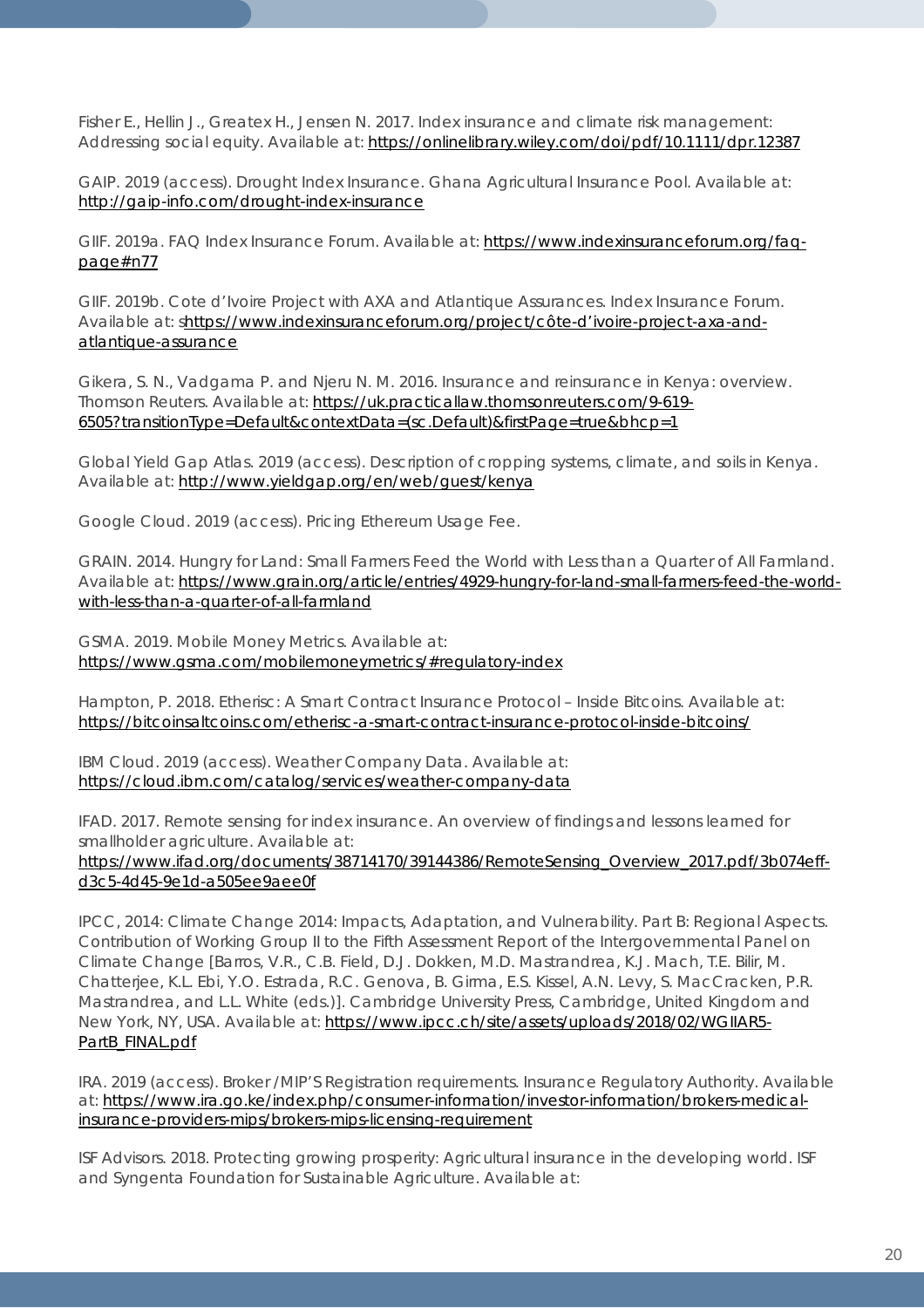[https://www.raflearning.org/post/protecting-growing-prosperity-agricultural-insurance-the](https://www.raflearning.org/post/protecting-growing-prosperity-agricultural-insurance-the-developing-world)[developing-world](https://www.raflearning.org/post/protecting-growing-prosperity-agricultural-insurance-the-developing-world)

Jayachandran, P. for IBM. (2017). The difference between public and private blockchain. Available from: [https://www.ibm.com/blogs/blockchain/2017/05/the-difference-between-public-and-private](https://www.ibm.com/blogs/blockchain/2017/05/the-difference-between-public-and-private-blockchain/)[blockchain/](https://www.ibm.com/blogs/blockchain/2017/05/the-difference-between-public-and-private-blockchain/)

JICA. 2018. Rural Resilience Enhancement Project in the Federal Democratic Republic of Ethiopia. Index Insurance Forum. Available at:

[https://indexinsuranceforum.org/sites/default/files/Factsheet\\_11%20JICA%20Ethiopia\\_LY04.pdf](https://indexinsuranceforum.org/sites/default/files/Factsheet_11%20JICA%20Ethiopia_LY04.pdf)

Kenya seed company. 2019 (access). Available at:<https://kenyaseed.com/>

KLIP. 2018. Executive seminar for Members of Kenyan Parliament on Index Based Livestock Insurance, 24 July 2018. Summary Report p.9. Available at: [http://www.kilimo.go.ke/wp](http://www.kilimo.go.ke/wp-content/uploads/2018/09/Nairobi_KLIP-Executive-Semiars-Final-Report_IM.pdf)[content/uploads/2018/09/Nairobi\\_KLIP-Executive-Semiars-Final-Report\\_IM.pdf](http://www.kilimo.go.ke/wp-content/uploads/2018/09/Nairobi_KLIP-Executive-Semiars-Final-Report_IM.pdf)

KNMI. 2019 (access). KNMI Climate Explorer. Historical observations. Available at: <http://climexp.knmi.nl/selectdailyseries.cgi?id=someone@somewhere>

Lee S., Robichaud C., He T. T. 2018. Chronicles of Ethereum: Part IV: Voyage of the Ether. Strategic Coin. Available at: [https://strategiccoin.com/chronicles-4/#\\_ftn8](https://strategiccoin.com/chronicles-4/#_ftn8)

Lowder, S. K., Skoet J., Raney T. 2016. The Number, Size and Distribution of Farms, Smallholder Farms, and Family Farms Worldwide. World Development Volume 87, November 2016, Pages 16-29, Available at:<https://doi.org/10.1016/j.worlddev.2015.10.041>

McCord M.J. and Biese K. 2015. The Landscape of Microinsurance Africa 2015. Microinsurance Network. Available at: [http://www.microinsurancecentre.org/resources/documents/business-case](http://www.microinsurancecentre.org/resources/documents/business-case-for-microinsurance/the-landscape-of-microinsurance-in-africa-2015-preliminary-briefing-note.html)[for-microinsurance/the-landscape-of-microinsurance-in-africa-2015-preliminary-briefing-note.html](http://www.microinsurancecentre.org/resources/documents/business-case-for-microinsurance/the-landscape-of-microinsurance-in-africa-2015-preliminary-briefing-note.html)

McSweeny, R. 2016. Climate change threatens staple crops in Africa, study says. 2016. Carbon Brief. Available at: <https://www.carbonbrief.org/climate-change-threatens-staple-crops-in-africa-study-says>

Microinsurance Network. 2015. Total Microinsurance Coverage Ratio. Available at: <http://worldmapofmicroinsurance.org/>

Modi, R. 2018. Introduction to Blockchain, Ethereum and Smart Contracts – Chapter 1. Medium corporation. Available at: [https://medium.com/coinmonks/https-medium-com-ritesh-modi-solidity](https://medium.com/coinmonks/https-medium-com-ritesh-modi-solidity-chapter1-63dfaff08a11)[chapter1-63dfaff08a11](https://medium.com/coinmonks/https-medium-com-ritesh-modi-solidity-chapter1-63dfaff08a11)

NAFIS. 2019. Agriculture. Available at:<http://www.nafis.go.ke/agriculture/maize/>

ND-GAIN. 2019. Country Index. Available at: [https://gain.nd.edu/our-work/country-index/download](https://gain.nd.edu/our-work/country-index/download-data/)[data/](https://gain.nd.edu/our-work/country-index/download-data/)

Njagi. 2017. Cost of Production for Maize & Rice in Kenya. Egerton university. Available at: <http://rfbs.ratin.net/upload/6/59e6f1b7459e6.pdf>

Nyala insurance. 2019 (access). Weather Index Crop Insurance. Available at: [https://www.nyalainsurance.com/index.php/insurance/micro-insurance/weather-index-crop](https://www.nyalainsurance.com/index.php/insurance/micro-insurance/weather-index-crop-insurance)[insurance](https://www.nyalainsurance.com/index.php/insurance/micro-insurance/weather-index-crop-insurance)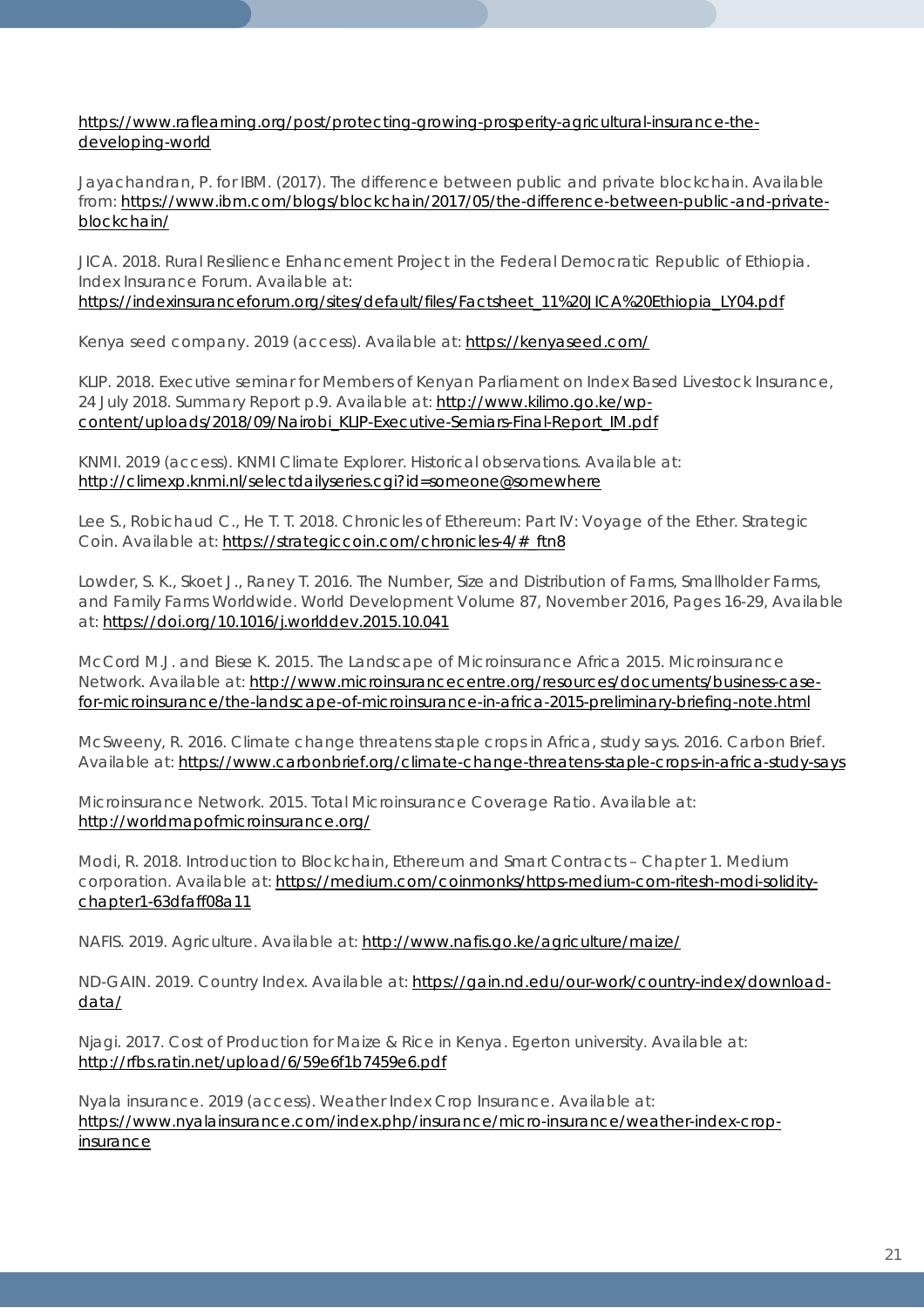OECD. 2019. Development Finance Data. Available at: [http://www.oecd.org/dac/financing](http://www.oecd.org/dac/financing-sustainable-development/development-finance-data/)[sustainable-development/development-finance-data/](http://www.oecd.org/dac/financing-sustainable-development/development-finance-data/)

One Acre Fund. 2018. Crop Insurance Can Improve Food Security in Africa. Available at: <https://oneacrefund.org/blog/crop-insurance-can-improve-food-security-africa> /

Ouattara, F. A. 2018. Mobile Insurance and Regulatory Framework. Presenation by Fangman Alain Ouattara, Commissioner Controller-General of CIMA. Available at: <https://slideplayer.com/slide/13199277/>

Planet Guarantee. 2019 (access). Le projet ARS. Planet Guarantee. Available at: <https://www.planetguarantee.com/consulting/agriculture>

PM News Nigeria. 2018. NIRSAL launches new agric insurance product. Available at: <https://www.pmnewsnigeria.com/2018/08/20/nirsal-launches-new-agric-insurance-product/>

Porat, A., Pratap A., Shah P., Adkar V. 2019 (access). Blockchain Consensus: An analysis of Proof-of-Work and its applications. Available at: [https://www.scs.stanford.edu/17au](https://www.scs.stanford.edu/17au-cs244b/labs/projects/porat_pratap_shah_adkar.pdf)[cs244b/labs/projects/porat\\_pratap\\_shah\\_adkar.pdf](https://www.scs.stanford.edu/17au-cs244b/labs/projects/porat_pratap_shah_adkar.pdf)

Pula. 2019 (access). Available at: [https://www.pula-advisors.com](https://www.pula-advisors.com/)

PWC. 2017. Blockchain, a catalyst for new approaches in insurance. Available at: <https://www.pwc.com/gx/en/insurance/assets/blockchain-a-catalyst.pdf>

Rapsomanikis G. 2015. The economic lives of smallholder farmers. FAO. Available at: <https://pdfs.semanticscholar.org/6efa/aba9a05373979e964561b84ec1a2f48798e0.pdf>

Reese F. 2019. Bitcoin Regulation by Country. Bitcoin Market Journal. Available at: <https://www.bitcoinmarketjournal.com/bitcoin-regulation-by-country/>

Ricciardi, V., Ramankutty, N., Mehrabi, Z., Jarvis, L., and Chookolingo B. 2018. How much of the world's food do smallholders produce? Global Food Security, Volume 17, June 2018, Pages 64-72. Available at:<https://doi.org/10.1016/j.gfs.2018.05.002>

Russon, M.-A. 2019. Crypto-currencies gaining popularity in Kenya, BBC News. Available at: <https://www.bbc.co.uk/news/business-47307575>

Samberg L.H., J.S. Gerber, N. Ramankutty, M. Herrero and P.C. West. 2016. Subnational distribution of average farm size and smallholder contributions to global food production. 2016 IOP Publishing Ltd. Available at:<https://iopscience.iop.org/article/10.1088/1748-9326/11/12/124010>

Sibhatu KT, Qaim M. 2017. Rural food security, subsistence agriculture, and seasonality. PLoS ONE 12(10): e0186406.<https://doi.org/10.1371/journal.pone.0186406>

Social Fintech. 2018. Can blockchain technology be used to provide objective and affordable insurance to poor farmers? Available at: [https://socialfintech.org/food-for-thought-crop-insurance](https://socialfintech.org/food-for-thought-crop-insurance-gets-a-makeover/)[gets-a-makeover/](https://socialfintech.org/food-for-thought-crop-insurance-gets-a-makeover/)

South pole. 2017. The Cleancoin Project. Available at: <http://www.cleancoins.io/files/cleancoin/factsheet.pdf>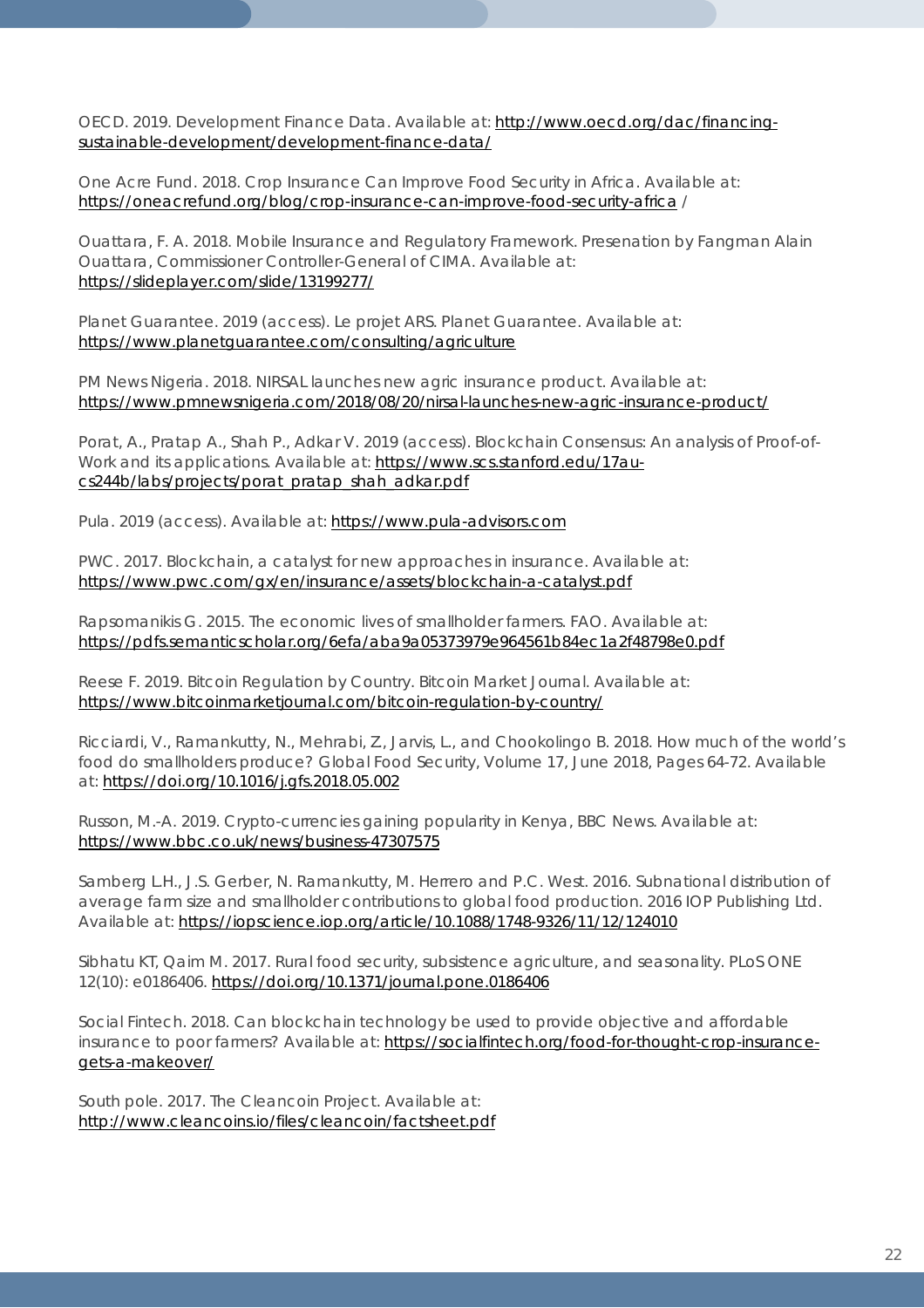Spectrum. 2019. Ethereum Plans to Cut Its Absurd Energy Consumption by 99 Percent. Available at: [https://spectrum.ieee.org/computing/networks/ethereum-plans-to-cut-its-absurd-energy](https://spectrum.ieee.org/computing/networks/ethereum-plans-to-cut-its-absurd-energy-consumption-by-99-percent)[consumption-by-99-percent](https://spectrum.ieee.org/computing/networks/ethereum-plans-to-cut-its-absurd-energy-consumption-by-99-percent)

Sprout. 2018a. Proponent submission.

Sprout. 2018b. Climate risk Insurance Solution: Productizing Blockchain to Reach the 99% of Uninsured Farmers with a Novel Microinsurance Infrastructure. Available at: [www.sproutinsure.com](http://www.sproutinsure.com/)

Sprout. 2019a. Various interviews with Ashley King-Bishof and Sandro Stark between January and September 2019.

Sprout. 2019b. Preliminary financial model assumptions.

Statista. 2018. Bitcoin network average energy consumption per transaction compared to VISA as of 2018 (in kilowatt-hours). Available at: [https://www.statista.com/statistics/881541/bitcoin-energy](https://www.statista.com/statistics/881541/bitcoin-energy-consumption-transaction-comparison-visa/)[consumption-transaction-comparison-visa/](https://www.statista.com/statistics/881541/bitcoin-energy-consumption-transaction-comparison-visa/)

Steemit. 2019. Explained GoChain. Available at: [https://steemit.com/gochain/@karltaylor/explained](https://steemit.com/gochain/@karltaylor/explained-go-chain)[go-chain](https://steemit.com/gochain/@karltaylor/explained-go-chain)

Stefanovic. 2015. Smallholder Farming Systems in Kenya: Climate Change Perception, Adaptation and Determinants. Available at:

[http://www.syngentafoundation.org/sites/g/files/zhg576/f/masterthesis\\_juliastefanovic\\_final.pdf](http://www.syngentafoundation.org/sites/g/files/zhg576/f/masterthesis_juliastefanovic_final.pdf)

Stolp J., Perumall A., Selfe E. 2019. Blockchain and Cryptocurrency in Africa. Baker McKenzie. Available at: [https://www.bakermckenzie.com/-](https://www.bakermckenzie.com/-/media/files/insight/publications/2019/02/report_blockchainandcryptocurrencyreg_feb2019.pdf) [/media/files/insight/publications/2019/02/report\\_blockchainandcryptocurrencyreg\\_feb2019.pdf](https://www.bakermckenzie.com/-/media/files/insight/publications/2019/02/report_blockchainandcryptocurrencyreg_feb2019.pdf)

TAAN. 2019. Tool Assessing Adaptation NDCs. Available at: <https://www.adaptationcommunity.net/nap-ndc/tool-assessing-adaptation-ndcs-taan/taan/>

Tadesse M. A., Shiferaw B. A., Erenstein O. 2015. Weather index insurance for managing drought risk in smallholder agriculture: lessons and policy implications for sub-Saharan Africa. Agricultural and Food Economics, Volume 3, Article number: 26 (2015). Available at: <https://link.springer.com/content/pdf/10.1186%2Fs40100-015-0044-3.pdf>

Tonkonogy B., Brown J., Micale, V., Wang X., Clark A. 2018. Climate Policy Initiative. Available at: [https://climatepolicyinitiative.org/wp-content/uploads/2018/01/Blended-Finance-in-Clean-Energy-](https://climatepolicyinitiative.org/wp-content/uploads/2018/01/Blended-Finance-in-Clean-Energy-Experiences-and-Opportunities.pdf)[Experiences-and-Opportunities.pdf](https://climatepolicyinitiative.org/wp-content/uploads/2018/01/Blended-Finance-in-Clean-Energy-Experiences-and-Opportunities.pdf)

USAID. 2018. Climate Risk Profile Mali. Available at: [https://www.climatelinks.org/sites/default/files/asset/document/Mali\\_CRP\\_Final.pdf](https://www.climatelinks.org/sites/default/files/asset/document/Mali_CRP_Final.pdf)

Voshmgir, S., Kalinov, V. 2017. Blockchain a beginner's guide. Blockchain Hub. Available at: <https://s3.eu-west-2.amazonaws.com/blockchainhub.media/Blockchain+Technology+Intro.pdf>

WB. 2011. Weather Index Insurance for Agriculture: Guidance for Development Practitioners. Available at: [http://siteresources.worldbank.org/INTARD/825826-](http://siteresources.worldbank.org/INTARD/825826-1111412536563/23049466/ARD_Weather_Risk_Insurance_for_Ag_2011_final_web.pdf) [1111412536563/23049466/ARD\\_Weather\\_Risk\\_Insurance\\_for\\_Ag\\_2011\\_final\\_web.pdf](http://siteresources.worldbank.org/INTARD/825826-1111412536563/23049466/ARD_Weather_Risk_Insurance_for_Ag_2011_final_web.pdf)

WEF. 2018. These 11 questions will help you decide if blockchain is right for your business. World Economic Forum. Available at: [https://www.weforum.org/agenda/2018/04/questions-blockchain](https://www.weforum.org/agenda/2018/04/questions-blockchain-toolkit-right-for-business/)[toolkit-right-for-business/](https://www.weforum.org/agenda/2018/04/questions-blockchain-toolkit-right-for-business/)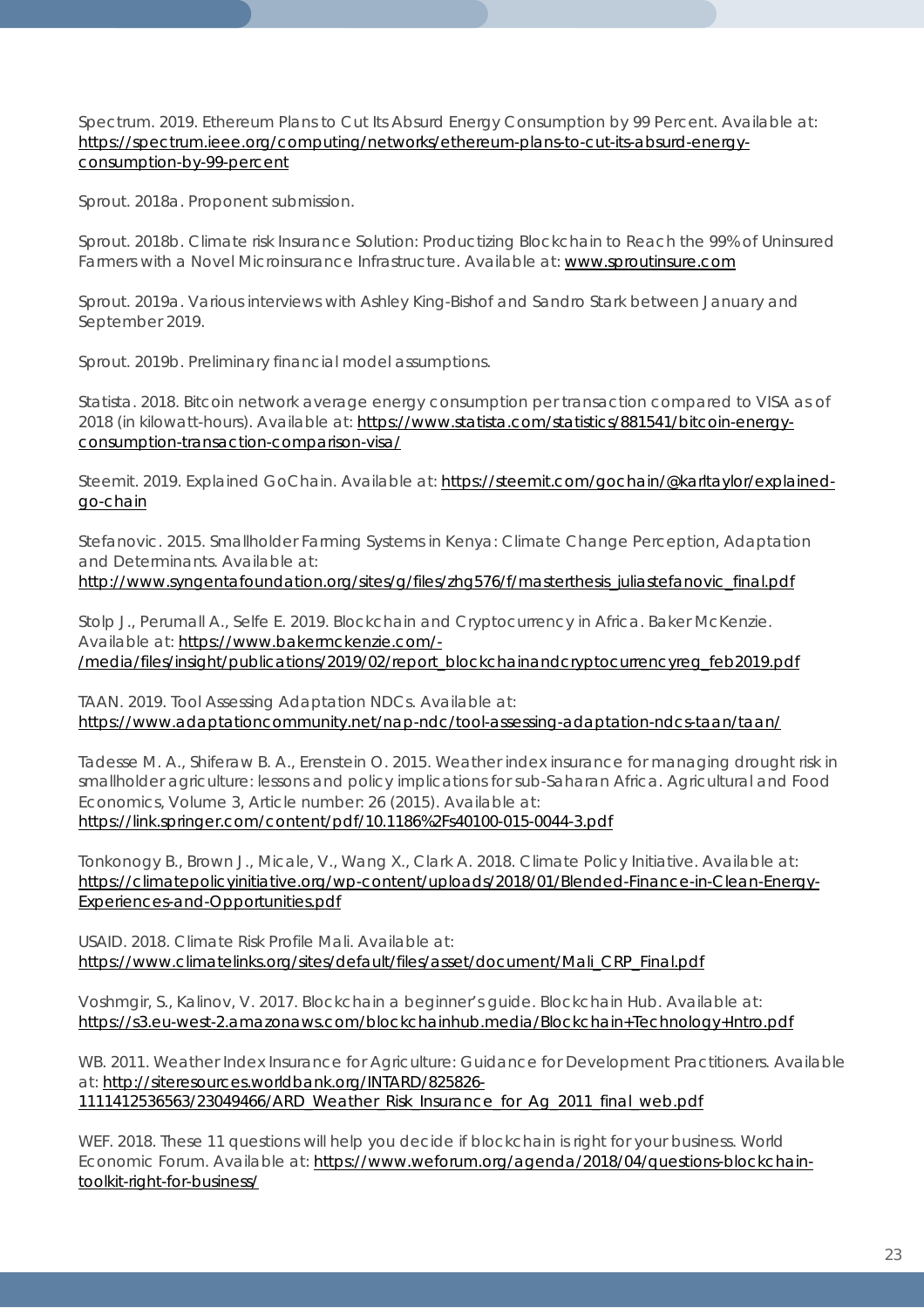Weld. 2018. Can Blockchain Improve Worldcover's Crop Insurance Platform? WorldCover. Available at:<https://www.worldcovr.com/post/can-blockchain-improve-worldcovers-crop-insurance-platform>

WFP and Oxfam. 2018. R4 Rural Resilience Initiative: Quarterly report July – September 2018. <https://reliefweb.int/sites/reliefweb.int/files/resources/WFP-0000101211.pdf>

Wiedmaier-Pfister and Ncube. 2018. Insurance business via mobile phones: regulatory challenges and emerging approaches. Access to Insurance Initiative. Available at: [https://a2ii.org/sites/default/files/reports/2018\\_05\\_02\\_mobile\\_insurance\\_regulation\\_web.pdf](https://a2ii.org/sites/default/files/reports/2018_05_02_mobile_insurance_regulation_web.pdf)

World Bank. 2015. FINANCIAL SECTOR ASSESSMENT PROGRAM – DEVELOPMENT MODULE. MALI THE INSURANCE SECTOR TECHNICAL NOTE. Available at: [http://documents.worldbank.org/curated/pt/999691467995658749/pdf/105296-FSAP-P153363-PUBLIC-](http://documents.worldbank.org/curated/pt/999691467995658749/pdf/105296-FSAP-P153363-PUBLIC-Mali-FSAPDM-TN-Insurance-Public.pdf)[Mali-FSAPDM-TN-Insurance-Public.pdf](http://documents.worldbank.org/curated/pt/999691467995658749/pdf/105296-FSAP-P153363-PUBLIC-Mali-FSAPDM-TN-Insurance-Public.pdf)

World Bank. 2017a. The Global Findex Database 2017. Available at: <https://globalfindex.worldbank.org/>

World Bank. 2017b. the Global Findex Methodology 2017. Available at: <https://globalfindex.worldbank.org/sites/globalfindex/files/databank/Methodology2017.pdf>

World Bank. 2019 (access). The World Bank Data. Available at: <https://data.worldbank.org/indicator/FP.CPI.TOTL.ZG>

World bank. 2019a (access). Mobile Cellular Subscriptions. Available at: <https://data.worldbank.org/indicator/IT.CEL.SETS.P2>

World Bank; CIAT. 2015. Climate-Smart Agriculture in Rwanda. CSA Country Profiles for Africa, Asia, and Latin America and the Caribbean Series. Washington D.C.: The world Bank Group. Available at: <https://ccafs.cgiar.org/publications/climate-smart-agriculture-rwanda#.XSWSNehKg2w>

WRI. 2019. Aqueduct Global maps 3.0 Data. Available at:

[https://www.wri.org/applications/maps/aqueduct-atlas/#x=-](https://www.wri.org/applications/maps/aqueduct-atlas/#x=-53.70&y=2.75&s=ws!20!28!c&t=waterrisk&w=def&g=0&i=BWS-16!WSV-4!SV-2!HFO-4!DRO-4!STOR-8!GW-8!WRI-4!ECOS-2!MC-4!WCG-8!ECOV-2!&tr=ind-1!prj-1&l=2&b=terrain&m=single-HFO) [53.70&y=2.75&s=ws!20!28!c&t=waterrisk&w=def&g=0&i=BWS-16!WSV-4!SV-2!HFO-4!DRO-4!STOR-8!GW-](https://www.wri.org/applications/maps/aqueduct-atlas/#x=-53.70&y=2.75&s=ws!20!28!c&t=waterrisk&w=def&g=0&i=BWS-16!WSV-4!SV-2!HFO-4!DRO-4!STOR-8!GW-8!WRI-4!ECOS-2!MC-4!WCG-8!ECOV-2!&tr=ind-1!prj-1&l=2&b=terrain&m=single-HFO)[8!WRI-4!ECOS-2!MC-4!WCG-8!ECOV-2!&tr=ind-1!prj-1&l=2&b=terrain&m=single-HFO](https://www.wri.org/applications/maps/aqueduct-atlas/#x=-53.70&y=2.75&s=ws!20!28!c&t=waterrisk&w=def&g=0&i=BWS-16!WSV-4!SV-2!HFO-4!DRO-4!STOR-8!GW-8!WRI-4!ECOS-2!MC-4!WCG-8!ECOV-2!&tr=ind-1!prj-1&l=2&b=terrain&m=single-HFO)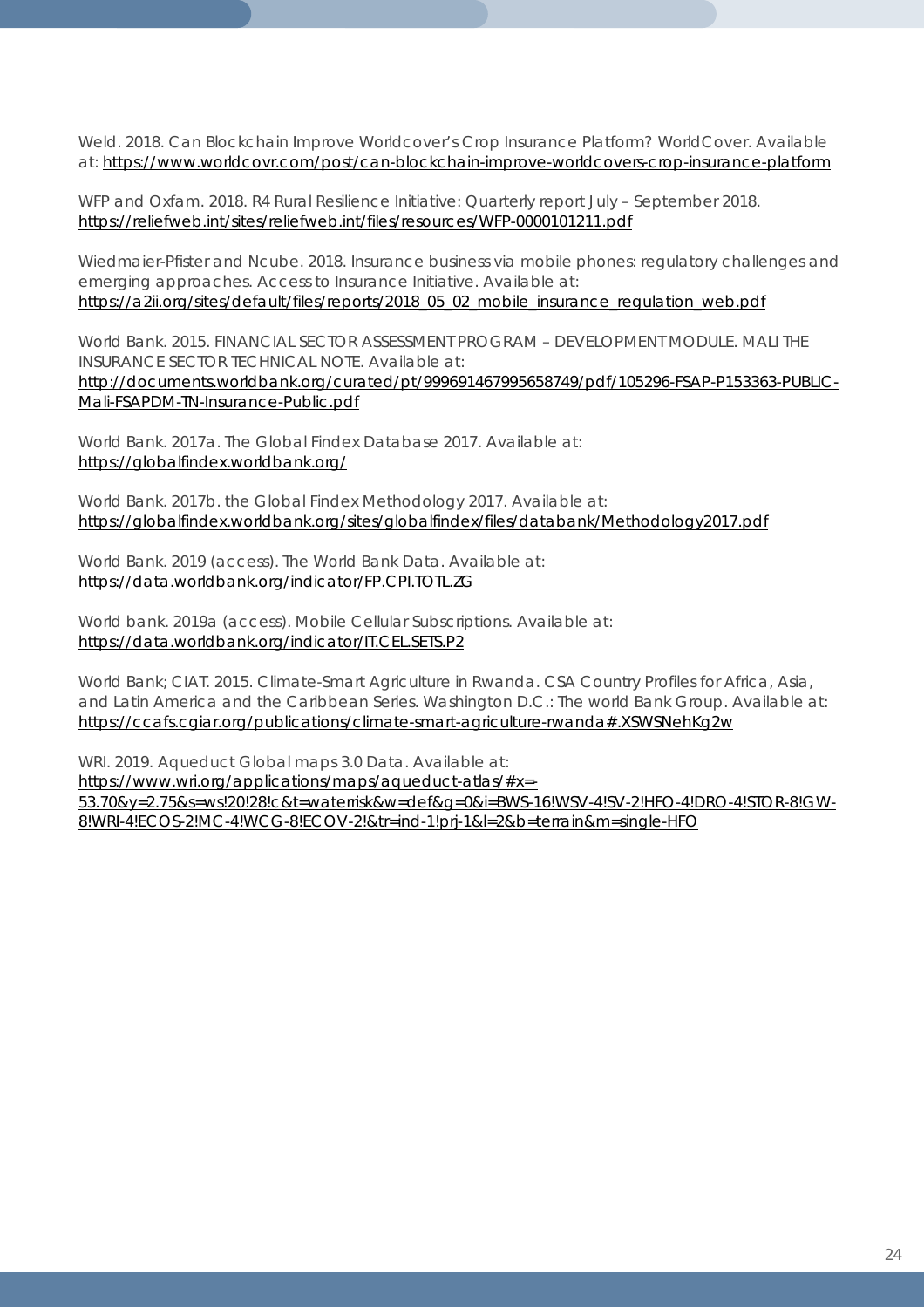## **8. ANNEX**

#### $8.1$ INSTRUMENT MECHANICS

- 8.1.1 INSURANCE REGISTRATION PROCESS OF A SMALLHOLDER DURING PILOT
	- 1. When the farmer **buys a bag of seeds** there is a scratch card attached with the insurance policy on. The respective farmer registers on the farm on the day he is planting through the USSD menu on the phone. To activate the Service, the farmer dials a USSD code(\*800\*15\*code#) as indicated on card and click on send. You will receive a USSD confirming successful activation. Location and time of activation are important parameters to capture the correct data.
	- 2. Mobile money is used for transaction purposes: When the farmer activates the policy via the USSD menu, **the farmer will need to enter their mobile money pin number**. The payment will pass through M-Pesa to ACRE Africa, who passes on the relevant payments to an insurance company. The farmer has the option to pay in instalments, starting from US\$ 0.50 within a predefined timeframe related to the coverage period (within the given season). In the case of Maize, the timeframe for the premium collection runs for 40days.
	- 3. **When the contract is created**, the smallholder gets a confirmation SMS. The data parameters collected from the smallholder during the policy subscription are the name, GPS location, mobile phone number and premium paid via the USSD menu on the smallholder's phone. The use of the USSD menu is widely known amongst farmers and requires not much training.
	- 4. The **smallholder receives weekly weather update information** at a cost of 1KES per SMS on ACRE AFRICA's expense. ACRE AFRICA's weather database, which is linked to Etherisc's smart contracts through an API, collects the information provided by the farmer and provides the input for the threshold on the smart contract.
	- 5. **When the weather falls outside the policy parameter**, the threshold of the smart contract is triggered this is automatically communicated to Sprout.
	- 6. **The pay-out is managed by Sprout through a duplicate risk pool and done via mobile money**. The risk pool is used to prove the concept of faster pay-out times, until trust in the blockchain technology platform is established from the insurance company's side. After verifying the pay-outs, the **insurance company will then replenish the duplicate risk pool.**

## 8.1.2 LONG-TERM MECHANISM -- TOKEN STRUCTURE

The token structure in the long-term mechanism could rely on 2 tokens:

**The Decentralized Insurance Protocol (DIP) token** only has value within the network of stakeholders that are collecting fees on the platform. Its primarily goal is to bind participants to the platform and assure the quality of service (Etherisc, 2017). The functions of traditional insurance are embedded in this network structure on the blockchain, such as distributors of the insurance, aggregators, risk modelling etc. The DIP token supports the coordination and the economical incentivization of actors in the decentralized insurance ecosystem (Etherisc, 2017). The token is mostly materialized as a reward for the provided service, but this depends on the function of the stakeholder.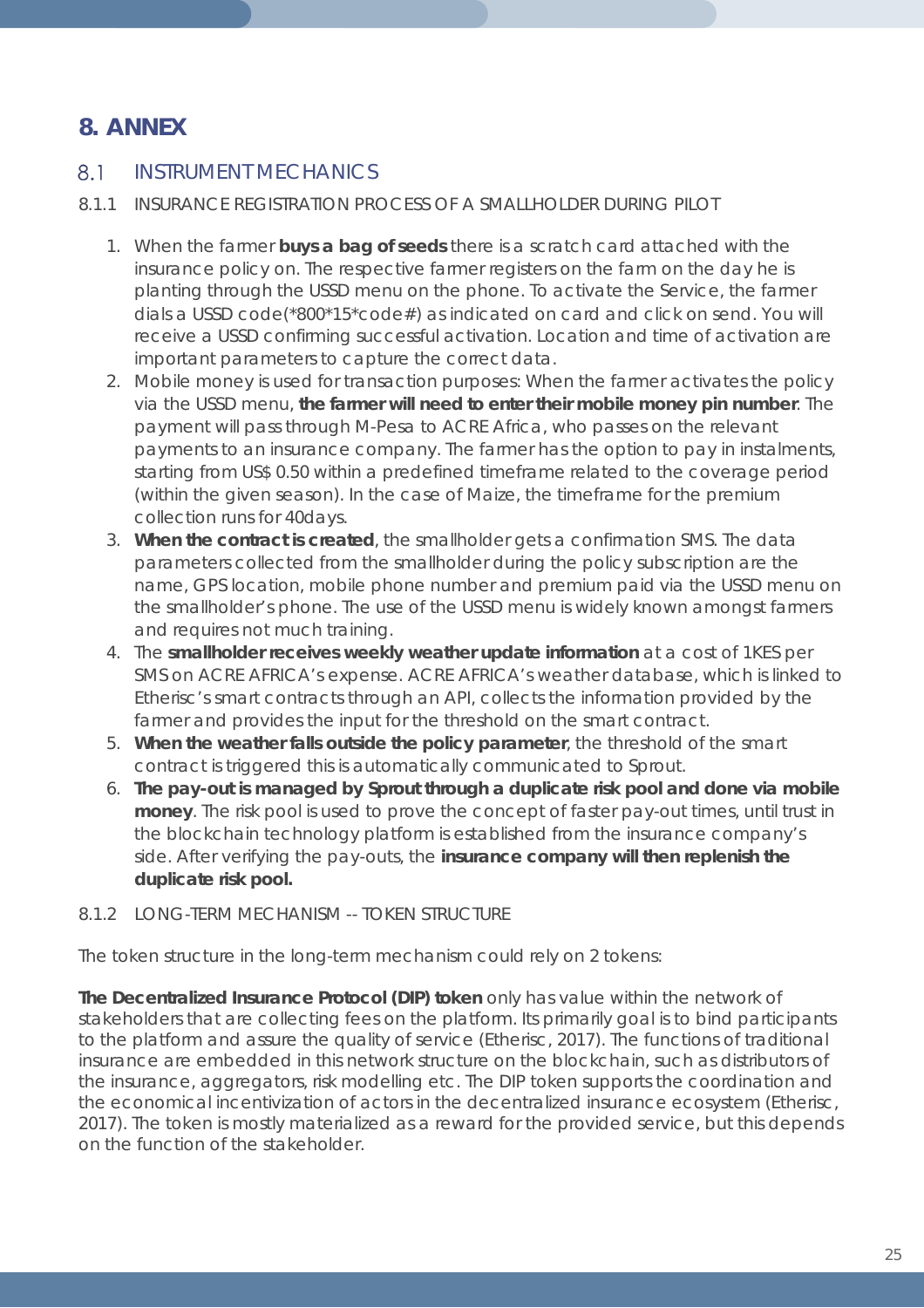**The risk pool token** represents the distribution of the expected value and capital cost for covering weather risks, in the case of this crop insurance. The value depends on the underlying risks structure of the insurance products offered by Etherics and as a result the token has a value outside the network. Therefore, it can be either collateralized and traded in the form of tokenized fractions or reinsured. The risk pool is located within the Etherisc infrastructure on the blockchain and completely automated driven by the following parameters: risk pool solvency confidence level, fixed service fee on premiums, target return rate on reinsurance pool, target maximum liability at launch and target policy throughput (Etherisc, 2017).

#### 8.2 LIST OF COMPARABLE INSTRUMENTS

 $\overline{a}$ 

Due to its advantages in terms of operational costs and ease of settlement,<sup>[42](#page-25-0)</sup> index-based insurance is the focus of our mapping exercise for the lab analysis. More specifically we reviewed more than 30 between instruments and programs - summarized in the table A1 from 20 countries from the high-impact Sub-Saharan region, with enabling regulatory framework.

| <b>Insurance</b><br>types<br><b>Countries</b> | Weather<br>index -<br>blockchai<br>$\overline{n}$ | <b>Weather index -</b><br>satellite                                                 | Weather<br>index -<br>weather<br>station<br>based | Area<br>yield<br>index                               | <b>Mixed</b>                                       |
|-----------------------------------------------|---------------------------------------------------|-------------------------------------------------------------------------------------|---------------------------------------------------|------------------------------------------------------|----------------------------------------------------|
| <b>Benin</b>                                  |                                                   | Planet Guarantee,<br>AMAB, EARS,<br>FECECAM (MFI)                                   |                                                   |                                                      |                                                    |
| <b>Burkina</b><br>Faso                        |                                                   | AfDB and African Risk<br>Capacity (ARC)                                             |                                                   | Planet<br>Guarantee                                  | Planet<br>Guaran<br>tee,<br>Allianz<br>and<br>EARS |
| Chad                                          |                                                   | AfDB and African Risk<br>Capacity (ARC)                                             |                                                   |                                                      |                                                    |
| Cote<br>d'Ivoire                              |                                                   | AXA, Atlantique<br>Assurances                                                       |                                                   |                                                      |                                                    |
| Ethiopia                                      |                                                   | WFP and other<br>stakeholders: JICA<br>and government of<br>Ethiopia; R4 initiative | NISCO - Nyala<br>Insurance<br>Share<br>company    |                                                      | Pula                                               |
| Gambia                                        |                                                   | AfDB and African Risk<br>Capacity (ARC)                                             |                                                   |                                                      |                                                    |
| Ghana                                         | WorldCover                                        |                                                                                     | GAIP - Ghana<br>Agriculture<br>Insurance Pool     | $GAP -$<br>Ghana<br>Agriculture<br>Insurance<br>Pool |                                                    |

*Table A1: overview of main actors on weather-index insurance in SSA.*

<span id="page-25-0"></span><sup>42</sup> In terms of ease of design and basis risk mitigation, parametric insurance products (area yield, weather or satellite based) are relatively harder to design, conditional to the accuracy and reliability of reference yield data and existence of weather stations and satellite data, respectively. Additionally, their development cost can be high if weather stations need to be installed and require trained manpower. However, their lower operational costs and ease of settlement that are fast and triggered automatically when a threshold of the index is reached make them much more cost effective compared to traditional indemnity crop insurance.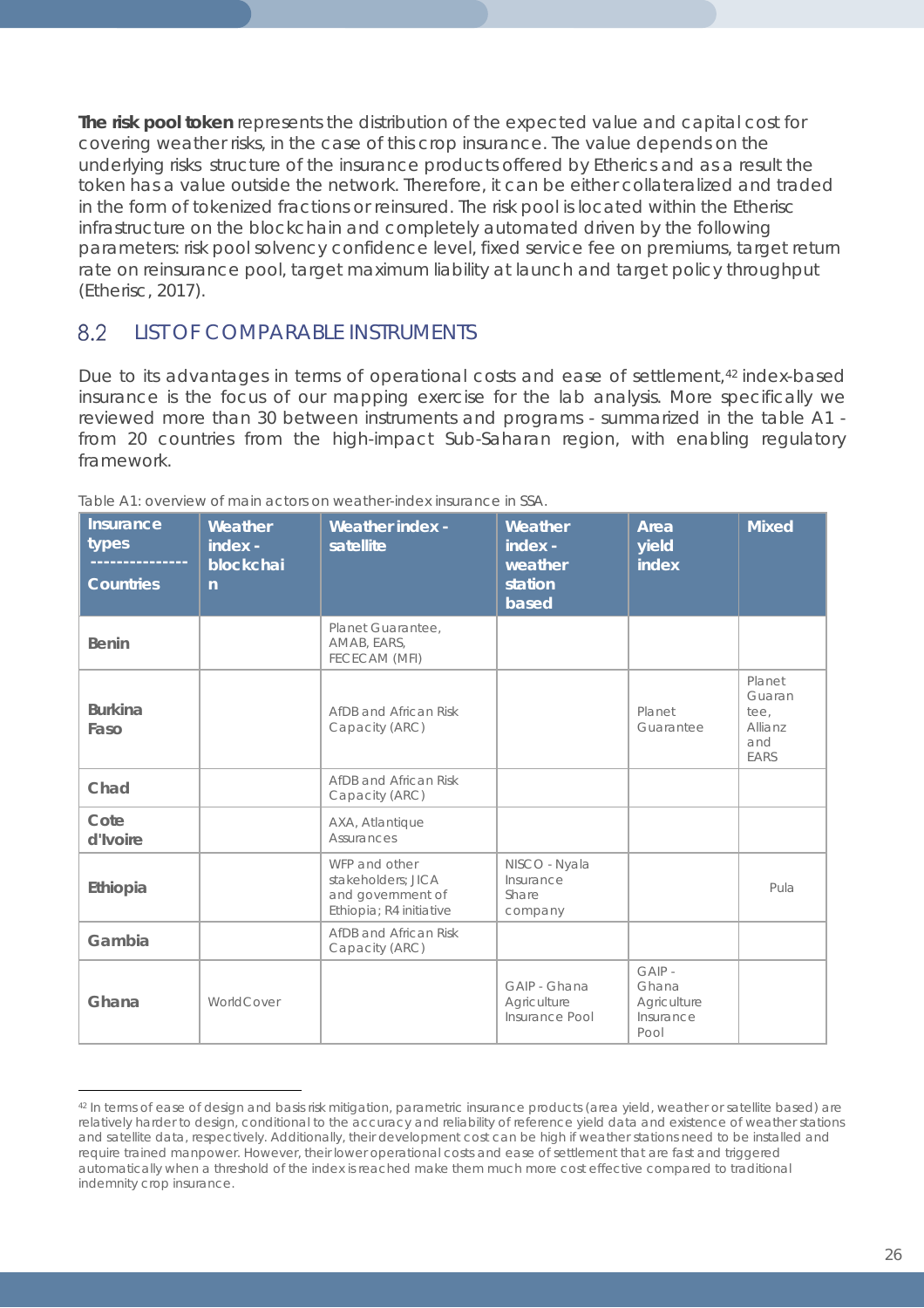| Kenya          | Sprout | <b>ACRE Africa: R4</b><br>initiative; KLIP; ILRI.                                                                    |                                                                                    | Pula          |                       |
|----------------|--------|----------------------------------------------------------------------------------------------------------------------|------------------------------------------------------------------------------------|---------------|-----------------------|
| Madagas<br>car |        | AfDB and African Risk<br>Capacity (ARC)                                                                              |                                                                                    |               |                       |
| Malawi         |        | AfDB and African Risk<br>Capacity (ARC); R4<br>initiative                                                            |                                                                                    |               | Pula                  |
| Mali           |        | Planet Guarantee,<br>Allianz, IFC and AECF;<br>AfDB and African Risk<br>Capacity (ARC); SUM-<br>Africa               |                                                                                    |               |                       |
| Mauritania     |        | AfDB and African Risk<br>Capacity (ARC)                                                                              |                                                                                    |               |                       |
| Niger          |        | AfDB and African Risk<br>Capacity (ARC)                                                                              |                                                                                    |               |                       |
| Nigeria        |        |                                                                                                                      |                                                                                    | <b>NIRSAL</b> | Pula                  |
| Rwanda         |        | <b>ACRE Africa</b>                                                                                                   |                                                                                    |               | Pula                  |
| Senegal        |        | WFP, Planet<br>Guarantee, IRI<br>(Columbia University);<br>AfDB and African Risk<br>Capacity (ARC); R4<br>initiative | Planet<br>Guarantee,<br>CNAAS                                                      |               |                       |
| Tanzania       |        | <b>ACRE Africa, Airtel</b><br>Tanzania, Seedco and<br>UAP Tanzania                                                   |                                                                                    |               | <b>ACRE</b><br>Africa |
| Uganda         |        | <b>SUM-Africa</b>                                                                                                    |                                                                                    |               | Pula                  |
| Zambia         |        | R4 initiative                                                                                                        |                                                                                    |               |                       |
| Zimbabwe       |        | R4 initiative                                                                                                        | Mercy Corps,<br>EcoFarmer<br>(Econet), and<br>the Zimbabwe<br><b>Farmers Union</b> |               |                       |

Source: GIIF (2019b), Planet Guarantee (2019), ARC and AfDB (2019), JICA (2018), WFP and Oxfam (2018), Nyala Insurance (2019), Pula (2019), ACRE Africa (2019), GAIP (2019), PM News Nigeria (2018), Weld (2018), EARS (2018), Esiara (2015)

### 8.3 FINANCIAL SUSTAINABILITY: CHALLENGES TO LONG-TERM GOALS

### 8.3.1 OVERVIEW OF CHALLENGES AND MITIGATION STRATEGIES

While the pilot is plugging into an existing market with the infrastructure in place to support demand, there are however some challenges which may hinder its ability to achieve its goals in the long-term. The following paragraphs present such challenges and how they are meant to be addressed in order of relevance.

*Table A2: Challenges to the instrument pursuing its stated long-term objectives, risk classification and mitigation strategies.*

| <b>Risk</b>          | <b>Description</b> | <b>Mitigation Strategy</b> |
|----------------------|--------------------|----------------------------|
| <b>CUSTOMER RISK</b> |                    |                            |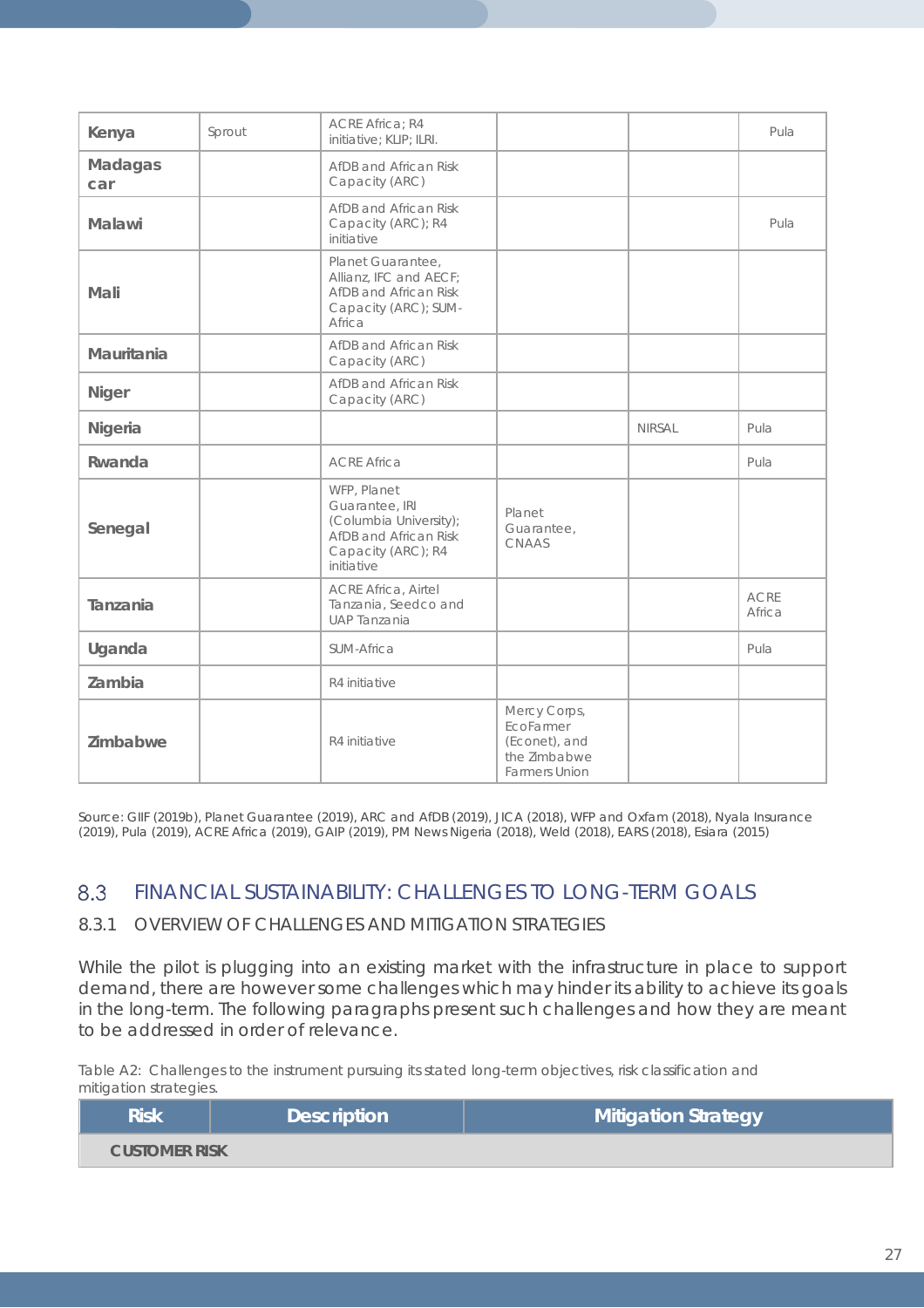| High - Lack<br>of demand<br>due to high<br>price                                                                                                               | Can be due to Insurance for<br>smallholder farmers in Africa<br>still being piloted, lack of<br>reliable climate information,<br>higher levels of risk of<br>disaster in the region, and<br>coverage of multiple risks<br>under the same policy                                      | Investing in better climate information, and<br>$\overline{\phantom{a}}$<br>working with local partners, governments and<br>institutions to foster voluntary uptake.<br>Experience has shown that farmers will accept<br>indices that are technically complex if they can<br>rely on trusted organizations or key farmers in<br>rural areas;<br>Public sector grants supporting the purchase of<br>$\overline{\phantom{a}}$<br>premiums.<br>Bundling the product with pre-existing farmer<br>$\overline{\phantom{a}}$ |  |
|----------------------------------------------------------------------------------------------------------------------------------------------------------------|--------------------------------------------------------------------------------------------------------------------------------------------------------------------------------------------------------------------------------------------------------------------------------------|-----------------------------------------------------------------------------------------------------------------------------------------------------------------------------------------------------------------------------------------------------------------------------------------------------------------------------------------------------------------------------------------------------------------------------------------------------------------------------------------------------------------------|--|
|                                                                                                                                                                |                                                                                                                                                                                                                                                                                      | aggregation and services, such as credit, In-<br>kind labor, or inputs such as seeds and fertilizer.<br>Over 90% of the catalogued index insurance<br>solutions are bundled with, or offered alongside,<br>credit, inputs, or information services by<br>aggregators.<br>Enabling smallholders to pay insurance<br>$\qquad \qquad -$<br>premiums in small installments.                                                                                                                                               |  |
| Medium -<br>Challenges<br>related to<br>use and<br>design of<br>mobile<br>apps                                                                                 | Can be related to high<br>servicing cost and<br>inadequate infrastructure<br>like weak network in remote<br>areas as well as design flaws<br>of mobile applications in<br>relation to the needs for<br>and use of the information<br>and technology by farmers                       | involvement in the initial phase of the design<br>$\qquad \qquad -$<br>process to ensure that mobile application is<br>tailored to target needs and their<br>understanding.                                                                                                                                                                                                                                                                                                                                           |  |
| <b>PRODUCT RISK</b>                                                                                                                                            |                                                                                                                                                                                                                                                                                      |                                                                                                                                                                                                                                                                                                                                                                                                                                                                                                                       |  |
| High - Basis<br>risk                                                                                                                                           | The misalignment between<br>the calculated (weather)<br>index and the actual<br>productivity loss of the farm<br>can be due to poorly<br>designed products, or<br>distance between<br>measurement location and<br>production field, or to high<br>variability of the covered<br>area | Product design basis risk is minimized with robust<br>$\bar{\phantom{a}}$<br>product design and testing of contract<br>parameters<br>Geographical basis risk is reduced when the<br>$\qquad \qquad -$<br>area covered by the index are homogeneous<br>both in terms of weather and in terms of<br>farming techniques, or when the density of<br>weather stations is minimized.                                                                                                                                        |  |
| Medium -<br>Coverage<br>of a limited<br>amount of<br>risks at once<br>(e.g. only<br>droughts<br>and floods<br>in the case<br>of weather<br>index<br>insurance) | The insurance available<br>may cover only part of the<br>risks that smallholders are<br>subject, thus ultimately<br>providing insufficient<br>coverage.                                                                                                                              | Piloting different types of index insurances and<br>$\overline{\phantom{a}}$<br>aligning the risk of a region with the right type of<br>index insurance<br>Support of Area Yield Index Insurance - when<br>$\overline{\phantom{a}}$<br>enough historical data exist - which indirectly<br>covers different risks causing crop losses at<br>once.                                                                                                                                                                      |  |
| <b>BLOCKCHAIN TECHNOLOGY RISK</b>                                                                                                                              |                                                                                                                                                                                                                                                                                      |                                                                                                                                                                                                                                                                                                                                                                                                                                                                                                                       |  |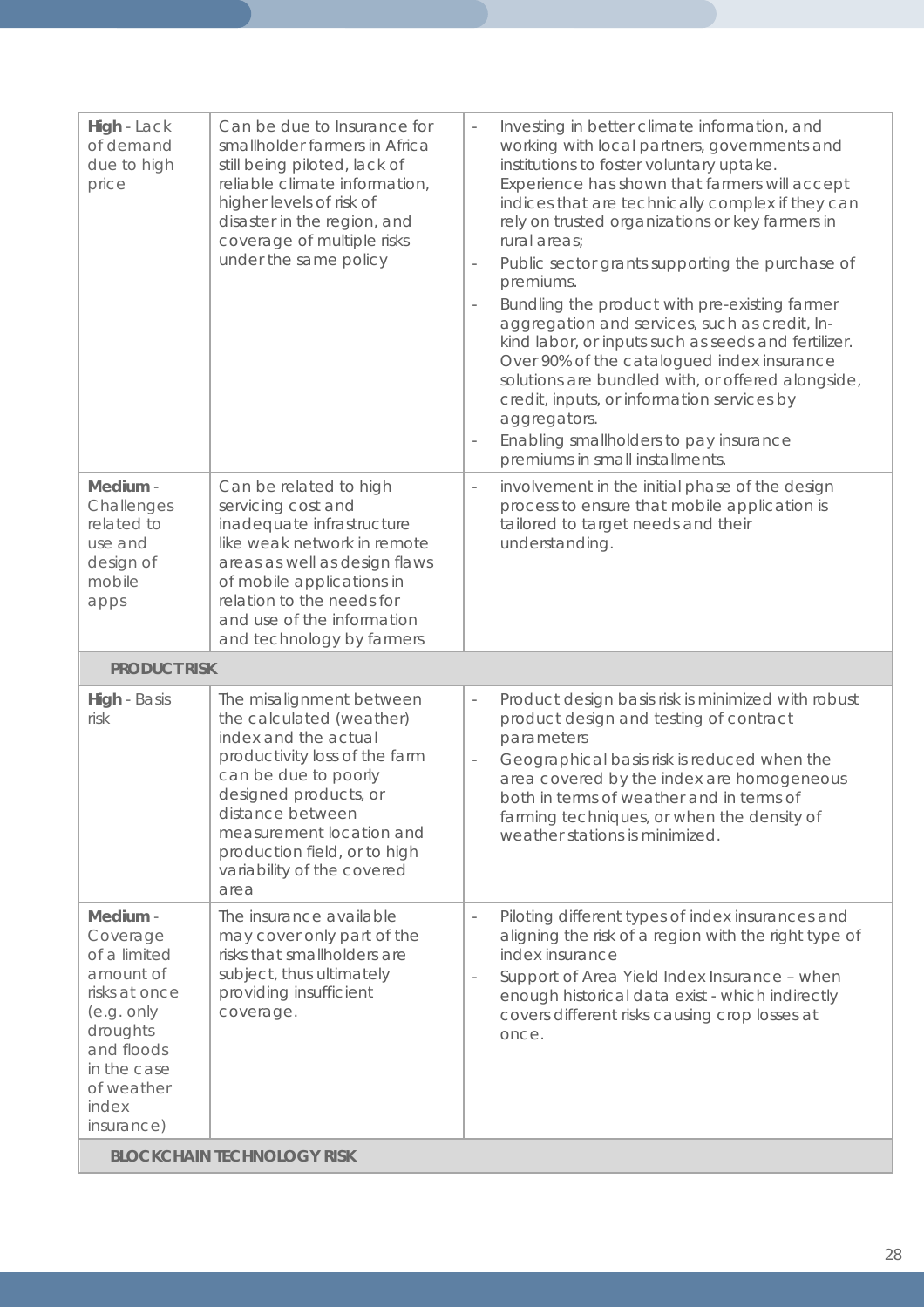| Medium -<br>Poor design<br>of smart<br>contracts                                                              | Smart contracts are in<br>principle not amendable,<br>thus if not carefully<br>designed they may lead to<br>overpayment or<br>underpayment of premiums<br>to stakeholders.                               | Implementing smart contracts on a private<br>$\overline{\phantom{a}}$<br>blockchain <sup>43</sup> , as part of a step by step<br>approach to test and slowly delegate<br>governance to blockchain.<br>Stress-testing of smart contracts with 3rd party<br>audits                                                                                                                                                                                                                                                                                                                                                                                         |
|---------------------------------------------------------------------------------------------------------------|----------------------------------------------------------------------------------------------------------------------------------------------------------------------------------------------------------|----------------------------------------------------------------------------------------------------------------------------------------------------------------------------------------------------------------------------------------------------------------------------------------------------------------------------------------------------------------------------------------------------------------------------------------------------------------------------------------------------------------------------------------------------------------------------------------------------------------------------------------------------------|
| Low-Energy<br>intensity of<br>specific<br>blockchain<br>protocols<br>$(POW)$ <sup>44</sup>                    | Blockchain has a reputation<br>for being impactful in terms<br>of carbon emissions, due to<br>the high amount of energy<br>needed to process blocks of<br>transactions                                   | Upfront assessment of different options in terms<br>$\overline{\phantom{a}}$<br>of blockchain protocols, to find the right<br>balance between security, scale/data<br>processing, overall reliability needs of the<br>system (e.g. minimizing error), and energy<br>intensity of the protocol. For the pilot PoA is<br>used, which is not energy intensive.<br>Blockchain developers are increasingly moving<br>towards Proof-of-stake (PoS) schemes that are<br>energy efficient, faster and more scalable.<br>Sprout will move to the public Ethereum<br>$\overline{\phantom{a}}$<br>blockchain once they updated their consensus<br>algorithm to PoS. |
| $Low -$<br>Payments in<br>cryptocurre<br>ncy may be<br>sensitive to<br>price<br>fluctuations                  | Price of cryptocurrencies<br>has been varying<br>significantly over the past<br>years and there is a<br>possibility that it would<br>affect premiums in the long-<br>term structure of the<br>instrument | In the long-term structure,<br>$\qquad \qquad -$<br>cryptocurrencies could be pegged to stable<br>national currencies                                                                                                                                                                                                                                                                                                                                                                                                                                                                                                                                    |
| <b>STAKEHOLDER RISK</b>                                                                                       |                                                                                                                                                                                                          |                                                                                                                                                                                                                                                                                                                                                                                                                                                                                                                                                                                                                                                          |
| Low -<br>Reluctancy<br>оf<br>reinsurance<br>market in<br>providing<br>coverage<br>to<br>insurance<br>provider | Lack of data about<br>historical risk exposure or<br>potential scale of the<br>program can make<br>reinsurers reluctant to enter<br>the market, or be willing to<br>do so at a high cost                 | Access to reinsurance has generally ceased to<br>$\qquad \qquad -$<br>be a limiting factor in starting index insurance<br>programs. Reinsurance support is usually<br>derived from business opportunity, portfolio<br>diversification or commitment to corporate<br>social responsibility                                                                                                                                                                                                                                                                                                                                                                |
| Low -<br>Reputation<br>al risks<br>related to<br>links with<br>unvetted<br>seed<br>distribution<br>systems    | That use of specific seeds<br>has in the past determined<br>negative impacts on<br>indigenous crops, often<br>resulting in public outcry<br>and reputational damage                                      | Link with certified seed distribution channels<br>$\overline{\phantom{a}}$<br>audited by local institutions                                                                                                                                                                                                                                                                                                                                                                                                                                                                                                                                              |

 $\overline{a}$ 43 The immutability argument does not hold for a private blockchain.

<span id="page-28-1"></span><span id="page-28-0"></span><sup>44</sup> An overview of the energy intensity of different blockchain protocols is provided in table A3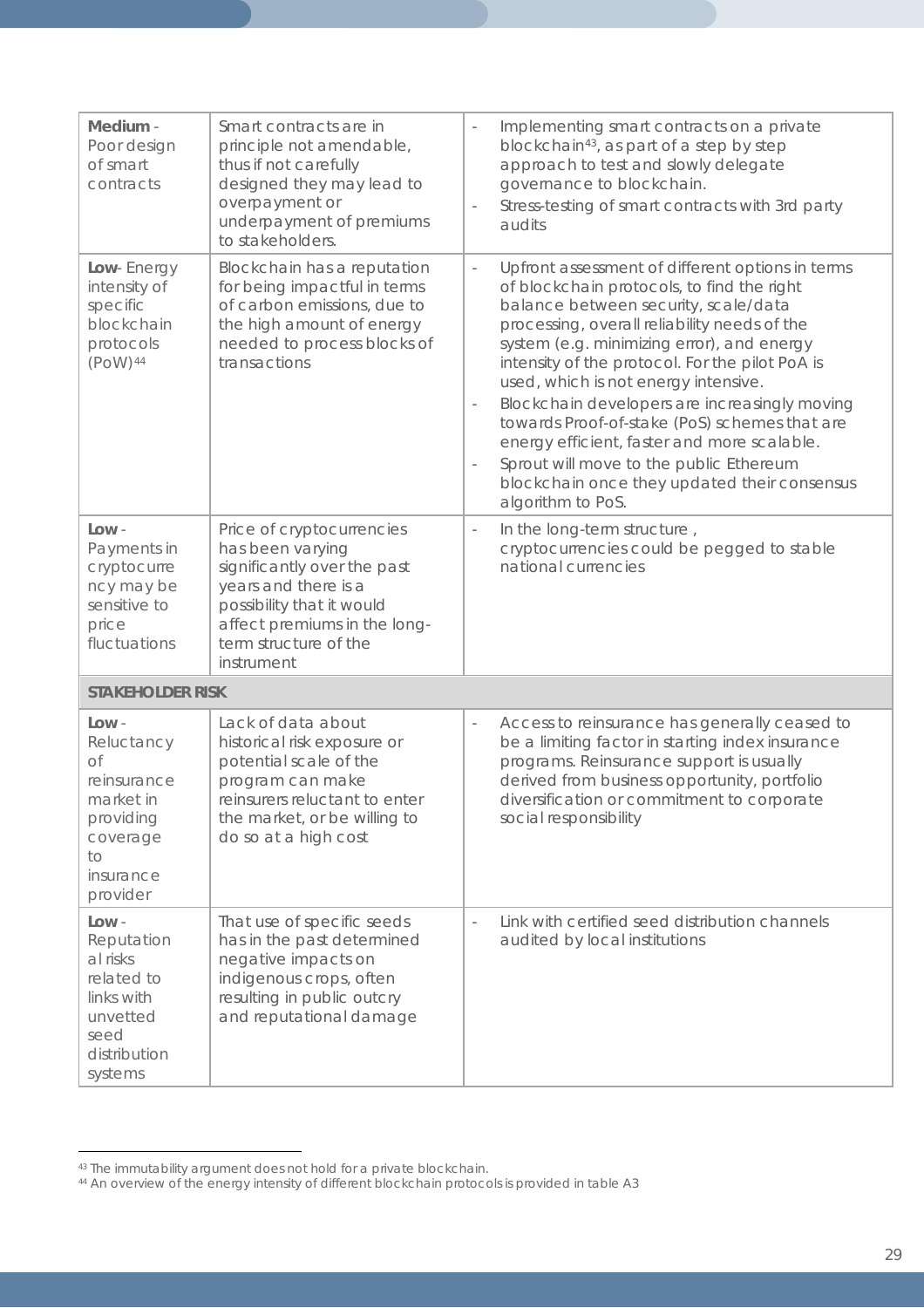## 8.3.2 FOCUS ON BLOCKCHAIN IMPACT

The following table provides an example of the potential amount of emissions needed for each transaction under different protocols, compared with emissions from the use of centralized systems such as VISA. With more transactions per block, Ethereum has a lower carbon footprint per transaction than the Bitcoin blockchain. With Proof-of-Stake Ethereum's energy requirement could collapse by more than 90-99% (Cebokli, 2017; Spectrum, 2019), although transition may not happen smoothly (Lee et al., 2018). Finally, with Proof-of-Reputation can lower energy requirement further, by increasing transaction per second to 1300 (up from the 13/second of Ethereum). However, no cryptocurrency can yet handle as many transactions per second as the VISA network does (South pole, 2017).

| Technology                            | Energy needs per  | <b>CO2</b> Emissions per |
|---------------------------------------|-------------------|--------------------------|
|                                       | transaction (KWh) | transaction (tCO2)       |
| PoW protocol (Bitcoin)                | $469 - 1005$      | $0.222 - 0.43$           |
| PoW protocol (Ethereum)               | 26                | 0.01                     |
| PoS protocol (Ethereum) <sup>45</sup> | $0.26 - 2.6$      | $0.0001 - 0.001$         |
| PoR protocol (GoChain)                | 0.026             | 0.00001                  |
| <b>VISA</b>                           | 0.00169           | 0.00000033               |

*Table A3: overview of carbon intensity of consensus protocols*

Source: Cleancoin (2019), Digiconomist (2019), Statista (2018), Cebokli (2017), Spectrum (2019), Steemit (2019).

### $8.4$ IMPLEMENTATION PATHWAY

## 8.4.1 TIMELINE

*Figure A1: overview of activities planned by the proponent*



## TARGET COUNTRIES ANALYSIS

## 8.5.1 APPROACH FOR THE IDENTIFICATION OF POTENTIAL TARGET COUNTRIES

Analysis covers developing countries, identified as non-OECD countries. From this group we then excluded:

- High income countries

<span id="page-29-0"></span> $\overline{a}$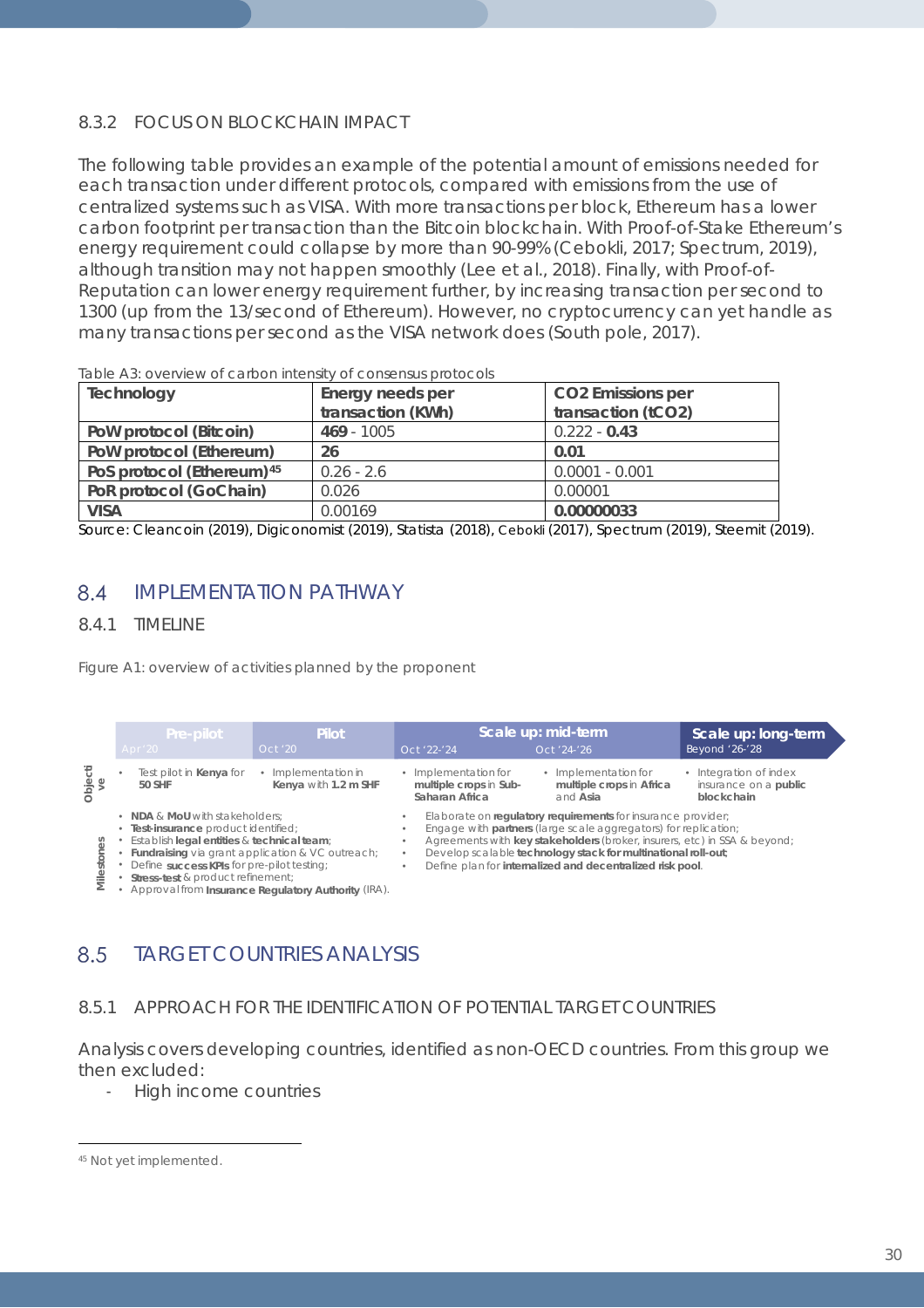- Countries with a private sector investment score below 35%, as calculated according to the methodology of Tonkonogy et al. (2018).<sup>[46](#page-30-0)</sup>

For each of the 115 shortlisted countries, we assessed three compounded indicators, (1) the level of vulnerability of the country (the higher the vulnerability, the higher the priority), (2) the conduciveness of the environment and (3) the market size. Sub-indicators used for each of the dimensions are illustrated in the sections below.

The compound indicator "**Climate vulnerability**" was derived from the following formula:

Country vulnerability =  $average[CV1, max(CV2, CV3)]$ 

| Variable                      | <b>Description</b>                                                                                                                                                                                                                                                                     |
|-------------------------------|----------------------------------------------------------------------------------------------------------------------------------------------------------------------------------------------------------------------------------------------------------------------------------------|
| $CV1 = Food vunderability$    | The Notre Dame-Global Adaptation Index (ND-GAIN) Country Index is a free<br>opensource index that shows a country's current vulnerability to climate<br>disruptions. To prioritize countries for the replication of the instrument we are<br>looking at Food Vulnerability Indicator.  |
| $CV2 = Drought$ vulnerability | Aqueduct's global water risk mapping tool dataset contains the average<br>drought times from 1901-2008 per basin in a certain country, therefore the<br>average of the different basins per country is taken to determine the scores<br>for droughts.                                  |
| $CV3 = Floods vulnerability$  | Aqueduct's global water risk mapping tool contains the number of floods<br>recorded from 1985-2011, per basin in a certain country, therefore the<br>average of the flood occurrences of the different basins per country is taken<br>to determine the scores for flood vulnerability. |

*Table A4: overview of data used for the assessment of climate vulnerability*

Sources: ND-GAIN (2019), WRI (2019).

The compound indicator "**Conducive Environment**" was derived from the following formula:

## $Conductive$  environment  $=$  $average[average(CE1, CE2), average(CE3, CE4), CE5, average(CE6, CE7)]$

*Table A5: overview of data used for the assessment of conducive environment*

| Variable               | Description                                                                                                                                                                                                                                                                                                                                                                                                                                                                  |
|------------------------|------------------------------------------------------------------------------------------------------------------------------------------------------------------------------------------------------------------------------------------------------------------------------------------------------------------------------------------------------------------------------------------------------------------------------------------------------------------------------|
| $CE1 = Mobile Use$     | The indicator applies to all mobile cellular subscriptions that offer voice<br>communications. Data is sourced from the International Telecommunication<br>Union, World Telecommunication/ICT Development Report and database.<br>Data from the year 2017 has been taken for most of the countries. If 2017<br>data was missing, the latest year available ranging from 2012-2016 was used<br>as a proxy for 2017 data.                                                      |
| CE2 = Mobile money use | The Worldbank global findex 2017 data contains an indicator for the share of<br>mobile money accounts registered per country (as from the age of 15). The<br>indicators in the database are drawn from survey data of approx. 150,000<br>people in 144 economies. A sample of approx. 1000 participants per country<br>have been interviewed (Worldbank, 2017b). If data is unavailable the Mobile<br>Money Regulatory Index, developed by GCMA, was used. The index, scores |

<span id="page-30-0"></span> $\overline{a}$ <sup>46</sup> [https://climatepolicyinitiative.org/wp-content/uploads/2018/01/Blended-Finance-in-Clean-Energy-Experiences-and-](https://climatepolicyinitiative.org/wp-content/uploads/2018/01/Blended-Finance-in-Clean-Energy-Experiences-and-Opportunities.pdf)[Opportunities.pdf](https://climatepolicyinitiative.org/wp-content/uploads/2018/01/Blended-Finance-in-Clean-Energy-Experiences-and-Opportunities.pdf)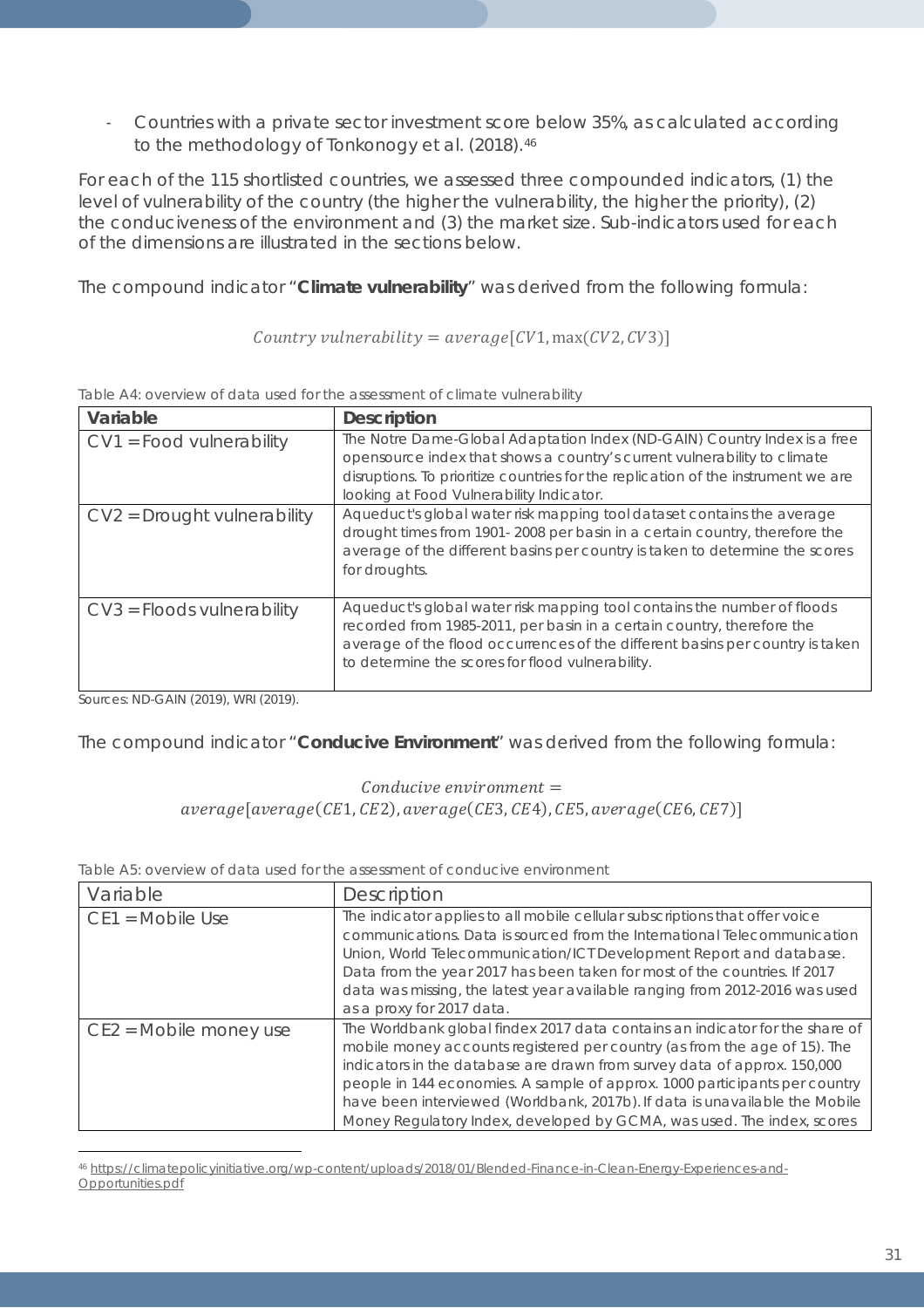|                                            | 81 countries based on the extent to which their regulatory framework                                                                                                                                                                                                                                                                                                                                                                                                                                                                                                                                                                                                                                                                                                                                                                           |
|--------------------------------------------|------------------------------------------------------------------------------------------------------------------------------------------------------------------------------------------------------------------------------------------------------------------------------------------------------------------------------------------------------------------------------------------------------------------------------------------------------------------------------------------------------------------------------------------------------------------------------------------------------------------------------------------------------------------------------------------------------------------------------------------------------------------------------------------------------------------------------------------------|
|                                            | enables widespread mobile money adoption.                                                                                                                                                                                                                                                                                                                                                                                                                                                                                                                                                                                                                                                                                                                                                                                                      |
| CE3 = Use of microinsurance                | The Microinsurance Network launched a World Map of Microinsurance to<br>provide market data on microinsurance in over 120 countries. The indicator<br>used is the average of the total microinsurance coverage ratio and the<br>microinsurance coverage ratio for agriculture, each using the latest values<br>available between 2012 and 2016.                                                                                                                                                                                                                                                                                                                                                                                                                                                                                                |
| $CE4 = Regular$<br>microinsurance          | The a2ii (Access to Insurance Initiative) is a global partnership working to<br>promote inclusive insurance for all by enhancing regulatory and supervisory<br>capacity, growing financial inclusion and advancing insurance markets. In<br>the yearly report, they provide an assessment of the state of regulation on<br>microinsurance in developing countries. We converted their qualitative<br>assessment of country level state of the regulation, in 0-2 score based on the<br>availability of regulation.                                                                                                                                                                                                                                                                                                                             |
| $CE5 = Regular$<br>blockchain              | Three different sources have been used to assess the state of regulation for<br>blockchain technology and cryptocurrency per country. The first one is a<br>study by Baker McKenzie that evaluated the reception and regulation of<br>both blockchain and cryptocurrency in Africa. To complement unavailable<br>data, a second source was used, mapping the legality of bitcoin per<br>country, rather strict proxy for the reception and regulation of blockchain<br>technology and cryptocurrency in general. Finally, to complement<br>unavailable data from the second source, a third source was consulted,<br>mapping the legality of cryptocurrency by nation. As all sources consulted<br>are based on qualitative assessment, they were converted into numeric<br>score (0-4) based on the legality and receptiveness of blockchain. |
| $CE6 = Donor support to$<br>microinsurance | The OECD database has been used to determine the donor support to<br>microinsurance. We filtered data in the database looking at micro-insurance<br>and crop insurance projects and accounted for the disbursements of<br>donors, both governments and multilateral development banks. More<br>specifically, the disbursements per country have been summed up over the<br>years 2014-2017 to create the indicator.                                                                                                                                                                                                                                                                                                                                                                                                                            |
| $CE7 = NDA$ supportive of<br>adaptation    | The Tool for Assessing Adaptation in the NDCs (TAAN) is a knowledge<br>platform that aims at providing an overview of, and detailed information on<br>adaptation content included in the NDCs. The data of TAAN is qualitative,<br>we used a 0-2 scoring approach based on NDC and adaptation<br>component availability at country level.                                                                                                                                                                                                                                                                                                                                                                                                                                                                                                      |

Sources: Coin dance (2019), GSMA (2019), Microinsurance Network (2015), OECD (2019), Stolp et al. (2019), Reese (2019), TAAN (2018), Wiedmaier-Pfister and Ncube (2018), Worldbank (2019a), Worldbank (2017a),

Finally, a "market size" indicator is created to provide a measurement of potential customers for an index-insurance in the targeted countries. The indicator is used to determine the size of the bubbles in the figure below.

## 8.5.2 OVERVIEW OF ENABLING FACTORS AND CHALLENGES IN SUB-SAHARAN AFRICA

**Enabling factors are principally defined by the high adoption rate of mobile money accounts and progressive regulation and subsidy schemes for index-insurance.** 24%-73% of the adult population has a mobile money account in the target countries (World Bank, 2017). Therefore, the technological infrastructure is in place for a microinsurance product at scale.<sup>[47](#page-31-0)</sup> Regulators have often adopted a reactive approach on microinsurance, <sup>[48](#page-31-1)</sup> but they

<span id="page-31-0"></span> $\overline{a}$ <sup>47</sup> Note that smallholder farmers tend to be illiterate, which means that working with mobile money can be challenging for the target group

<span id="page-31-1"></span><sup>48</sup> i.e.in response to products that have been introduced to the market; or to engagements with players in the value chain that approached the supervisor e.g. technical service providers (TSPs) or mobile network operators (MNOs)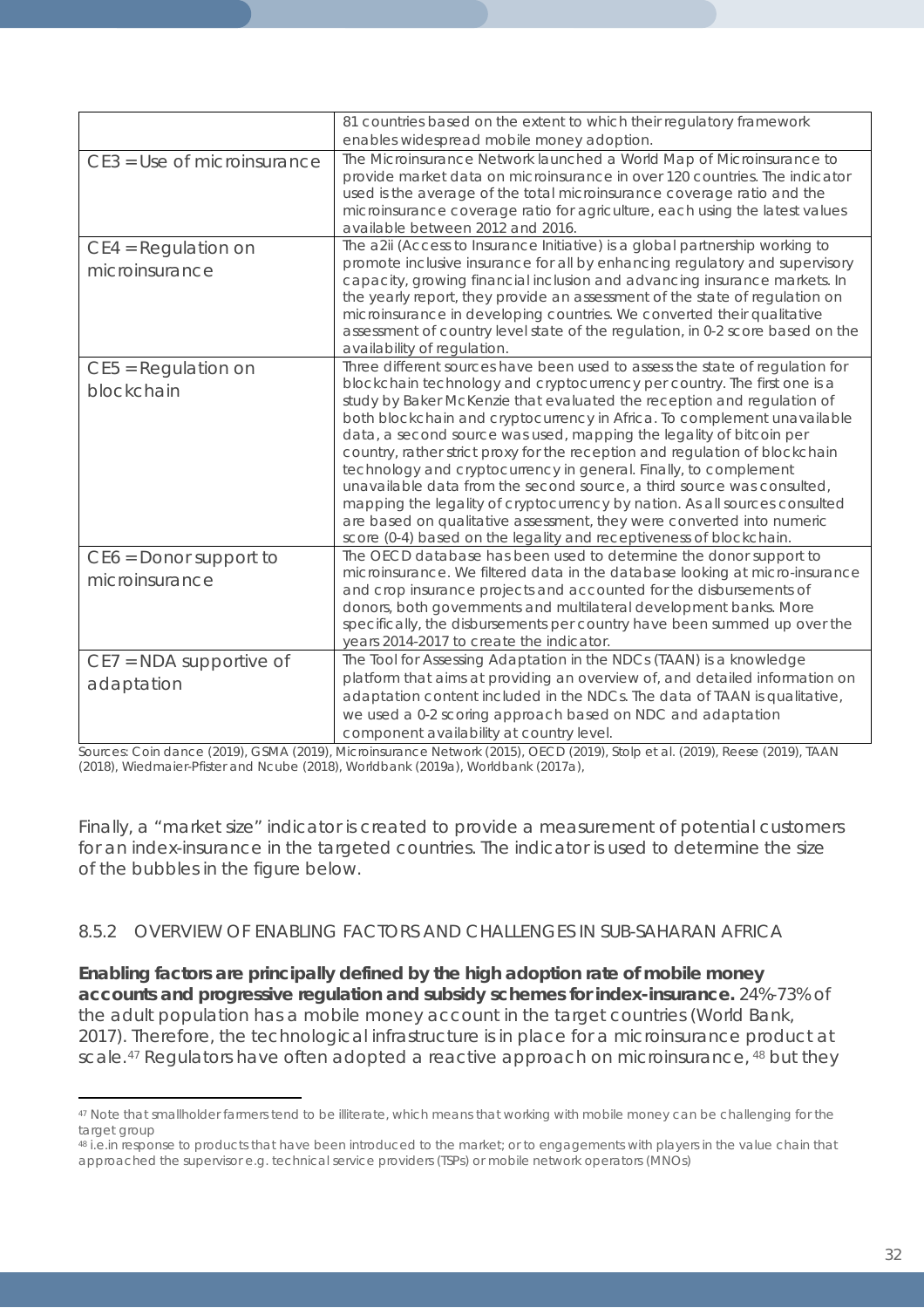are generally supportive of mobile insurance (Ouattara, 2018).<sup>[49](#page-32-0)</sup> Regulation in the CIMA region<sup>[50](#page-32-1)</sup> is in favor of agricultural microinsurance integrated with mobile money technology and it is designed to encourage micro insurance agents to enter the market (World Bank, 2015; Wiedmaier-Pfister and Ncube, 2018). Senegal and Kenya both have a strong presence of the government in the sector: CNAAS in Senegal is underwriting crop and livestock insurances and participated in the development of a groundnut index insurance (CIAT and BFS/USAID, 2016). Further, some governments offer **subsidy schemes** to support the agricultural insurance sector and the most supportive schemes in Kenya and Senegal are offering a 50% subsidy on the premium (One Acre Fund, 2018).<sup>[51](#page-32-2)</sup>

**Uncertainties for the scale-up and replication of the instrument in these countries have mostly to do with the unclear stance of governments regarding the adoption of blockchain technology, and uncertainty over the effectiveness of distribution channels for index insurance.** More specifically:

- The stance on cryptocurrency and blockchain technology in almost all countries is unclear, and most countries do not have a regulatory framework in place yet. Despite a blockchain market estimate of US\$ 1.5 million, Kenya's central bank has forbidden banks from dealing with cryptocurrencies, which may hamper blockchain technology's regulatory developments (Russon, 2019). Senegal is the only country that is progressive towards the technology by launching a national cryptocurrency, the eCFA (Stolp et al., 2019).
- **Rising temperatures alongside poor farm management techniques introduce soil degradation, erosion and pest and diseases in the sector and reduce areas potentially eligible for coverage in the long term.** In the north of Mali, desertification presents a challenge, and in the south, areas are becoming arid (USAID, 2018). In Rwanda, rising temperatures, severe land degradation and an already unconducive geography are proving challenging to the sector (World Bank and CIAT, 2015). Therefore, weather index insurance might not only cover part of the risks that smallholders are subject, thus ultimately providing insufficient coverage. This might be mitigated by launching index insurance products in line with the most prominent risks of the area.
- **The effectiveness of distribution channels might differ from region to region.** Farmer organizations remain an effective channel to both increase demand – for instance through buying group insurance on behalf of farmers – and raise awareness of indexinsurance within their cooperative. In the CIMA region, Planet Guarantee showcased their success by going through centralized farmer organizations for index-insurance distribution (Adegoke et al., 2017). Working with farmer organizations, moreover, facilitates the enrollment of poorer smallholder farmers and women. According to

<span id="page-32-0"></span> $\overline{a}$ <sup>49</sup> While some are still trying to understand the risks and challenges and considering whether to implement any regulatory change for index insurance, some others do not see the need to regulate index and digital insurance because there are such products in their particular jurisdictions, customer enrolments are quite low and therefore posing little risk; or index insurance is not a priority.

<span id="page-32-1"></span><sup>50</sup> CIMA region is an integrated organization of the insurance industry which comprises 14 African member countries in Central and West Africa (Benin, Burkina Faso, Cameroon, Central African Republic, Congo, Côte-d'Ivoire, Gabon, Guinea Bissau, Equatorial Guinea, Mali, Niger, Senegal, Chad, Comoros and Togo).

<span id="page-32-2"></span><sup>51</sup> the Kenyan government offers a 50% premium subsidy through the Kenya Agriculture Insurance Programme for Area Yield Index Insurance covering maize and wheat (One Acre Fund, 2018), and has partnered with the Kenyan Livestock Insurance Programme (KLIP), a Normalized Difference Vegetation Index (NDVI) insurance for livestock, providing a 100% subsidy (KLIP, 2018). CNAAS provides a 50% subsidy in Senegal (CommodAfrica, 2015); the Ugandan government offers a 70% subsidy for smallholder and commercial farmers for agriculture insurance growing the sector by 17% (One Acre Fund, 2018); Rwanda developed a National Agriculture Insurance Scheme (NAIS) enabling farmers to benefit from agro-insurance cover, 60% will be covered by insurance companies and 40% subsidized by the government. Hence, there exists a substantial incentive for launching pilot projects in the sector.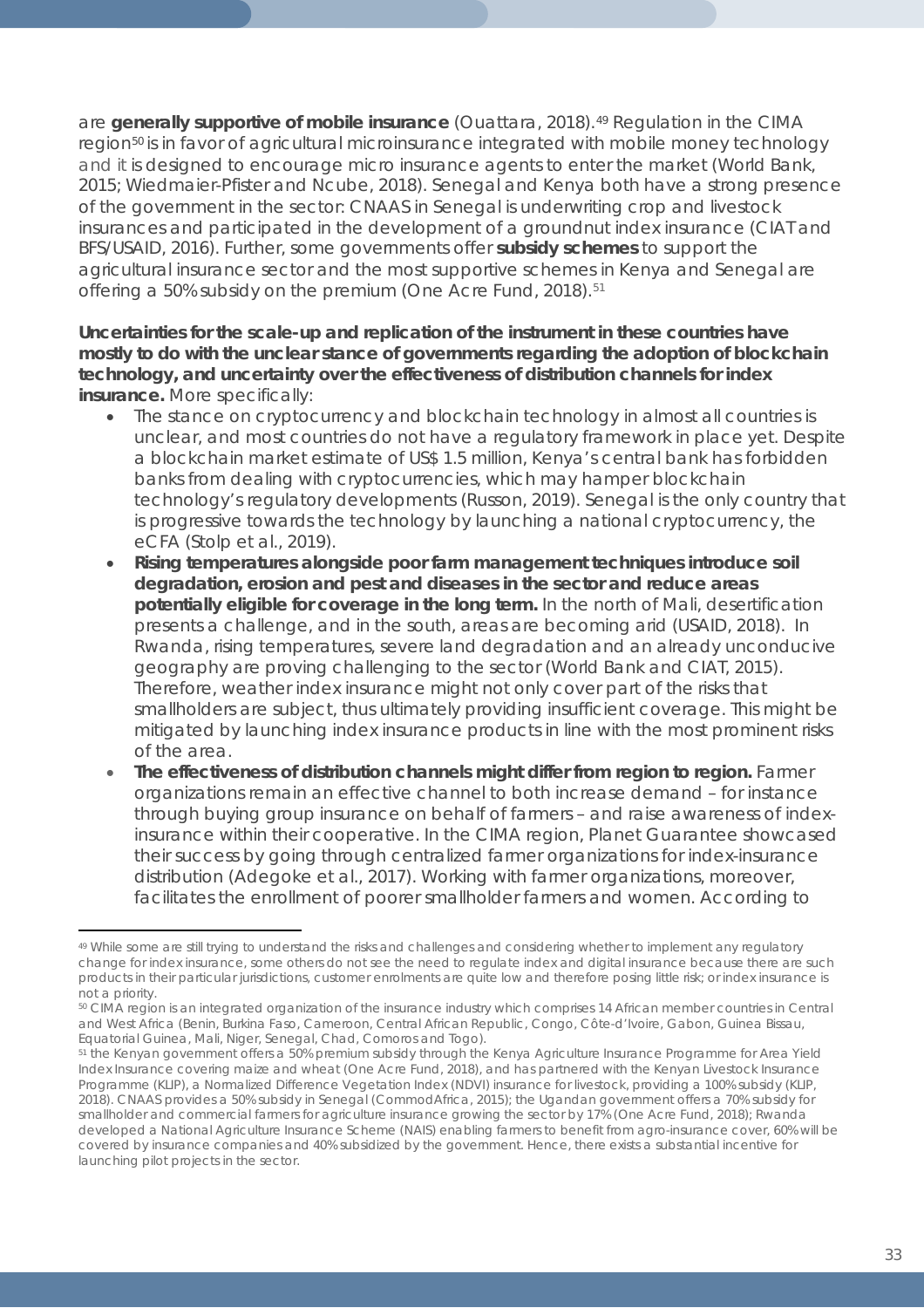Fisher et al. (2017) distribution of ACRE Africa's scratch card through agrovets also builds trust. However, education of agrovet shop owners and consumers will still be needed in this model, to ensure usage of the insurance.

#### 8.6 APPROACH FOR MARKET VALUATION

Market assessment is based on the following assumptions:

- Target **countries** are those described in paragraph 4.2.
- Target **clients** are smallholders with landholdings smaller than 2ha[52](#page-33-0) , and smaller than 5ha.[53T](#page-33-1)o calculate their importance, we looked at the share of agricultural land they use as a total share of agricultural land in the country, mainly using database from Lowder et al. (2016), complemented by Samberg (2016), GRAIN (2014) database and regional data<sup>[54](#page-33-2) [55](#page-33-3)</sup>
- Target **crops** are those that have been proven to be technically eligible for weather index insurance as per their current implementation in existing commercial or piloted insurance products are considered for the market valuation. In the absence of specific literature on the matter, we verified this through a combination of expert feedback and key-word data scraping for individual crops on search-engine.[56](#page-33-4) The full list of crops identified where index insurance is being implemented includes:
	- o Crops with commercial stage index insurance (frequency of results >10): Seed cotton, Maize, Rice;
	- o Crops with pilot stage index insurance (frequency of results <10): Tea, Groundnuts, Apples, Vegetables (fresh and leguminous), Cocoa, Coffee, Grain, Wheat, Cassava, Tomatoes, Rubber, Cereals, Beans, Cauliflowers and Broccoli, Citrus, Mangoes, Mangosteens, Guavas, Potatoes, Tobacco, Watermelons, Barley, Millet, Rapeseed. Sesame seed, Sorghum, Soybeans, Sunflower seed.
- Within each country we estimated the asset covered, or the country-specific value of production of crops by looking at crop specific **production volumes** (tonnes)(FAO, 2019a) and **producer prices** (US\$/Tonnes) (FAO, 2019b).[57](#page-33-5)

 $\overline{a}$ <sup>52</sup> 2.2ha is the average farm size in Africa (GRAIN, 2014)

<span id="page-33-1"></span><span id="page-33-0"></span><sup>53</sup> Samberg (2016) argues that a smallholder farm determined by size is smaller than 5Ha

<span id="page-33-2"></span><sup>54</sup> Regions are defined as: Latin America and Caribbean, East Asia and Pacific, sub-Saharan Africa, South Asia, Europe and Central Asia, Middle East and North Africa

<span id="page-33-3"></span><sup>55</sup> The dataset for the market size is mainly derived from a study of 2016 analyzing "The Number, Size, and Distribution of Farms, Smallholder Farms, and Family Farms Worldwide". The dataset contains the amount of agricultural land belonging to farmers, categorized by the size of a farm in (Ha). If data was missing, the dataset was complemented by the data from the study Samberg, (2016) looking at the subnational distribution of average farm size and smallholder contributions to global food production. A percentile score for the indicators from the first source complemented with data from the second source was then taken.

The missing values of the calculated score were complemented by the percentile score of a dataset including the amount of square km agricultural land in a certain country, which was derived from the World bank. Finally, the ratios from the GRAIN database have been used to complement the missing data from the previous sources. If none of the sources provided data, then an average of the regional data has been used as a proxy

<span id="page-33-4"></span><sup>56</sup> "weather index insurance for **crop-type**" OR " **crop-type** weather index insurance" OR "**crop-type** index-based insurance" OR "index-based insurance for **crop-type**"

<span id="page-33-5"></span><sup>57</sup> These are prices received by farmers for primary crops as collected at the point of initial sale (prices paid at the farm-gate). Producer prices in US\$/tonnes are used when available. Prices are derived in US Dollars by applying the exchange rate of the selected year from IMF. Annual data are provided and the latest available data from 2013-2017 has been used in the market valuation assessment. If producer prices are not available, then the product of the export value and export quantity is used. Here the latest data between 2013-2017 used as well. If none of the above-mentioned data is available then an average of the regional data is used as a proxy, created by taking the average of the production price per region.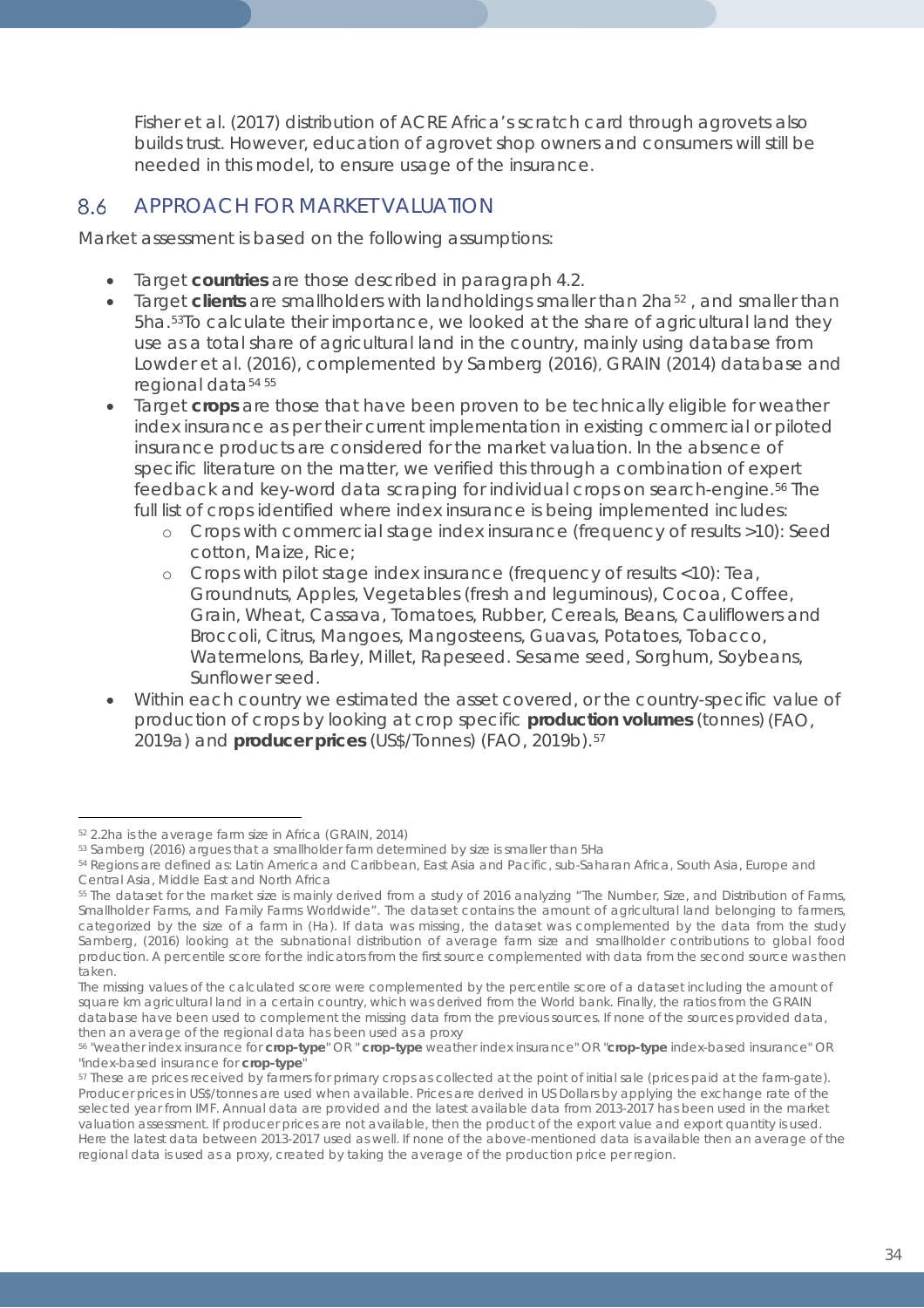- The **premium** in the market valuation is assumed to be 10% per season, in line with average premiums observed for crop insurance and in the 5-20% range observed by ISF Advisors (2018).
- Finally, the **market share** per country, region and globally was determined for 3 scenarios using the World Map of Microinsurance dataset (Microinsurance Network, 2015).
	- o A first conservative scenario where blockchain insurance only taps into existing weather index insurance as a technical improvement. This scenario looks at existing country-specific coverage of agriculture insurance market;
	- o A second mid scenario where blockchain insurance expands in line with microobserved country-specific insurance market penetration ratios;
	- o A third optimistic scenario using market penetration rates of 30%, observed in the most progressive top-3 countries for micro-insurance.

*Figure A2:* Potential value of the blockchain crop insurance market in high-impact countries under different hypothesis of market uptake *(focus on landholdings smaller than 2HA)*



*Figure A3: Potential value of the blockchain crop insurance market in high-impact countries under different* 

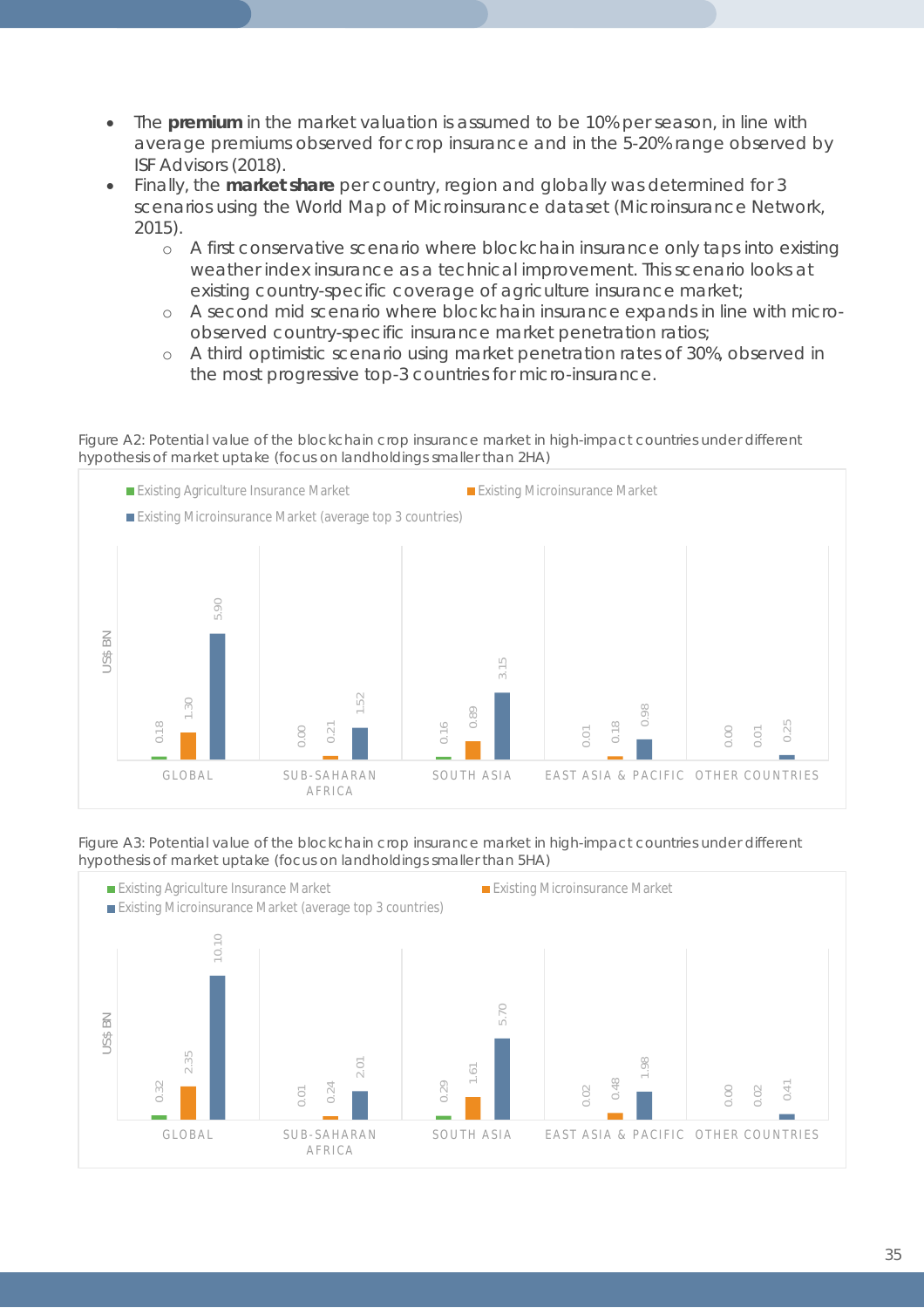### 8.7 TECHNOLOGY PLATFORM BUSINESS MODEL ASSUMPTIONS AND TAKEAWAYS

The goal of this analysis is to estimate returns for the blockchain technology platform under 4 different scenarios which reflect increased degrees of integration of weather index crop insurance activities on the platform, starting from a partnership model relying largely on the role of local insurance service providers (e.g. as in the case of the pilot with ACRE), where the platform acts as support service to insurance, to fully integrated insurance services models, where activities and costs are internalized, including the management of risk pool via blockchain. The analysis also tries understanding whether and how the benefits of increased integration can be transferred to smallholders, and what the potential needs for public finance can be. For this purpose, we built a cashflow model of the platform covering four-years of activities of the platform and targeting an audience of 1,200,000 farmers.

### 1. Assumptions

|                        | Scenario A: Blockchain as support service to index-<br>insurance                                                                                                                                                                                                                                                                                                                                                                                                                                                                                                  |                                                                                                                                                                                                                                                                                                                                            | Scenario B: Integration of index-insurance service on<br>blockchain                                                                                                                                                                                                                                                                                                                                                                                                     |                                                                                                                                                                                                                                                                                                                                                                                                                                                                                         |
|------------------------|-------------------------------------------------------------------------------------------------------------------------------------------------------------------------------------------------------------------------------------------------------------------------------------------------------------------------------------------------------------------------------------------------------------------------------------------------------------------------------------------------------------------------------------------------------------------|--------------------------------------------------------------------------------------------------------------------------------------------------------------------------------------------------------------------------------------------------------------------------------------------------------------------------------------------|-------------------------------------------------------------------------------------------------------------------------------------------------------------------------------------------------------------------------------------------------------------------------------------------------------------------------------------------------------------------------------------------------------------------------------------------------------------------------|-----------------------------------------------------------------------------------------------------------------------------------------------------------------------------------------------------------------------------------------------------------------------------------------------------------------------------------------------------------------------------------------------------------------------------------------------------------------------------------------|
|                        | A1. Pilot (SSA with<br>ACRE):<br>Transferring of<br>insurance contract<br>on blockchain                                                                                                                                                                                                                                                                                                                                                                                                                                                                           | A2. Scale-up (Medium<br>term, SSA with ACRE):<br>+ management of<br>payments triggers and<br>data flows                                                                                                                                                                                                                                    | B1. Scale-up (Medium<br>term, other countries &<br>partners):<br>+ internalization of<br>support functions,<br>marketing, data<br>sourcing, customer<br>service                                                                                                                                                                                                                                                                                                         | B2. Scale-up (Long<br>term, other countries &<br>partners):<br>+ transformation from<br>service provider to<br>insurance provider,<br>moving financial<br>transaction on<br>blockchain, internal risk<br>pool                                                                                                                                                                                                                                                                           |
|                        | The local insurance<br>service provider is<br>central in the<br>functioning of the<br>insurance, as it<br>manages data and<br>interactions with the<br>client and the insurer.<br>The blockchain<br>technology platform<br>only supports these<br>activities, by hosting<br>insurance contract as<br>smart contracts on<br>the blockchain. To<br>benefit of increased<br>speed in transactions,<br>a duplicate risk pool<br>is formed to<br>anticipate payments<br>to the smallholder on<br>behalf of the insurer,<br>which then<br>replenishes the risk<br>pool. | The blockchain<br>technology platform still<br>relies on the local<br>insurance service provider<br>for weather data and<br>interactions with the<br>client, but premium<br>payments and decisions<br>regarding pay-outs are<br>now managed directly by<br>the blockchain<br>technology platform,<br>which reduces<br>transaction further. | The blockchain<br>technology platform<br>manages all data and<br>builds a full team to<br>manage client<br>interaction and<br>marketing activities,<br>externalizing only sales<br>agent activities to best<br>benefit of local<br>knowledge in the<br>target markets.<br>Premium payments<br>and decisions<br>regarding pay-outs are<br>managed directly by<br>the blockchain<br>technology platform<br>on behalf of the<br>insurance, which<br>manages the risk pool. | The blockchain<br>technology platform<br>manages all data and<br>relies on a full team to<br>manage client<br>interaction and<br>marketing activities,<br>externalizing only sales<br>agent activities to best<br>benefit of local<br>knowledge in the<br>target markets.<br>Premium payments<br>and decisions<br>regarding pay-outs are<br>managed directly by<br>the blockchain<br>technology platform,<br>who also manages the<br>risk pool, thus retaining<br>all premium payments. |
|                        |                                                                                                                                                                                                                                                                                                                                                                                                                                                                                                                                                                   | <b>Target markets</b>                                                                                                                                                                                                                                                                                                                      |                                                                                                                                                                                                                                                                                                                                                                                                                                                                         |                                                                                                                                                                                                                                                                                                                                                                                                                                                                                         |
| -target markets        |                                                                                                                                                                                                                                                                                                                                                                                                                                                                                                                                                                   | 1'200'000 new maize, producers progressively reached via a 4-stage sales campaign, with a conservative 50% inter-<br>seasonal retention rate.                                                                                                                                                                                              |                                                                                                                                                                                                                                                                                                                                                                                                                                                                         |                                                                                                                                                                                                                                                                                                                                                                                                                                                                                         |
| Investment requirement |                                                                                                                                                                                                                                                                                                                                                                                                                                                                                                                                                                   |                                                                                                                                                                                                                                                                                                                                            |                                                                                                                                                                                                                                                                                                                                                                                                                                                                         |                                                                                                                                                                                                                                                                                                                                                                                                                                                                                         |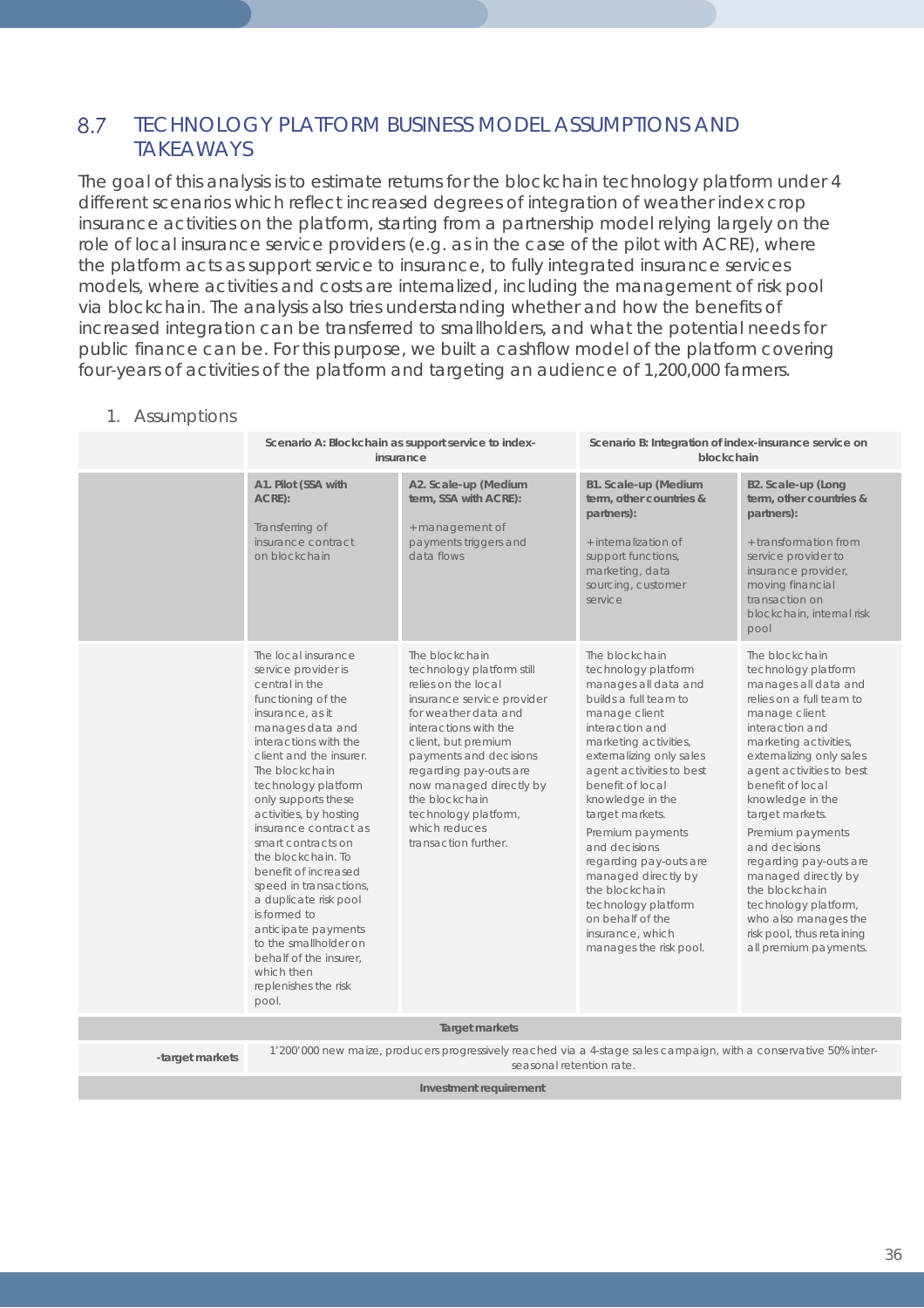| -upfront equity<br>commitment <sup>58</sup> | \$619,590 (\$314,454)<br>w/o duplicate<br>risk pool)                                                                                                                                                                                                                                                                                                                                                                                                                                                                               | \$314,454                                                                                                                                                                                                                                                                                                                                                                                                                                                                                                                                                                                                                             | \$757,624                                                                                                                                                                  | \$655,078       |  |  |  |  |  |  |
|---------------------------------------------|------------------------------------------------------------------------------------------------------------------------------------------------------------------------------------------------------------------------------------------------------------------------------------------------------------------------------------------------------------------------------------------------------------------------------------------------------------------------------------------------------------------------------------|---------------------------------------------------------------------------------------------------------------------------------------------------------------------------------------------------------------------------------------------------------------------------------------------------------------------------------------------------------------------------------------------------------------------------------------------------------------------------------------------------------------------------------------------------------------------------------------------------------------------------------------|----------------------------------------------------------------------------------------------------------------------------------------------------------------------------|-----------------|--|--|--|--|--|--|
|                                             |                                                                                                                                                                                                                                                                                                                                                                                                                                                                                                                                    | Revenues                                                                                                                                                                                                                                                                                                                                                                                                                                                                                                                                                                                                                              |                                                                                                                                                                            |                 |  |  |  |  |  |  |
| -premium                                    | 10% for an average coverage of \$50 dollars and 10% deductible                                                                                                                                                                                                                                                                                                                                                                                                                                                                     |                                                                                                                                                                                                                                                                                                                                                                                                                                                                                                                                                                                                                                       |                                                                                                                                                                            |                 |  |  |  |  |  |  |
| -fee paid to technology                     | 100% of premium<br>10% of premium                                                                                                                                                                                                                                                                                                                                                                                                                                                                                                  |                                                                                                                                                                                                                                                                                                                                                                                                                                                                                                                                                                                                                                       |                                                                                                                                                                            |                 |  |  |  |  |  |  |
| platform                                    |                                                                                                                                                                                                                                                                                                                                                                                                                                                                                                                                    | \$0.10 sprout infrastructure fee.                                                                                                                                                                                                                                                                                                                                                                                                                                                                                                                                                                                                     |                                                                                                                                                                            |                 |  |  |  |  |  |  |
| -premium split                              |                                                                                                                                                                                                                                                                                                                                                                                                                                                                                                                                    | 20% intermediary<br>70% insurer                                                                                                                                                                                                                                                                                                                                                                                                                                                                                                                                                                                                       | 10% sales agent<br>70% insurer                                                                                                                                             | 10% sales agent |  |  |  |  |  |  |
|                                             |                                                                                                                                                                                                                                                                                                                                                                                                                                                                                                                                    | Costs                                                                                                                                                                                                                                                                                                                                                                                                                                                                                                                                                                                                                                 |                                                                                                                                                                            |                 |  |  |  |  |  |  |
|                                             |                                                                                                                                                                                                                                                                                                                                                                                                                                                                                                                                    | 5% average pay-out estimated for Kitale based on weather patterns and policy termsheet.                                                                                                                                                                                                                                                                                                                                                                                                                                                                                                                                               |                                                                                                                                                                            |                 |  |  |  |  |  |  |
| -pay-out                                    | within a month,<br>reimbursed by insurance<br>after 3 months                                                                                                                                                                                                                                                                                                                                                                                                                                                                       | Within a week, then instantly reimbursed by insurance                                                                                                                                                                                                                                                                                                                                                                                                                                                                                                                                                                                 |                                                                                                                                                                            | Within a week   |  |  |  |  |  |  |
| -blockchain infrastructure<br>fees          |                                                                                                                                                                                                                                                                                                                                                                                                                                                                                                                                    | PoA (private blockchain) at a cost of \$1188 per year. This is estimated using Google Cloud<br>PoW (public blockchain) at<br>and assuming a total of 4 nodes (parties) involved, the data being transferred is only text<br>a cost of \$0.04 per<br>bases so very low costs occur, and the cost includes the suggested monitoring and<br>financial transaction. We<br>maintaining costs (e.g. to install an update now and then). Running on 3 Nodes would<br>assume that transaction on<br>bring down the price to \$891 per year.<br>the blockchain would only<br>occur at registration stage<br>and whenever pay-outs<br>are made. |                                                                                                                                                                            |                 |  |  |  |  |  |  |
| -mobile fees                                |                                                                                                                                                                                                                                                                                                                                                                                                                                                                                                                                    |                                                                                                                                                                                                                                                                                                                                                                                                                                                                                                                                                                                                                                       | \$0.10 message at policy activation, US\$1 for customer<br>service calls following trigger event, US\$ 0.20 as mobile<br>pay-out transaction.                              |                 |  |  |  |  |  |  |
| -weather data                               |                                                                                                                                                                                                                                                                                                                                                                                                                                                                                                                                    | \$321/month fixed for up to 2 million data requests, and \$<br>1.82 per 10000 data requests beyond threshold (IBM<br>standard plan). Assuming 50 customers per area pixel on<br>average.                                                                                                                                                                                                                                                                                                                                                                                                                                              |                                                                                                                                                                            |                 |  |  |  |  |  |  |
|                                             |                                                                                                                                                                                                                                                                                                                                                                                                                                                                                                                                    | 1 General manager at \$5'000 / month                                                                                                                                                                                                                                                                                                                                                                                                                                                                                                                                                                                                  |                                                                                                                                                                            |                 |  |  |  |  |  |  |
| -salaries                                   |                                                                                                                                                                                                                                                                                                                                                                                                                                                                                                                                    |                                                                                                                                                                                                                                                                                                                                                                                                                                                                                                                                                                                                                                       | 5 sales managers at \$1,000 / month, 10 customer care<br>agents at \$600 / month, 5 marketing assistants at \$300 /<br>month.                                              |                 |  |  |  |  |  |  |
| -other costs                                |                                                                                                                                                                                                                                                                                                                                                                                                                                                                                                                                    |                                                                                                                                                                                                                                                                                                                                                                                                                                                                                                                                                                                                                                       | Marketing material (\$0.20/month/farmer), other staff (\$<br>200/month), office expenses (\$50/month), insurance (\$<br>100/month), motor vehicles expenses (\$300/month). |                 |  |  |  |  |  |  |
| -fixed assets                               |                                                                                                                                                                                                                                                                                                                                                                                                                                                                                                                                    |                                                                                                                                                                                                                                                                                                                                                                                                                                                                                                                                                                                                                                       | 1 car at \$10'000 and 7 computers at 1000 each                                                                                                                             |                 |  |  |  |  |  |  |
|                                             | amortizable in 5 and 3 years respectively.<br>Design and hosting Website (\$15.000), Human Resource Costs for 8 Months conception and evaluation phase, including 2<br>Full Time Product Managers (\$50.000) and 1 Part Time Technical Engineer: (\$30.000); Human Resource Costs from<br>Partners (\$48.000); business development including participation to conferences, events and engaging with key<br>stakeholders. (\$ 25.000); Upfront investment costs for analysing the current state of insurance systems (\$ 100,000). |                                                                                                                                                                                                                                                                                                                                                                                                                                                                                                                                                                                                                                       |                                                                                                                                                                            |                 |  |  |  |  |  |  |
| -business development<br>costs              |                                                                                                                                                                                                                                                                                                                                                                                                                                                                                                                                    | \$200,000 for mobile money integration, covering: SMS<br>Sender ID Acquisition and Configuration; USSD Back end<br>portal adaptation for blockchain; USSD system<br>Configuration to blockchain; M-Pesa Paybill Back end<br>portal design, configuration and integration (includes<br>other mobile networks in Africa); USSD Monthly Rental and<br>maintenance fee; Shortcode monthly fees (balance<br>query); Unique Code Validation; Bulk SMS's; Unique<br>Code/Token generation.                                                                                                                                                   |                                                                                                                                                                            |                 |  |  |  |  |  |  |
|                                             |                                                                                                                                                                                                                                                                                                                                                                                                                                                                                                                                    | Other assumptions                                                                                                                                                                                                                                                                                                                                                                                                                                                                                                                                                                                                                     |                                                                                                                                                                            |                 |  |  |  |  |  |  |
| -inflation rates                            |                                                                                                                                                                                                                                                                                                                                                                                                                                                                                                                                    | 5% inflation rate for developing country, 2% for developed country                                                                                                                                                                                                                                                                                                                                                                                                                                                                                                                                                                    |                                                                                                                                                                            |                 |  |  |  |  |  |  |

**-CO2 emissions data** 0.01 tCO2 per transaction for PoW Ethereum, 0.0001 - 0.001 tCO2 per transaction for PoS. Note: preliminary estimate at the best knowledge of the instrument as for July 2019.

Sources: ACRE (2019a), ACRE (2019b), ACRE (2019d), Cleancoin (2019), Etherisc (2019), Google Cloud (2019), IBM Cloud (2019), KNMI (2019), Sprout (2019a), Sprout (2019b), and World Bank (2019)

### 2. Financial impact

 $\overline{a}$ 

• **Due to the comparatively small upfront investment cost in fixed assets related to the initiative, the same appears to be profitable under both scenarios A and B**, if

<span id="page-36-0"></span><sup>58</sup> Upfront commitments are calculated based on ex-ante assessment of liquidity needs for the platform.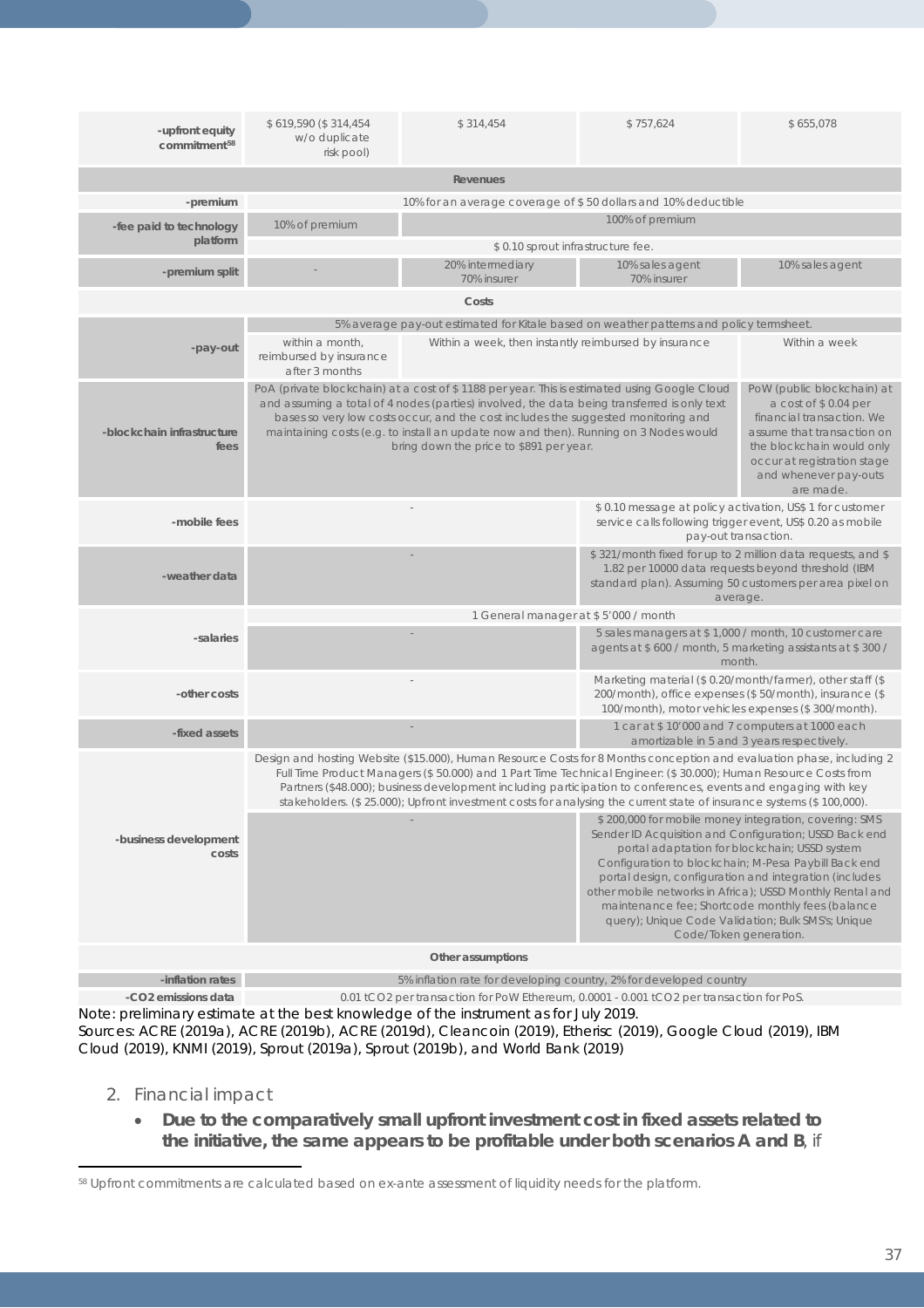demand expectations are met along other with other assumptions. **IRR expectations** remain contained to a 0.6% monthly IRR (6.9% yearly IRR), under an integrated scenario where the blockchain technology platform builds a full team to cover activities previously allocated to insurance intermediaries while still transferring most of the premium to the insurance (scenario B1). However, this scenario is preliminary to a further integration of the technology platform, where a risk pool is managed by the platform (scenario B2), which registers a 10-fold increase in IRR on a similar market expansion pathway.

• **Integrated insurance platform can reach up to 41% reduction of levelized costs needed to issue a policy**. The move towards an integrated insurance platform also **changes the structure of costs**, from a model where the blockchain technology platform transfers most of premium fees to partners (such as ACRE, UIP or vendors), to a model where financial transactions occur directly on a blockchain – requiring additional transaction fees to run on PoW - and where the business internalizes most of the costs to process payments, progressively increasing the share of COGs.

| Scenario                            | Α1    | A <sub>2</sub> | <b>B</b> 1 | <b>B2</b> |
|-------------------------------------|-------|----------------|------------|-----------|
| <b>ROI</b>                          | 15.1% | 5.1%           | 0.9%       | 38.6%     |
| <b>After Taxes</b><br>(monthly) IRR | 2%    | 3.7%           | 0.6%       | 5.5%      |

*Table A6: Returns in the 4 different scenarios*

• **While increased transparency and speed of repayment are objective advantages of blockchain which can be achieved under all the scenarios described, the financial benefits of blockchain insurance to the farmer - under the form of significant reductions of the cost of the premium - only occur under a fully integrated scenario with a risk pool managed by the platform (scenario B2), where premium can go down by up to 30%.** Depending on the market strategy of the implementer of the initiative, the benefits of reduced costs could be **transferred to smallholder in the form of reduced premiums**. We estimate that such premiums could go down from the 10% currently proposed for the instrument to as low as 7% under a fully integrated structure, if a minimum annual IRR of 15% is targeted. However, in other scenarios premium reductions are more difficult to achieve, and in certain cases (B1) an increase in the premium is required to achieve a minimum return.

|  | Table A7: Premium reduction achievable in 4 different scenarios |
|--|-----------------------------------------------------------------|
|--|-----------------------------------------------------------------|

| Scenario                                    | Α1    | A <sub>2</sub> |        | B <sub>2</sub>                                    |
|---------------------------------------------|-------|----------------|--------|---------------------------------------------------|
| Premium set to<br>achieve 15%<br>annual IRR | 9.64% | 9.44%          | 10.17% | 7.49%<br>7.22% if all partners<br>share reduction |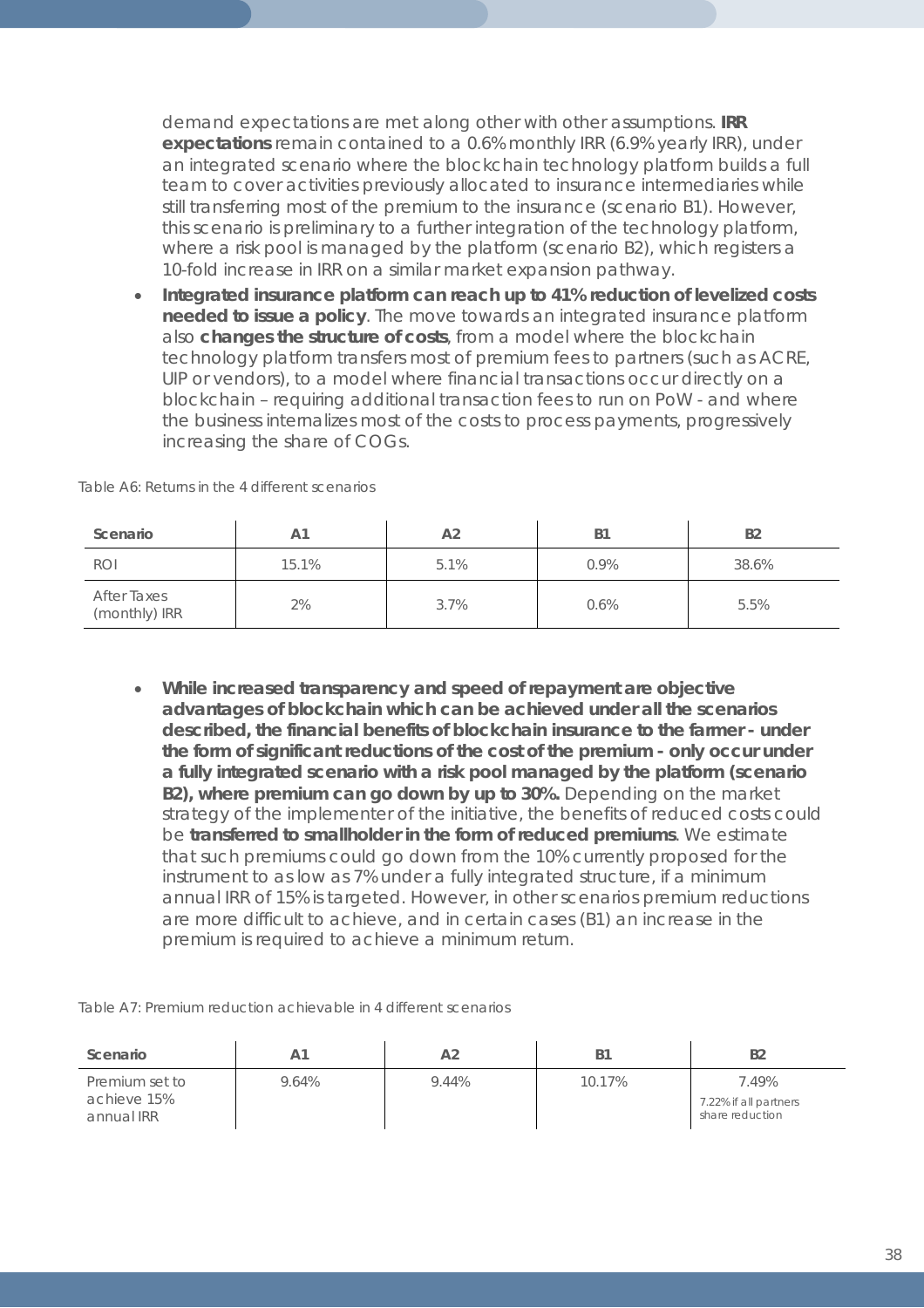- 3. Investment needs and public support
	- An initial commitment between US\$ 315,000 and US\$ 750,000 may be needed for the instrument to be tested with a market of 1,200,000 new farmers. Part of this investment can be supported with public grants, or equity.
	- **Demand-side support may be particularly important when starting to shift to an integrated scenario (scenario B1)**. The minimum number of new customers which the platform needs to successfully target to hit the break-even point also changes depending on the structure. Efficiencies related to the integration of a payment system reduce the break-even point from the 757,500 farmers of the pilot to 376,500 if a risk pool is internalized. However, increasing costs in the early stages of the project, as required at the early stage of the integrated model, would raise the bar needed for break-even to 1 million farmers.

*Table A8: Break-even point in 4 different scenarios*

| Scenario                              | A1      | A2      | <b>B1</b> | <b>B2</b> |
|---------------------------------------|---------|---------|-----------|-----------|
| Number of<br>clients to break<br>even | 757,500 | 473,000 | 1,079,500 | 376,500   |

#### 8.8 FARMER MODEL ASSUMPTIONS AND TAKEAWAYS

The goal of this analysis is to estimate the cashflow for a maize farmer, and the impact of weather events on expected returns under 5 different scenarios which reflect increased degrees of integration of the weather index crop insurance activities on the platform, as well as scenarios with coverage via traditional weather insurance and a scenario without insurance coverage. The analysis also tries to understand what features of the insurance policy manage to increase the impact of the blockchain instrument, and what the potential needs for public finance can be.

For this purpose, we built a cashflow model of the maize farmer over one crop growth cycle, using Kenya specific data regarding the cost incurred through 4 stages of the crop growth cycle and the harvest stage. We performed sensitivities over some instrument features such as amount of coverage, speed of repayment, premium subsidies and average payout, and degrees of crop loss experienced through the 4 pre-harvest stages of the crop growth cycle.

Assumptions regarding the insurance coverage are based on ACRE's current weather index crop insurance term sheet (ACRE, 2019b), which provides specific triggers for each of the 4 pre-harvest stages of the crop growth cycle.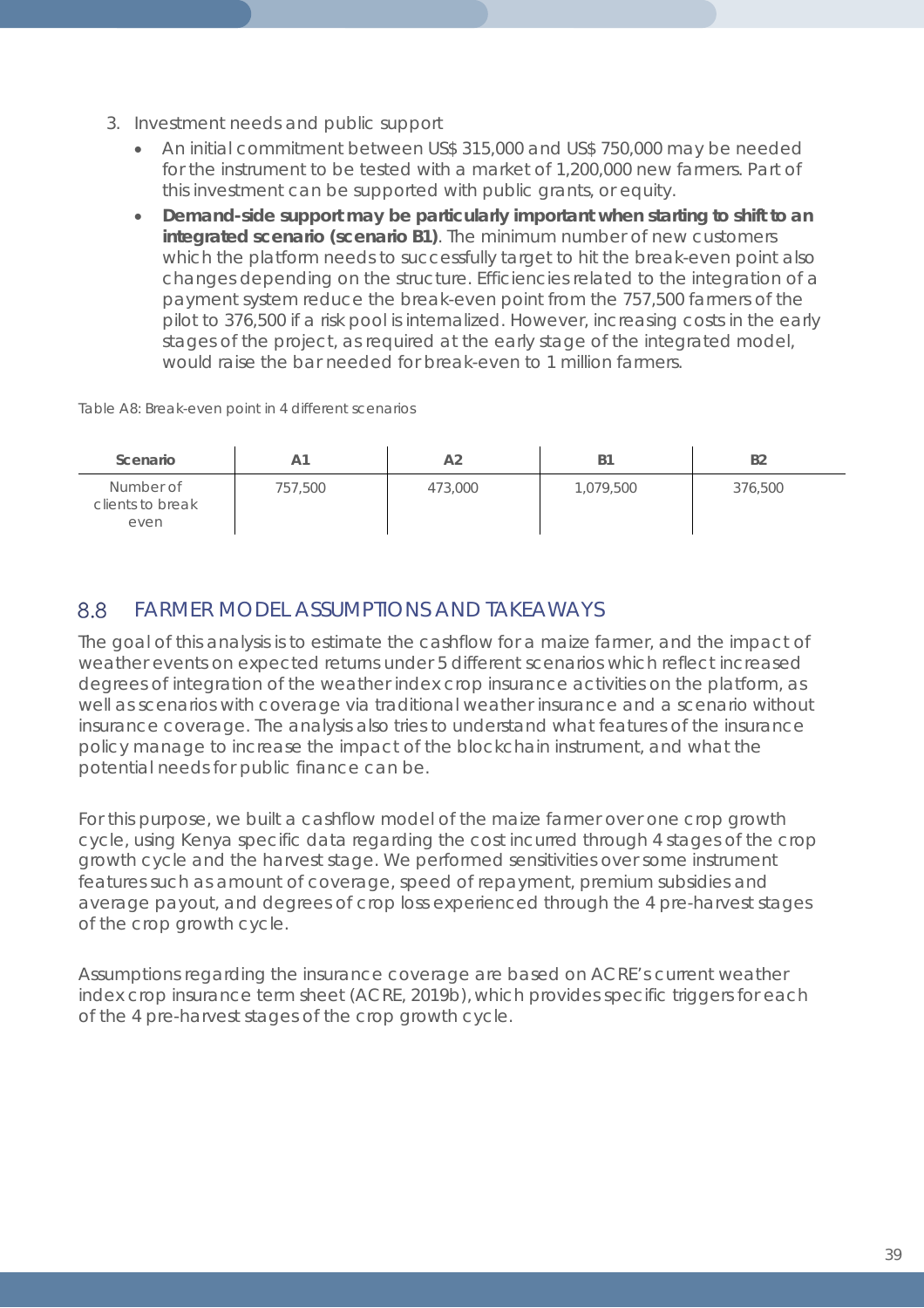### 1. Assumptions

 $\overline{a}$ 

| 10001110               |                               |                                                                                                                                                                                                                                                                                                                                                                                                                                                                                                                                                                                                                                                                                                                                                                                                                                              |                                                                                                                                                                                                                               |                                                                                                                                                                                                       |                                                                                                                                                                                                                                                                                                 |  |  |
|------------------------|-------------------------------|----------------------------------------------------------------------------------------------------------------------------------------------------------------------------------------------------------------------------------------------------------------------------------------------------------------------------------------------------------------------------------------------------------------------------------------------------------------------------------------------------------------------------------------------------------------------------------------------------------------------------------------------------------------------------------------------------------------------------------------------------------------------------------------------------------------------------------------------|-------------------------------------------------------------------------------------------------------------------------------------------------------------------------------------------------------------------------------|-------------------------------------------------------------------------------------------------------------------------------------------------------------------------------------------------------|-------------------------------------------------------------------------------------------------------------------------------------------------------------------------------------------------------------------------------------------------------------------------------------------------|--|--|
|                        | Scenario 00: Counterfactual   |                                                                                                                                                                                                                                                                                                                                                                                                                                                                                                                                                                                                                                                                                                                                                                                                                                              | Scenario A: Blockchain as support<br>service to index-insurance <sup>59</sup>                                                                                                                                                 | Scenario B:<br>Integration of<br>index-insurance<br>service on<br>blockchain <sup>60</sup>                                                                                                            |                                                                                                                                                                                                                                                                                                 |  |  |
|                        | 001. no insurance<br>coverage | 002. The farmer<br>access traditional<br>index-based<br>insurance                                                                                                                                                                                                                                                                                                                                                                                                                                                                                                                                                                                                                                                                                                                                                                            | A1. Pilot (SSA with<br>ACRE):<br>The farmer access<br>blockchain<br>parametric<br>insurance, with<br>ACRE as main<br>referent and pay-<br>outs via mobile<br>money anticipated<br>by the Blockchain<br>Technology<br>Platform | A2. Scale-up<br>(Medium term, SSA<br>with ACRE):<br>+ both premium<br>payments and<br>pay-outs are done<br>via mobile money<br>and entirely<br>managed by the<br>Blockchain<br>Technology<br>Platform | B2. Scale-up<br>(Long term, other<br>countries &<br>partners):<br>+ The farmer<br>access<br>blockchain<br>parametric<br>insurance via<br>local sales<br>agents. All<br>operations are<br>carried out by<br>the Blockchain<br>Technology<br>Platform (long<br>term stage with<br>other partners) |  |  |
|                        |                               | Farm profile                                                                                                                                                                                                                                                                                                                                                                                                                                                                                                                                                                                                                                                                                                                                                                                                                                 |                                                                                                                                                                                                                               |                                                                                                                                                                                                       |                                                                                                                                                                                                                                                                                                 |  |  |
| -farm<br>extension     |                               | 2 hectares, 58% devoted to maize production, with a productivity of 1556.7 kg/Ha.                                                                                                                                                                                                                                                                                                                                                                                                                                                                                                                                                                                                                                                                                                                                                            |                                                                                                                                                                                                                               |                                                                                                                                                                                                       |                                                                                                                                                                                                                                                                                                 |  |  |
|                        |                               | Revenues                                                                                                                                                                                                                                                                                                                                                                                                                                                                                                                                                                                                                                                                                                                                                                                                                                     |                                                                                                                                                                                                                               |                                                                                                                                                                                                       |                                                                                                                                                                                                                                                                                                 |  |  |
| -sales value           |                               | 19% production sold to market at a price of \$331 /t, the rest used for self-consumption.                                                                                                                                                                                                                                                                                                                                                                                                                                                                                                                                                                                                                                                                                                                                                    |                                                                                                                                                                                                                               |                                                                                                                                                                                                       |                                                                                                                                                                                                                                                                                                 |  |  |
|                        |                               | Costs                                                                                                                                                                                                                                                                                                                                                                                                                                                                                                                                                                                                                                                                                                                                                                                                                                        |                                                                                                                                                                                                                               |                                                                                                                                                                                                       |                                                                                                                                                                                                                                                                                                 |  |  |
| -Timeline and<br>Costs | in-kind.                      | Planting season starting in March for a season length of 148 days between land preparation and the end of<br>the harvest period. Cost estimated for the different stages of the crop growth cycle (plantation, vegetative<br>growth, flowering, pre-harvest, harvest) for the following items: seeds (\$36.6/Ha), land preparation (\$<br>44.2/Ha), planting costs (\$ 20.3/Ha), fertilizer cost (\$ 72.4/Ha), weeding cost (\$ 36.6/Ha, including herbicide<br>costs and labour), harvesting and handling costs (\$ 36.6/Ha). We assume that more cash-constrained<br>farmers would only use cash for the purchase of fertilizer and seeds, while all other costs would be provided<br>We assume that farmers can buy and replant seeds in case of crop failure during plantation period up to<br>the amount allowed by available finances. |                                                                                                                                                                                                                               |                                                                                                                                                                                                       |                                                                                                                                                                                                                                                                                                 |  |  |
|                        |                               | Insurance terms                                                                                                                                                                                                                                                                                                                                                                                                                                                                                                                                                                                                                                                                                                                                                                                                                              |                                                                                                                                                                                                                               |                                                                                                                                                                                                       |                                                                                                                                                                                                                                                                                                 |  |  |
| -Premium               |                               |                                                                                                                                                                                                                                                                                                                                                                                                                                                                                                                                                                                                                                                                                                                                                                                                                                              | 10% per season                                                                                                                                                                                                                |                                                                                                                                                                                                       | 7% per<br>season                                                                                                                                                                                                                                                                                |  |  |
|                        |                               |                                                                                                                                                                                                                                                                                                                                                                                                                                                                                                                                                                                                                                                                                                                                                                                                                                              | \$50 coverage with 10% deductible                                                                                                                                                                                             |                                                                                                                                                                                                       |                                                                                                                                                                                                                                                                                                 |  |  |
| -pay-out<br>timeline   |                               | 3 months<br>1 pay-out<br>window                                                                                                                                                                                                                                                                                                                                                                                                                                                                                                                                                                                                                                                                                                                                                                                                              | 1 month<br>4 pay-out<br>windows                                                                                                                                                                                               | Instant<br>4 pay-out windows                                                                                                                                                                          |                                                                                                                                                                                                                                                                                                 |  |  |

Sources: ACRE (2019a), ACRE (2019b), ACRE (2019c), FAO (2019), FAOSTAT (2019), Global Yield Gap Atlas (2019), Kenya Seed Company Ltd (2019), Njagi (2017), Rapsomanikis (2015), Stefanovic (2015), Samberg et al. (2016), WB (2011), Sprout (2019b).

Note: preliminary estimate at the best knowledge of the instrument as for July 2019. Conflicting information has been identified regarding the costs related to farmers' activities, and how much of those require a cash disbursement from the farmer. We assumed average country-specific yield for maize, however, since for the pilot in Kenya farmers are purchasing the product attached to high-yield variety of seed bags, higher productivity could also be assumed.

<span id="page-39-0"></span><sup>&</sup>lt;sup>59</sup> For more info regarding how to achieve scenario A under the perspective of the Blockchain Technology Platform, please look at corresponding scenario in Annex 8.7

<span id="page-39-1"></span><sup>&</sup>lt;sup>60</sup> For more info regarding how to achieve scenario B under the perspective of the Blockchain Technology Platform, please look at corresponding scenario in Annex 8.7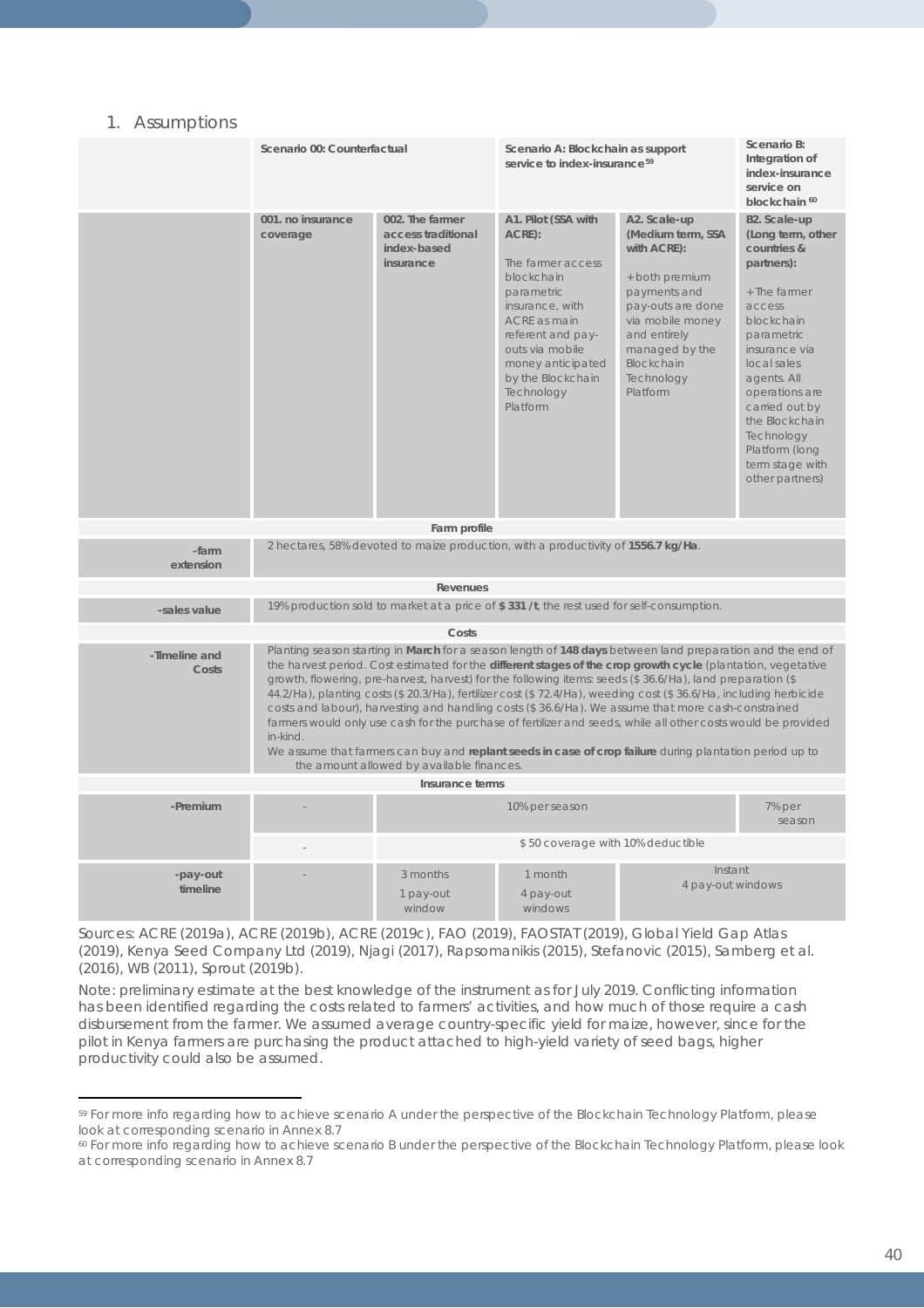## 2. Financial impact

- **With a US\$ 5 insurance premium, the blockchain insurance would allow farmers a US\$ 50 coverage, with a potential maximum payout**[61](#page-40-0) **corresponding to up to 13-16% of the cost of inputs during the pilot phase (A1).** We estimate that a US\$ 5 premium would give back a maximum payout cover of **up to 13.5%** of the value of inputs during the pilot stage. The impact would be more significant for cash-constrained smallholder farmers, where the maximum payout would cover **up to 16%** of the value of inputs.
- **If operations are integrated (B2) and lower premiums are achieved, the potential maximum payout would ramp up to 15-30% of the value of inputs**. Under an integrated scenario, potential maximum payout may reach 15% of the value of inputs, or 21% if savings from a lower premium are turned into higher coverage by the farmer (from US\$ 50 to US\$ 71). For cash-constrained smallholder farmers benefits from lower premiums would be even higher as they would allow improvements in return of 21- 30% of the value of inputs.

*Table A9: Improvement in Return on Agricultural Inputs (at 10% df) under 6 different scenarios*

| Scenario                                                                                         | smallholder farmer | cash constrained<br>smallholder farmer |
|--------------------------------------------------------------------------------------------------|--------------------|----------------------------------------|
| 001. BAU                                                                                         | $0.00\%$           | 0.00%                                  |
| 002. Normal weather insurance (no blockchain)                                                    | 12.70%             | 15.04%                                 |
| A1. Pilot, SSA with ACRE (blockchain)                                                            | 13.20%             | 16.09%                                 |
| A2. Medium term, SSA with ACRE (blockchain)                                                      | 13.30%             | 16.28%                                 |
| B2. Long term, other countries & partners (blockchain)                                           | 14.99%             | 21.70%                                 |
| B2. Long term, other countries & partners (blockchain) + higher<br>coverage due to lower premium | 21.29%             | 30.64%                                 |

• If crop failures are considered within individual stages of the crop growth cycle, triggered from drought and flood, a maximum payout (= 25% of coverage) of the **instrument at pilot stage (A1) would enable** an increase of up to **6.5% of the return on a farmer's total agricultural inputs** (8.5% for cash-constrained farmers) vis-à-vis uncovered farmers (001).

*Table A10: Improvement in Return on Agricultural Inputs for smallholder farmers (pilot vis-à-vis uncovered farmers) assuming maximum payout within crop stage*

|                      | crop failure %    |       |       |       |       |       |  |
|----------------------|-------------------|-------|-------|-------|-------|-------|--|
|                      | 0%                | 20%   | 40%   | 60%   | 80%   | 100%  |  |
|                      | delta smallholder |       |       |       |       |       |  |
| Plantation<br>stage  | $-0.51%$          | 0.05% | 0.41% | 0.70% | 1.22% | 1.87% |  |
| Vegetation<br>stage  | $-0.56%$          | 0.23% | 1.24% | 2.55% | 4.28% | 6.58% |  |
| Flowering<br>stage   | $-0.60%$          | 0.24% | 1.26% | 2.52% | 4.09% | 6.06% |  |
| Pre-harvest<br>stage | $-0.65%$          | 0.24% | 1.28% | 2.48% | 3.87% | 5.49% |  |

<span id="page-40-0"></span> $\overline{a}$ <sup>61</sup> It's important to note that based on the current policy-trigger design, however, a payout corresponding to the entire coverage would be rare E.g. assuming a (purely speculative) 25% chance for a full payment in each stage, the combined probability that pay-out would occur for all stages would be close to zero, or 0.4%.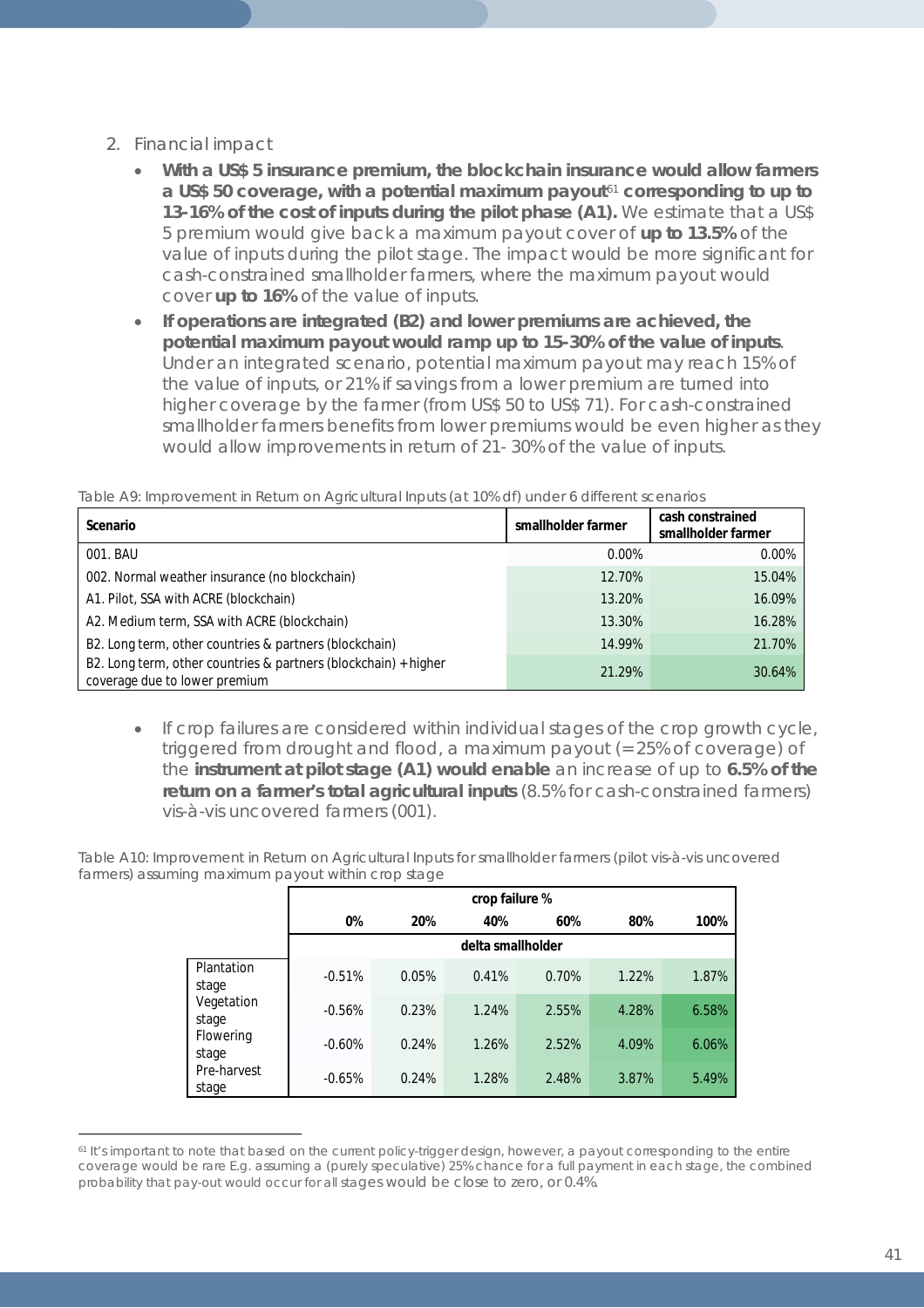• **Faster pay-outs are most beneficial during the plantation stage**. While **faster pay-outs** are important to provide comfort and increase trust in insurance instrument, they become negligible compared to longer repayment frameworks when looking exclusively at financial benefits deriving from them (even when discount rates are applied) except during the plantation period. In this stage, faster payouts can be partly used for replanting the crop, and the insurance product can **increase return on the value of agricultural input by an additional 2-8%**, or 15-35% for cash-constrained smallholders, vis-à-vis longer repayment periods. In this case, since faster payouts can be partly used for replanting the crop, the insurance product can **increase return on the value of agricultural input by 2-8%**, or 15-35% for cash-constrained smallholders, vis-à-vis longer repayment periods, with a net product value improvement of **up to 32 US\$**.

*Table A11: Improvement in Return on Agricultural Inputs for smallholder farmers (pilot with quicker payout visà-vis pilot) assuming maximum payout within crop stage*

|             | crop failure % |       |     |     |       |      |
|-------------|----------------|-------|-----|-----|-------|------|
|             | 0%             | 20%   | 40% | 60% | 80%   | 100% |
| Plantation  |                |       |     |     |       |      |
| stage       | 0%             | 0%    | 0%  | 2%  | 7%    | 8%   |
| Vegetation  |                |       |     |     |       |      |
| stage       | 0%             | 0%    | 0%  | 0%  | $0\%$ | 0%   |
| Flowering   |                |       |     |     |       |      |
| stage       | 0%             | $0\%$ | 0%  | 0%  | 0%    | 0%   |
| Pre-harvest |                |       |     |     |       |      |
| stage       | 0%             | 0%    | 0%  | 0%  | 0%    | 0%   |

- 3. Public support needs
	- **Insurance premium subsidies** are important at the launch of an insurance product to guarantee uptake with the purpose that farmers familiarize with the instrument before having to make an investment in the premium, and to increase the coverage of the instrument once adopted by the farmers. Furthermore, continuous support of a 50% premium subsidy would double average farmer's coverage (e.g. from US\$ 50 to US\$ 100) and increase return on agricultural investment vis-à-vis uncovered farmers in each stage of the crop growth cycle from 6.5-8% **up to 13%,** or 17% for cash constrained farmers.
	- **For a 4-year pilot targeting 1'200'000 farmers, this may require a support of around US\$ 10 million in subsidies**. Support is in some cases already available from governments (see Appendix 8.5). Nevertheless, international development finance institutions can bridge temporary gaps in support (e.g. in Kenya, existing government subsidy only covers a specific product type, Area Yield insurance).